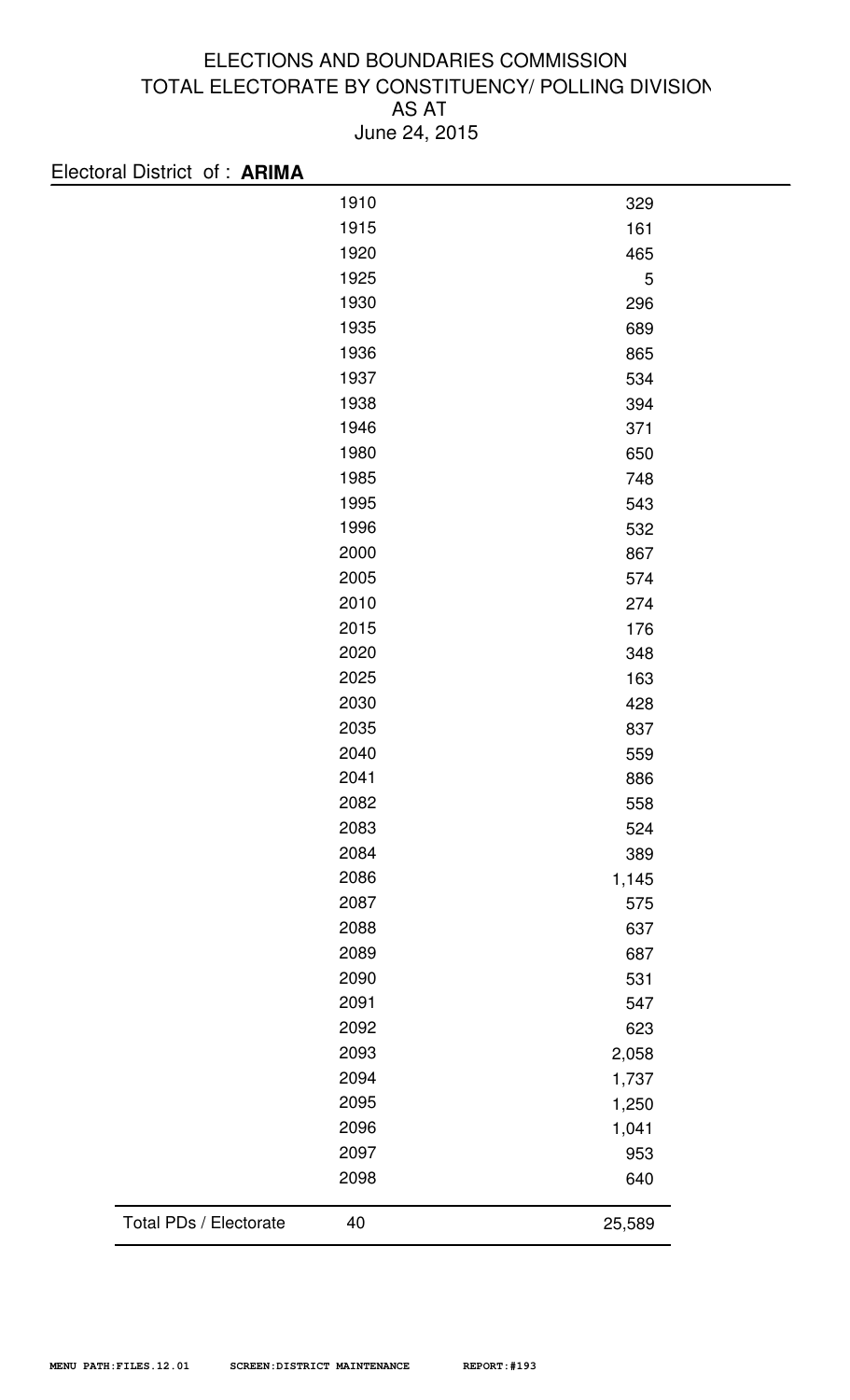| Electoral District of : AROUCA/MALONEY |      |        |
|----------------------------------------|------|--------|
|                                        | 1785 | 2,129  |
|                                        | 1786 | 754    |
|                                        | 1787 | 1,981  |
|                                        | 1788 | 543    |
|                                        | 1789 | 580    |
|                                        | 1805 | 1,387  |
|                                        | 1807 | 765    |
|                                        | 1808 | 1,473  |
|                                        | 1809 | 1,590  |
|                                        | 1811 | 1,276  |
|                                        | 1812 | 1,598  |
|                                        | 1813 | 1,326  |
|                                        | 1815 | 1,505  |
|                                        | 1816 | 976    |
|                                        | 1817 | 723    |
|                                        | 1818 | 1,139  |
|                                        | 1819 | 1,249  |
|                                        | 1820 | 790    |
|                                        | 1821 | 337    |
|                                        | 1825 | 1,022  |
|                                        | 1830 | 633    |
|                                        | 1831 | 1,130  |
|                                        | 1832 | 774    |
|                                        | 1833 | 701    |
| Total PDs / Electorate                 | 24   | 26,381 |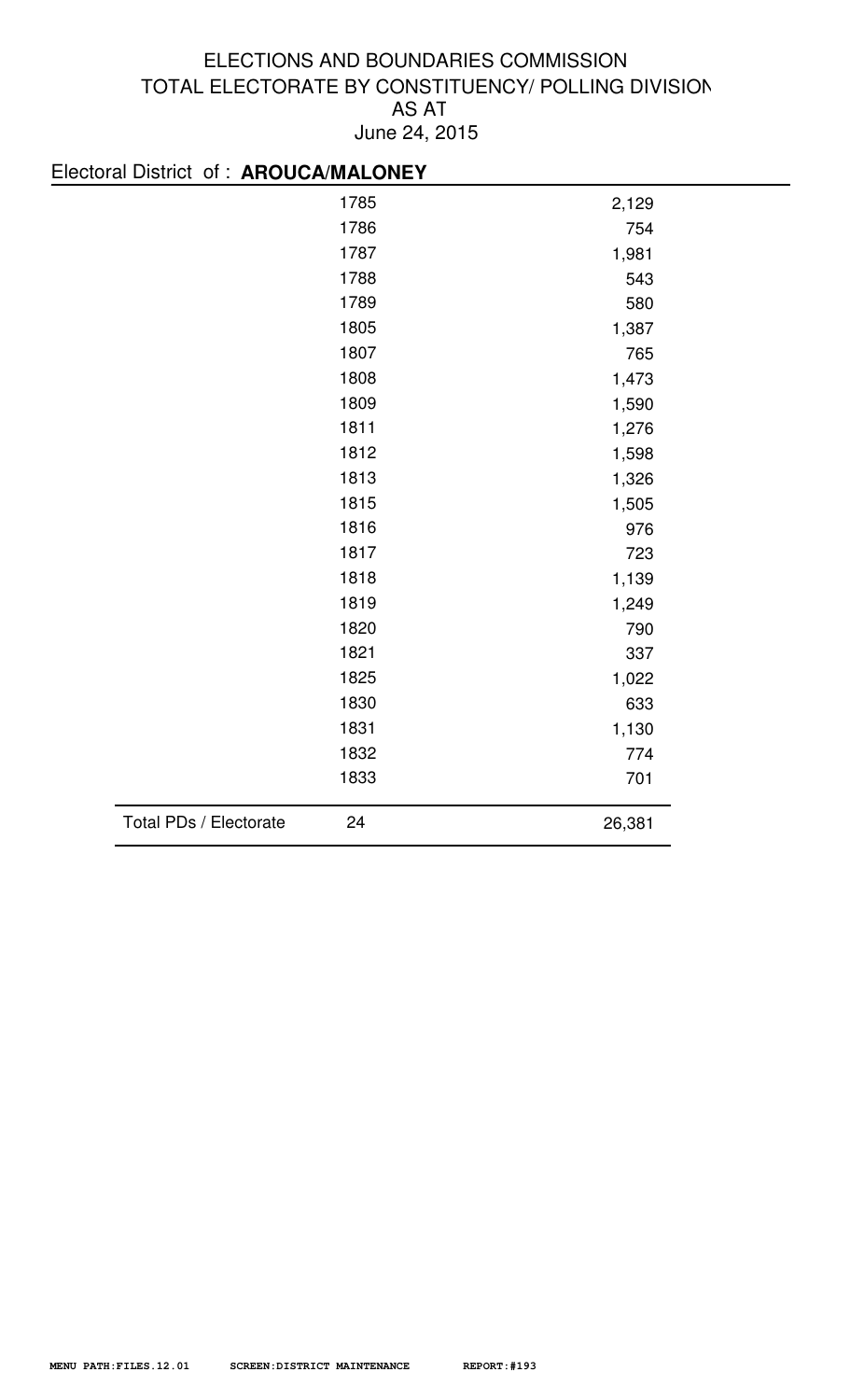| Electoral District of: BARATARIA/SAN JUAN |      |        |
|-------------------------------------------|------|--------|
|                                           | 1095 | 905    |
|                                           | 1100 | 495    |
|                                           | 1105 | 602    |
|                                           | 1106 | 475    |
|                                           | 1110 | 518    |
|                                           | 1120 | 570    |
|                                           | 1125 | 500    |
|                                           | 1130 | 852    |
|                                           | 1320 | 578    |
|                                           | 1325 | 501    |
|                                           | 1330 | 503    |
|                                           | 1335 | 707    |
|                                           | 1336 | 944    |
|                                           | 1337 | 547    |
|                                           | 1340 | 540    |
|                                           | 1345 | 407    |
|                                           | 1350 | 361    |
|                                           | 1355 | 280    |
|                                           | 1360 | 699    |
|                                           | 1365 | 552    |
|                                           | 1370 | 511    |
|                                           | 1375 | 398    |
|                                           | 1380 | 316    |
|                                           | 1385 | 296    |
|                                           | 1390 | 504    |
|                                           | 1395 | 382    |
|                                           | 1400 | 944    |
|                                           | 1405 | 2,007  |
|                                           | 1410 | 674    |
|                                           | 1411 | 527    |
|                                           | 1415 | 1,943  |
|                                           | 1416 | 473    |
|                                           | 1420 | 643    |
|                                           | 1425 | 377    |
|                                           | 1430 | 601    |
|                                           | 1431 | 579    |
|                                           | 1432 | 481    |
|                                           | 1435 | 576    |
|                                           | 1436 | 989    |
|                                           | 1440 | 563    |
|                                           | 1445 | 267    |
| Total PDs / Electorate                    | 41   | 25,587 |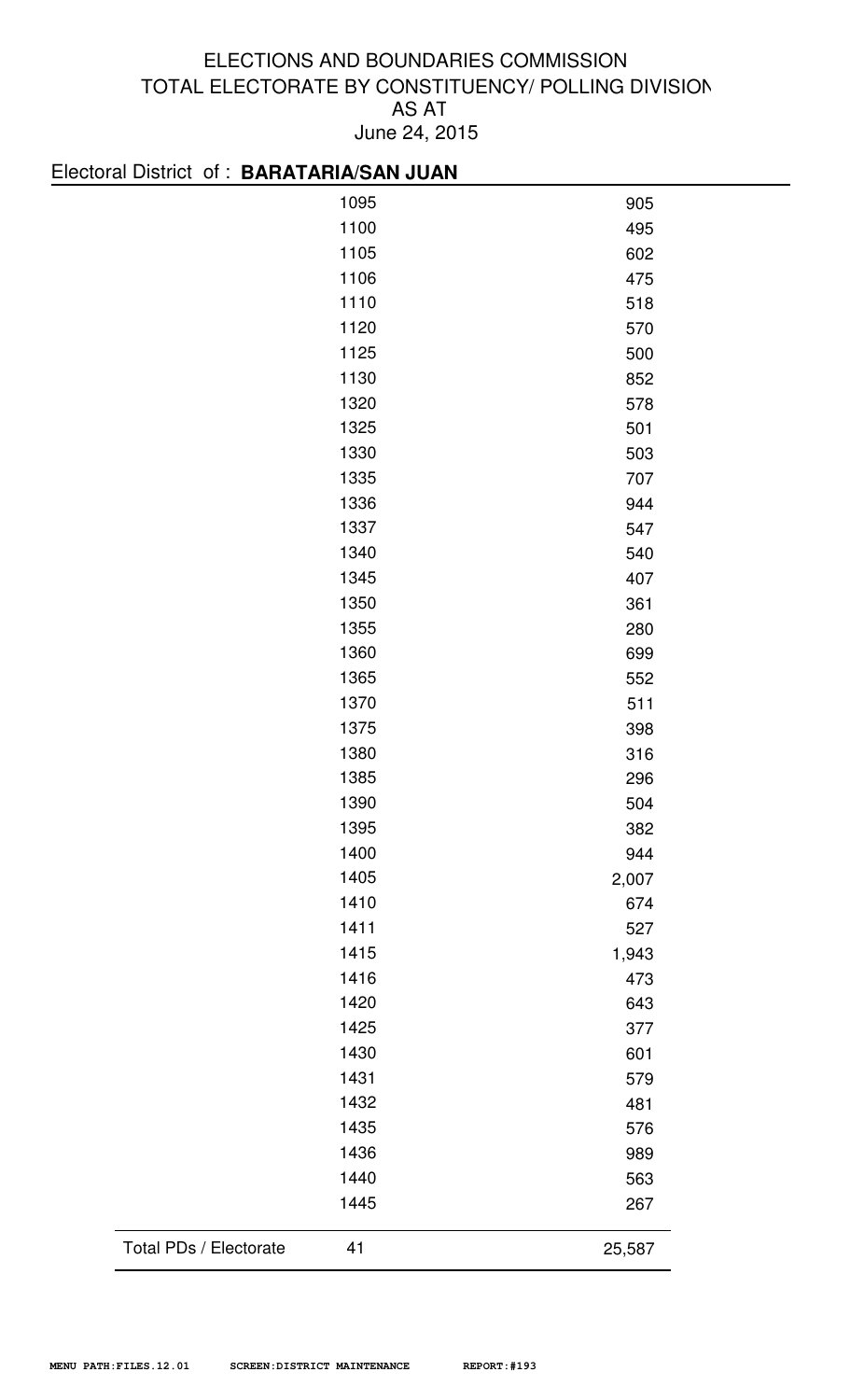| Electoral District of: CARONI CENTRAL |        |
|---------------------------------------|--------|
| 2790                                  | 761    |
| 2795                                  | 429    |
| 2796                                  | 1,733  |
| 2835                                  | 1,525  |
| 2840                                  | 596    |
| 2841                                  | 1,125  |
| 2842                                  | 817    |
| 2843                                  | 565    |
| 2844                                  | 766    |
| 2845                                  | 1,461  |
| 2846                                  | 502    |
| 2847                                  | 700    |
| 2848                                  | 607    |
| 2849                                  | 775    |
| 2900                                  | 586    |
| 3001                                  | 1,476  |
| 3005                                  | 760    |
| 3006                                  | 531    |
| 3010                                  | 1,324  |
| 3015                                  | 836    |
| 3020                                  | 615    |
| 3035                                  | 521    |
| 3040                                  | 411    |
| 3045                                  | 554    |
| 3046                                  | 905    |
| 3047                                  | 610    |
| 3050                                  | 283    |
| 3051                                  | 652    |
| 3052                                  | 499    |
| 3060                                  | 648    |
| 3065                                  | 1,764  |
| 3070                                  | 1,881  |
| 3081                                  | 458    |
| Total PDs / Electorate<br>33          | 27,676 |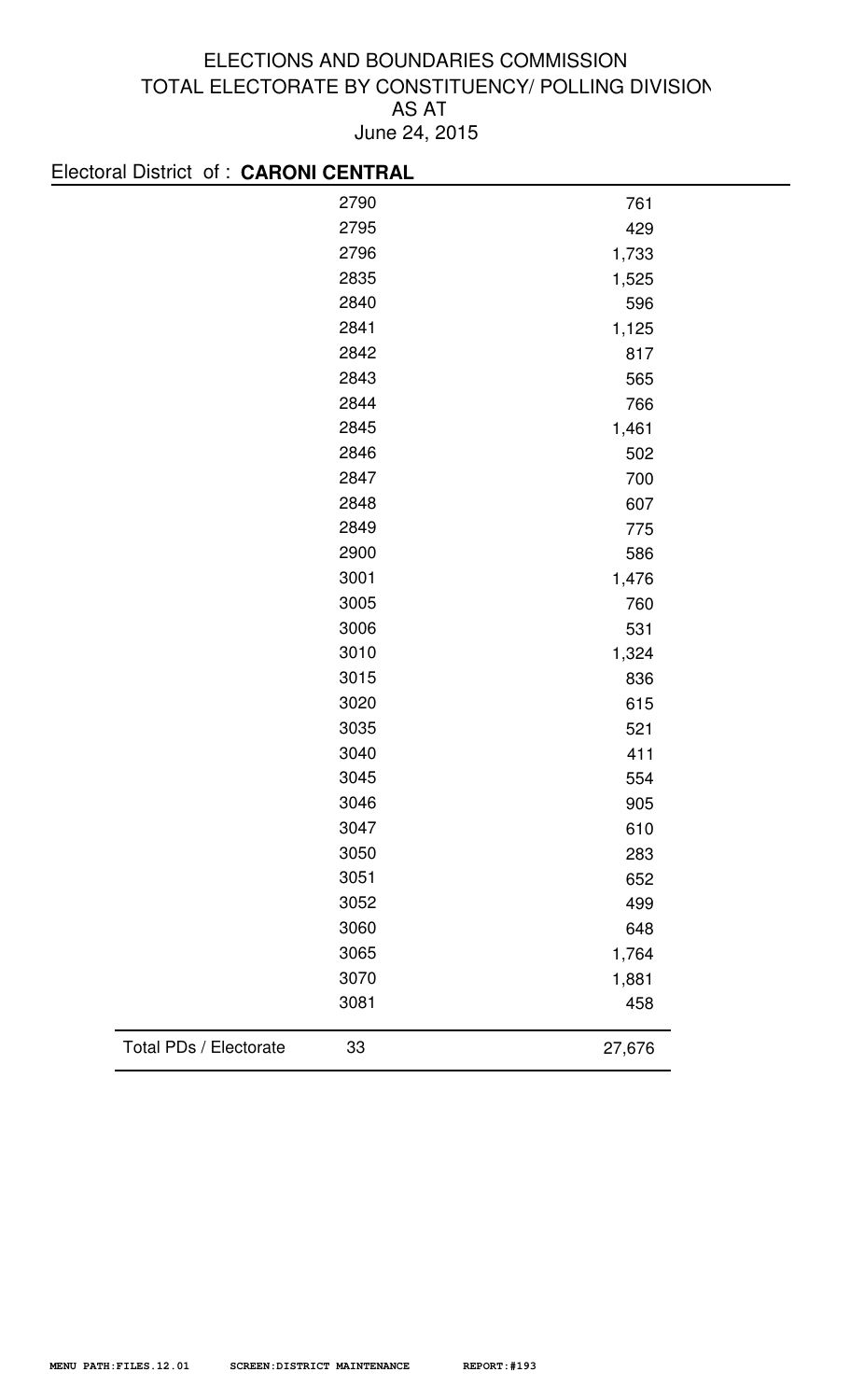| Electoral District of: CARONI EAST |      |        |  |
|------------------------------------|------|--------|--|
|                                    | 1796 | 1,680  |  |
|                                    | 2685 | 1,820  |  |
|                                    | 2690 | 1,939  |  |
|                                    | 2691 | 433    |  |
|                                    | 2692 | 1,904  |  |
|                                    | 2693 | 736    |  |
|                                    | 2694 | 1,353  |  |
|                                    | 2695 | 919    |  |
|                                    | 2700 | 1,098  |  |
|                                    | 2705 | 974    |  |
|                                    | 2706 | 547    |  |
|                                    | 2710 | 1,028  |  |
|                                    | 2715 | 1,040  |  |
|                                    | 2717 | 408    |  |
|                                    | 2780 | 1,703  |  |
|                                    | 2781 | 788    |  |
|                                    | 2785 | 725    |  |
|                                    | 2786 | 990    |  |
|                                    | 2800 | 1,318  |  |
|                                    | 2805 | 740    |  |
|                                    | 2806 | 575    |  |
|                                    | 2807 | 388    |  |
|                                    | 2808 | 401    |  |
|                                    | 2810 | 1,386  |  |
|                                    | 2829 | 1,874  |  |
|                                    | 2830 | 813    |  |
| Total PDs / Electorate             | 26   | 27,580 |  |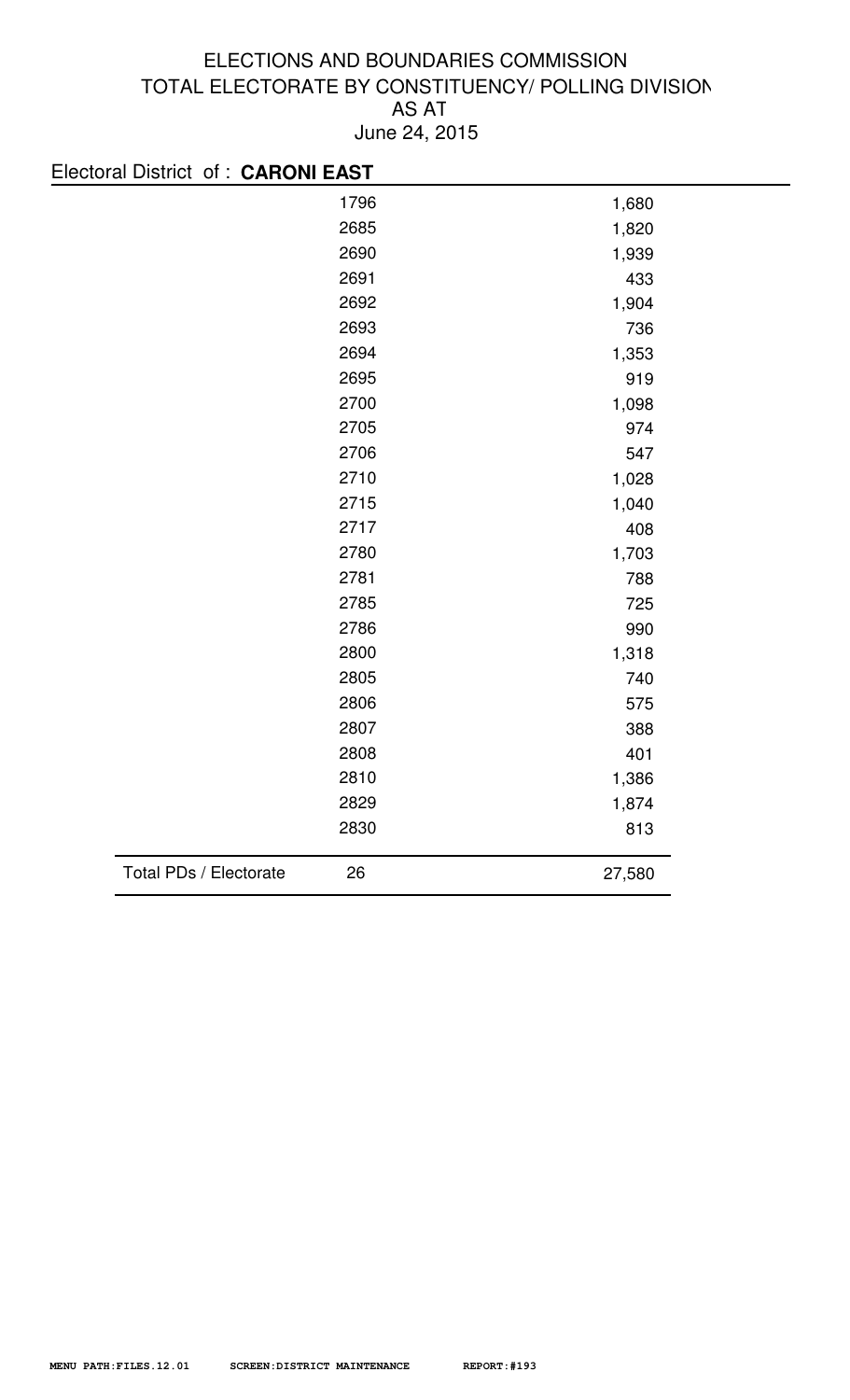| Electoral District of: CHAGUANAS EAST |      |        |
|---------------------------------------|------|--------|
|                                       | 2716 | 521    |
|                                       | 2718 | 369    |
|                                       | 2719 | 717    |
|                                       | 2720 | 1,382  |
|                                       | 2770 | 599    |
|                                       | 2771 | 623    |
|                                       | 2772 | 633    |
|                                       | 2814 | 377    |
|                                       | 2815 | 555    |
|                                       | 2816 | 419    |
|                                       | 2817 | 888    |
|                                       | 2818 | 490    |
|                                       | 2819 | 530    |
|                                       | 2820 | 828    |
|                                       | 2821 | 419    |
|                                       | 2822 | 2,287  |
|                                       | 2823 | 765    |
|                                       | 2824 | 555    |
|                                       | 2825 | 1,963  |
|                                       | 2826 | 1,364  |
|                                       | 2827 | 1,020  |
|                                       | 2828 | 1,276  |
|                                       | 2831 | 1,061  |
|                                       | 2832 | 1,090  |
|                                       | 2850 | 592    |
|                                       | 2851 | 698    |
|                                       | 2852 | 596    |
|                                       | 2853 | 433    |
|                                       | 2855 | 880    |
|                                       | 2856 | 397    |
|                                       | 2857 | 562    |
|                                       | 2858 | 538    |
| Total PDs / Electorate                | 32   | 25,427 |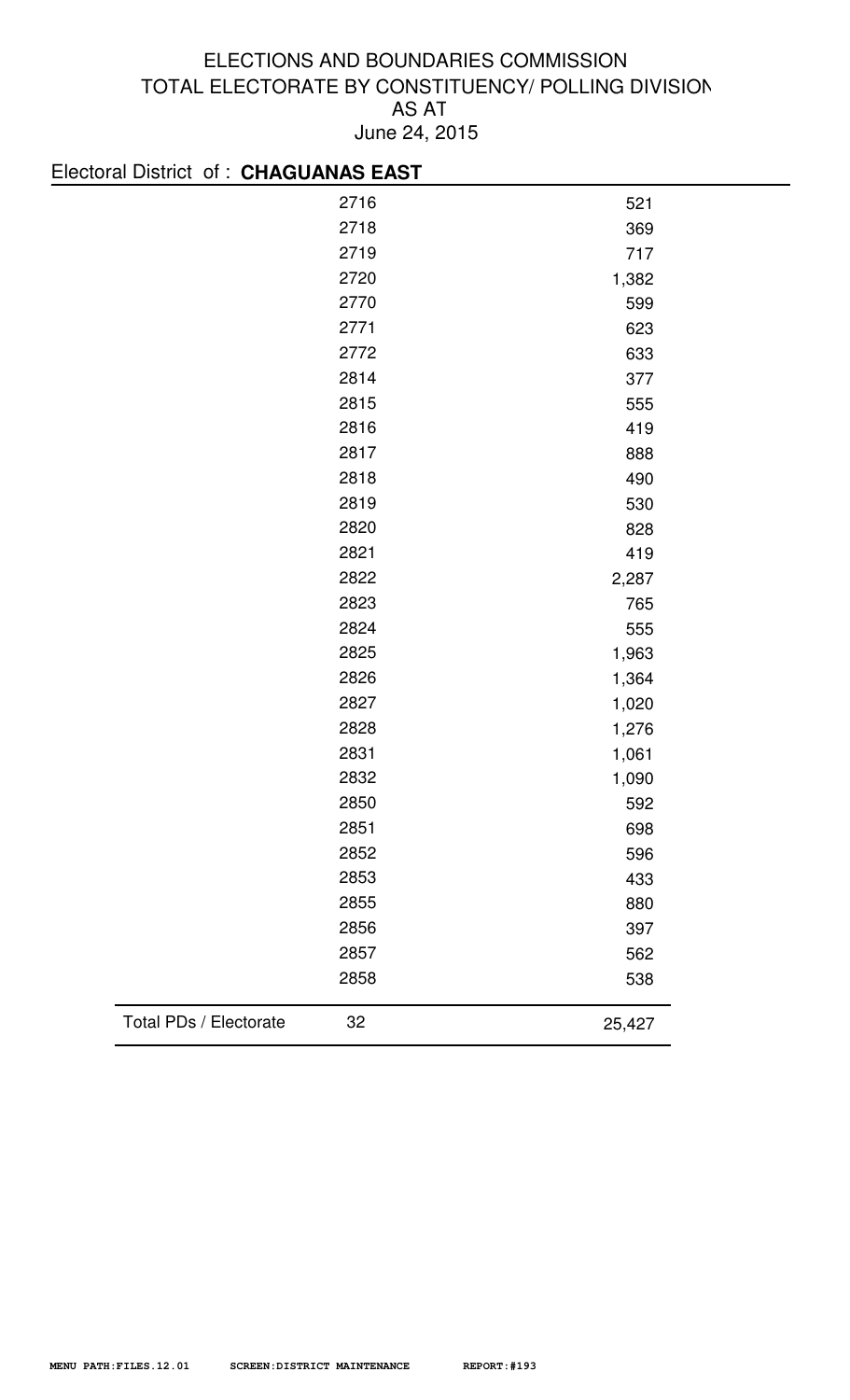| Electoral District of : CHAGUANAS WEST |      |        |
|----------------------------------------|------|--------|
|                                        | 1596 | 1,148  |
|                                        | 1791 | 1,002  |
|                                        | 2730 | 1,058  |
|                                        | 2735 | 885    |
|                                        | 2736 | 667    |
|                                        | 2740 | 582    |
|                                        | 2741 | 372    |
|                                        | 2745 | 1,142  |
|                                        | 2750 | 1,773  |
|                                        | 2755 | 1,635  |
|                                        | 2760 | 672    |
|                                        | 2761 | 345    |
|                                        | 2762 | 717    |
|                                        | 2765 | 1,929  |
|                                        | 2860 | 764    |
|                                        | 2865 | 872    |
|                                        | 2866 | 671    |
|                                        | 2867 | 585    |
|                                        | 2870 | 728    |
|                                        | 2871 | 505    |
|                                        | 2875 | 1,812  |
|                                        | 2880 | 1,379  |
|                                        | 2885 | 270    |
|                                        | 2890 | 761    |
|                                        | 2915 | 956    |
|                                        | 2920 | 693    |
|                                        | 2925 | 972    |
|                                        | 2926 | 971    |
|                                        | 2930 | 967    |
|                                        | 2935 | 864    |
| Total PDs / Electorate                 | 30   | 27,697 |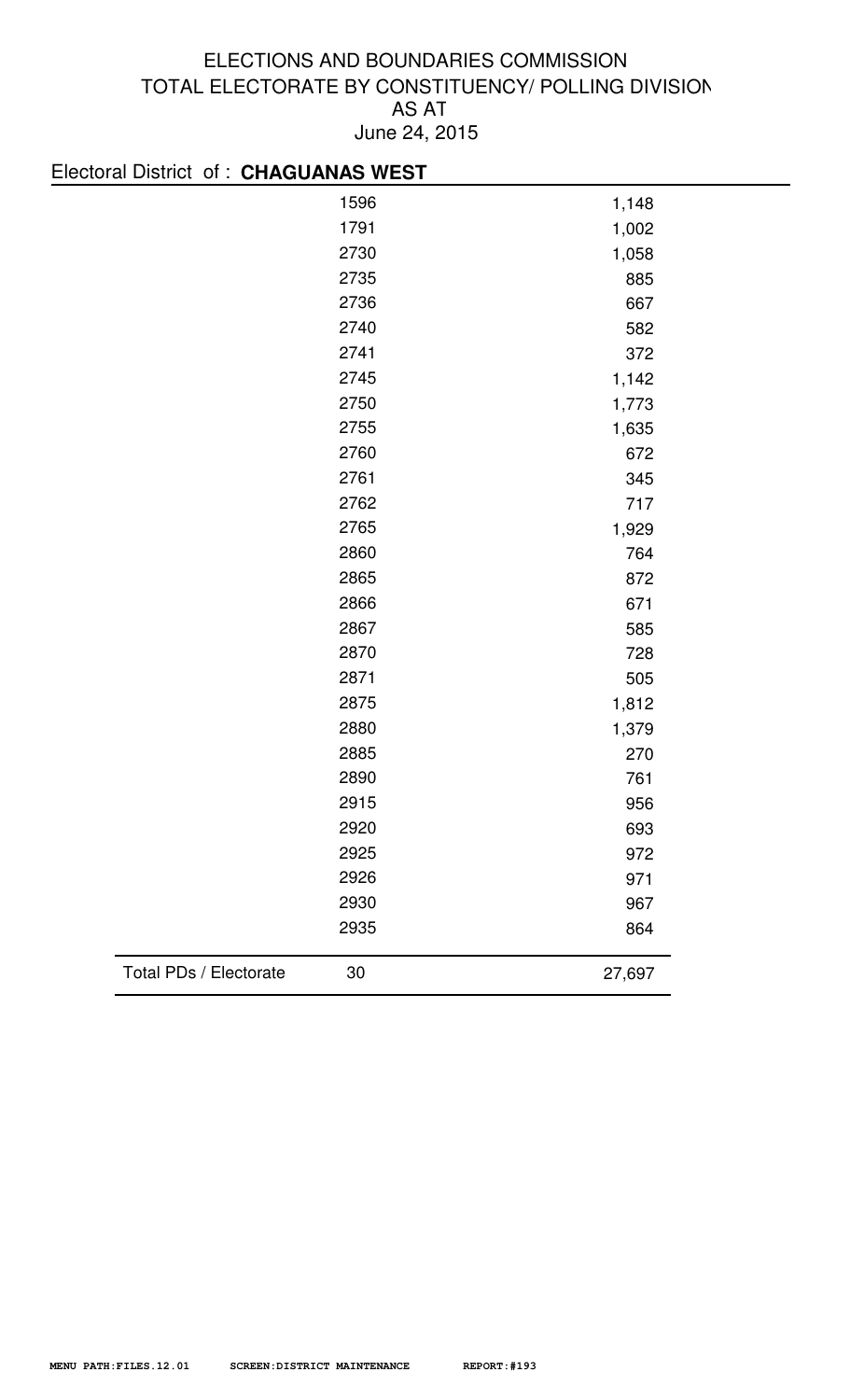| Electoral District of: COUVA NORTH |      |        |
|------------------------------------|------|--------|
|                                    | 2905 | 774    |
|                                    | 2906 | 170    |
|                                    | 2910 | 490    |
|                                    | 2945 | 829    |
|                                    | 2950 | 637    |
|                                    | 2955 | 969    |
|                                    | 2960 | 642    |
|                                    | 2961 | 956    |
|                                    | 2962 | 294    |
|                                    | 2963 | 611    |
|                                    | 2964 | 614    |
|                                    | 2975 | 920    |
|                                    | 2980 | 826    |
|                                    | 2981 | 580    |
|                                    | 2982 | 492    |
|                                    | 2985 | 516    |
|                                    | 2986 | 383    |
|                                    | 2987 | 937    |
|                                    | 2990 | 641    |
|                                    | 2991 | 682    |
|                                    | 2992 | 445    |
|                                    | 2993 | 623    |
|                                    | 2994 | 408    |
|                                    | 2995 | 687    |
|                                    | 2996 | 736    |
|                                    | 3000 | 1,293  |
|                                    | 3002 | 1,343  |
|                                    | 3096 | 997    |
|                                    | 3105 | 959    |
|                                    | 3110 | 410    |
|                                    | 3130 | 1,882  |
|                                    | 3135 | 873    |
|                                    | 3136 | 434    |
|                                    | 3140 | 2,208  |
|                                    | 3145 | 655    |
|                                    | 3146 | 571    |
|                                    | 3150 | 961    |
|                                    | 3151 | 459    |
|                                    | 3152 | 354    |
| Total PDs / Electorate             | 39   | 29,261 |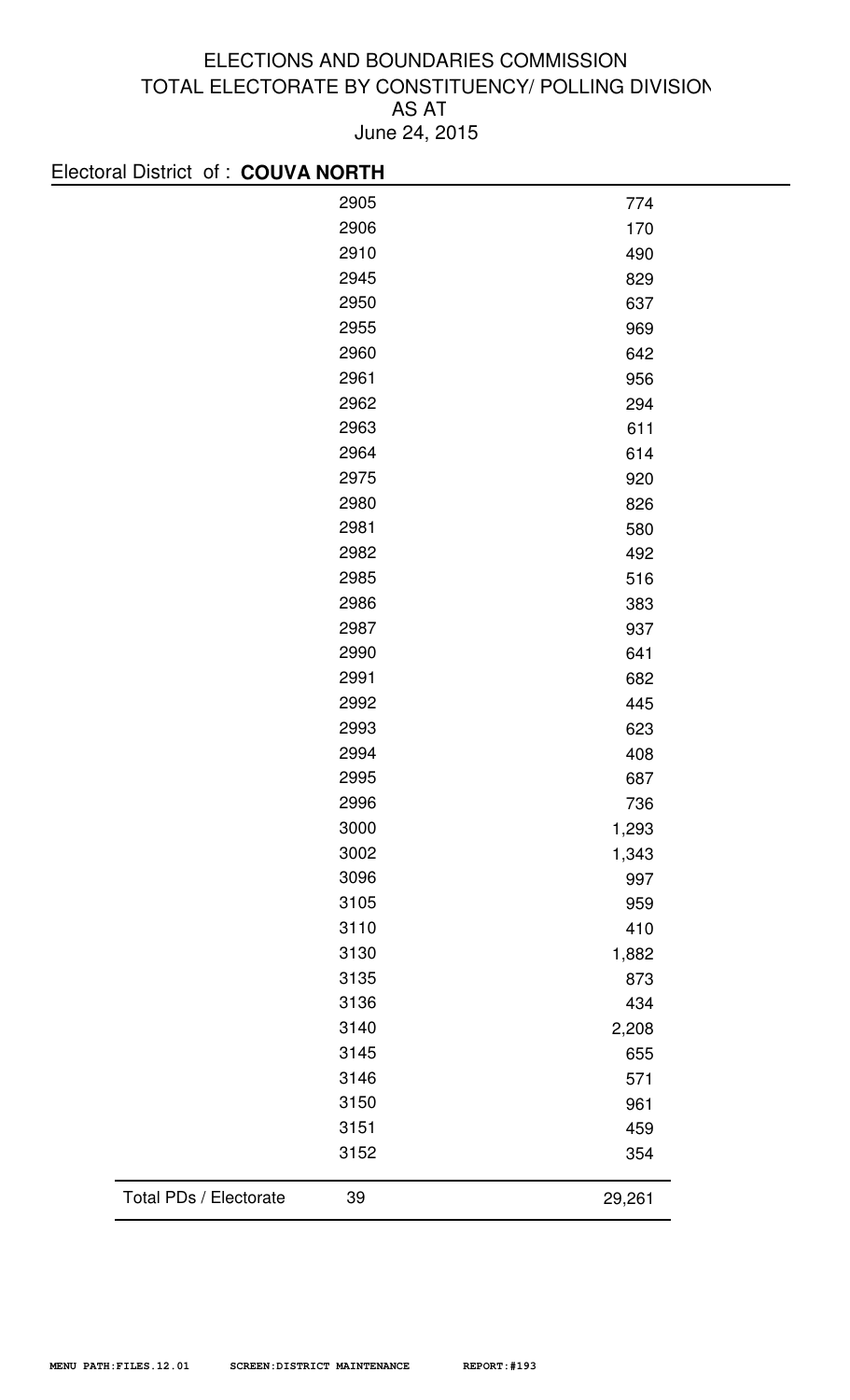| Electoral District of: COUVA SOUTH |        |
|------------------------------------|--------|
| 3056                               | 1,460  |
| 3061                               | 1,440  |
| 3066                               | 967    |
| 3085                               | 719    |
| 3090                               | 2,142  |
| 3091                               | 574    |
| 3092                               | 243    |
| 3094                               | 1,360  |
| 3095                               | 651    |
| 3097                               | 728    |
| 3098                               | 1,689  |
| 3100                               | 1,922  |
| 3115                               | 596    |
| 3120                               | 671    |
| 3121                               | 636    |
| 3122                               | 89     |
| 3123                               | 449    |
| 3124                               | 403    |
| 3125                               | 484    |
| 3126                               | 482    |
| 3127                               | 351    |
| 3155                               | 240    |
| 3160                               | 399    |
| 3165                               | 405    |
| 3170                               | 408    |
| 3175                               | 478    |
| 3180                               | 670    |
| 3185                               | 384    |
| 3186                               | 805    |
| 3187                               | 356    |
| 3188                               | 760    |
| 3189                               | 502    |
| 3190                               | 359    |
| 3195                               | 472    |
| 3196                               | 297    |
| 3197                               | 754    |
| 3198                               | 556    |
| 3199                               | 561    |
| 3200                               | 1,220  |
| 3201                               | 357    |
| 3205                               | 448    |
| Total PDs / Electorate<br>41       | 28,487 |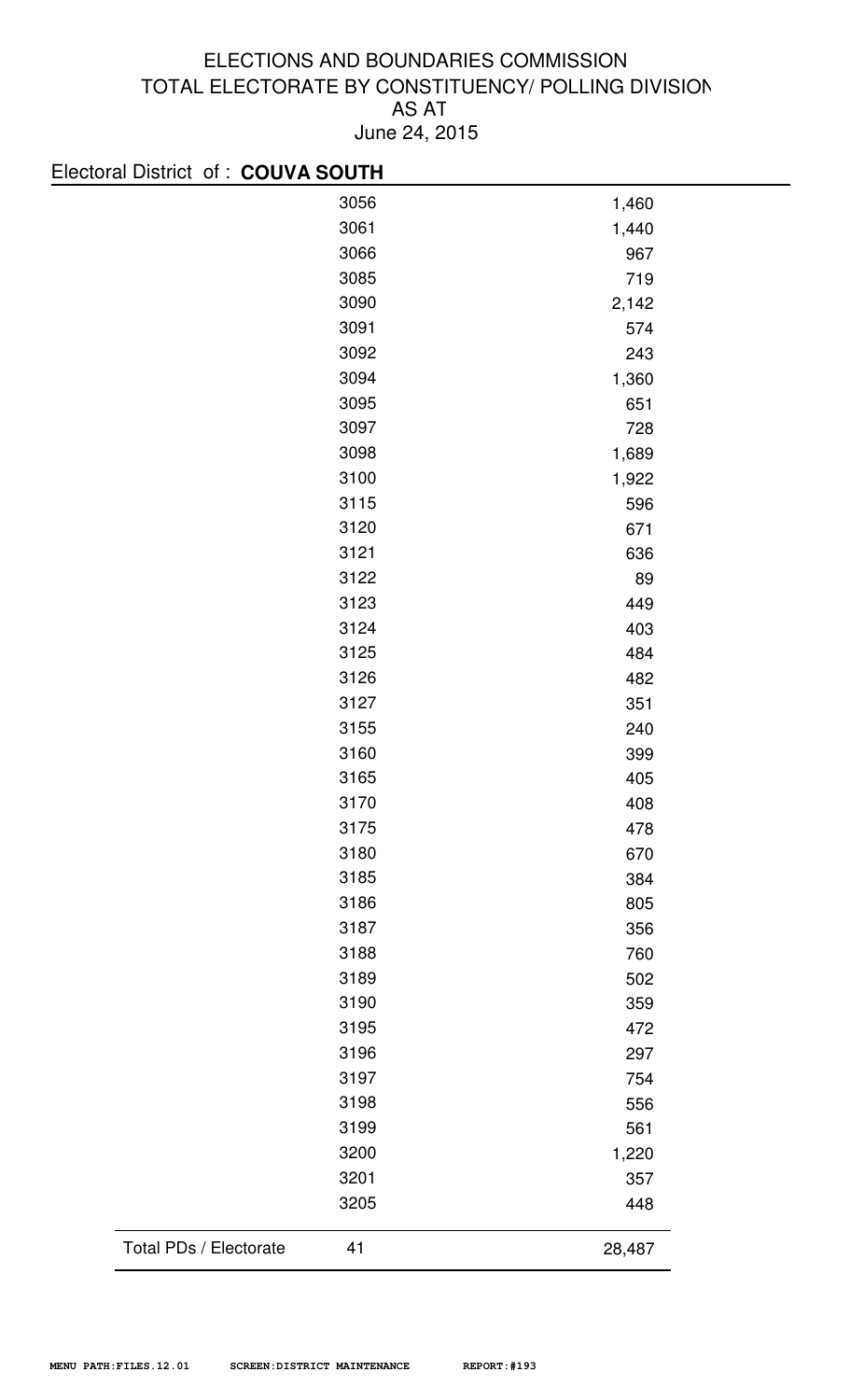# Electoral District of : **CUMUTO/MANZANILLA**

| $100000$ and $0000000$ and $100000$ and $100000$ and $100000$ |       |
|---------------------------------------------------------------|-------|
| 2189                                                          | 501   |
| 2190                                                          | 769   |
| 2195                                                          | 748   |
| 2200                                                          | 591   |
| 2201                                                          | 891   |
| 2250                                                          | 514   |
| 2251                                                          | 683   |
| 2255                                                          | 892   |
| 2260                                                          | 848   |
| 2265                                                          | 325   |
| 2270                                                          | 270   |
| 2275                                                          | 376   |
| 2280                                                          | 375   |
| 2281                                                          | 488   |
| 2282                                                          | 619   |
| 2285                                                          | 841   |
| 2286                                                          | 180   |
| 2290                                                          | 599   |
| 2295                                                          | 629   |
| 2296                                                          | 447   |
| 2297                                                          | 617   |
| 2300                                                          | 827   |
| 2301                                                          | 492   |
| 2305                                                          | 1,707 |
| 2307                                                          | 1,095 |
| 2310                                                          | 432   |
| 2315                                                          | 592   |
| 2316                                                          | 563   |
| 2320                                                          | 581   |
| 2321                                                          | 624   |
| 2325                                                          | 361   |
| 2330                                                          | 220   |
| 2335                                                          | 285   |
| 2340                                                          | 530   |
| 2345                                                          | 902   |
| 2350                                                          | 642   |
| 2360                                                          | 460   |
| 2361                                                          | 319   |
| 2365                                                          | 129   |
| 2370                                                          | 488   |
| 2375                                                          | 892   |
| 2380                                                          | 435   |
| 2385                                                          | 555   |
| 2390                                                          | 390   |
| 2395                                                          | 258   |
| 2400                                                          | 362   |
|                                                               |       |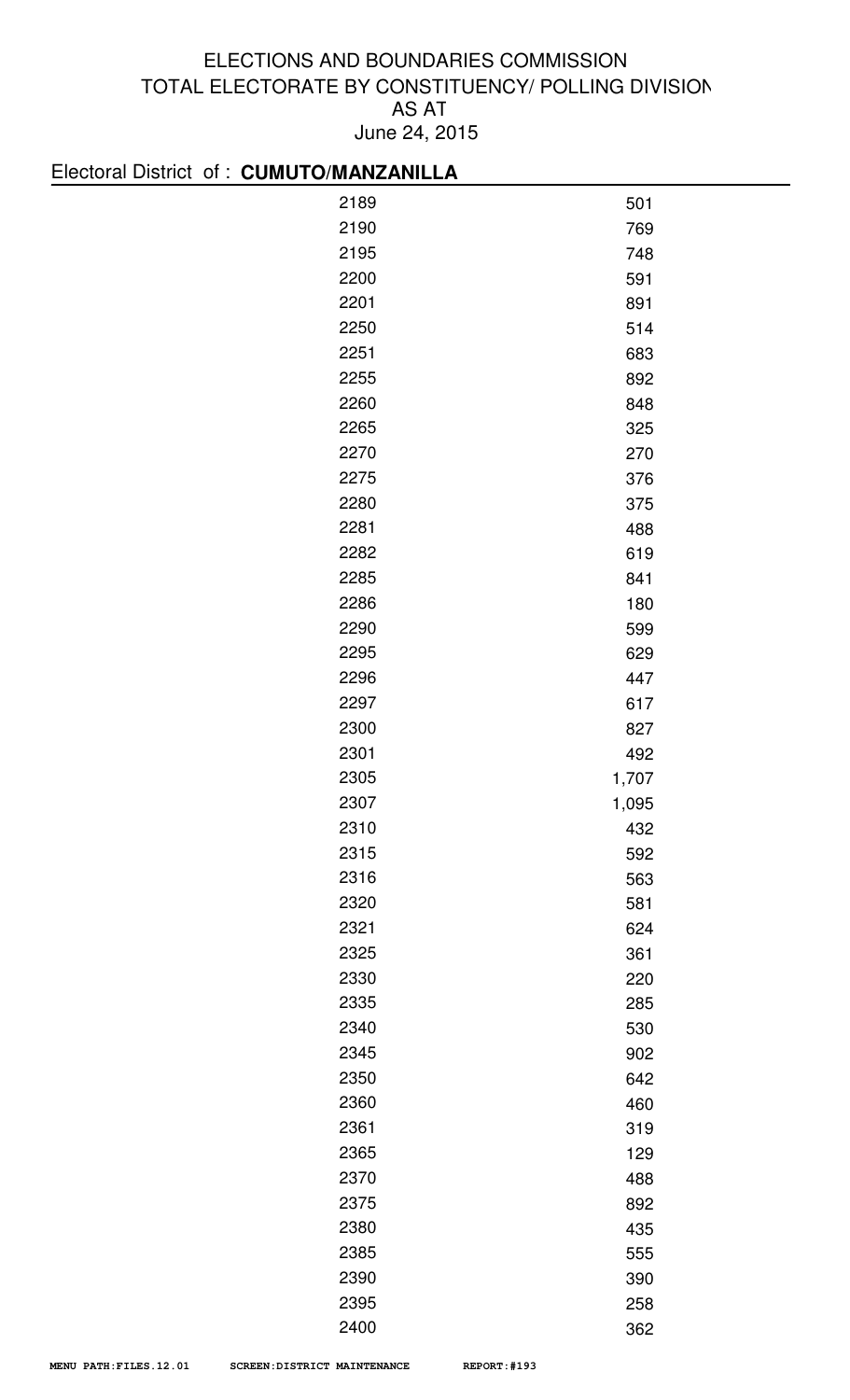# Electoral District of : **CUMUTO/MANZANILLA**

|                        | 2405 | 368    |
|------------------------|------|--------|
|                        | 2410 | 333    |
|                        | 2411 | 467    |
|                        | 2625 | 261    |
|                        | 2630 | 392    |
|                        |      |        |
| Total PDs / Electorate | 51   | 28,165 |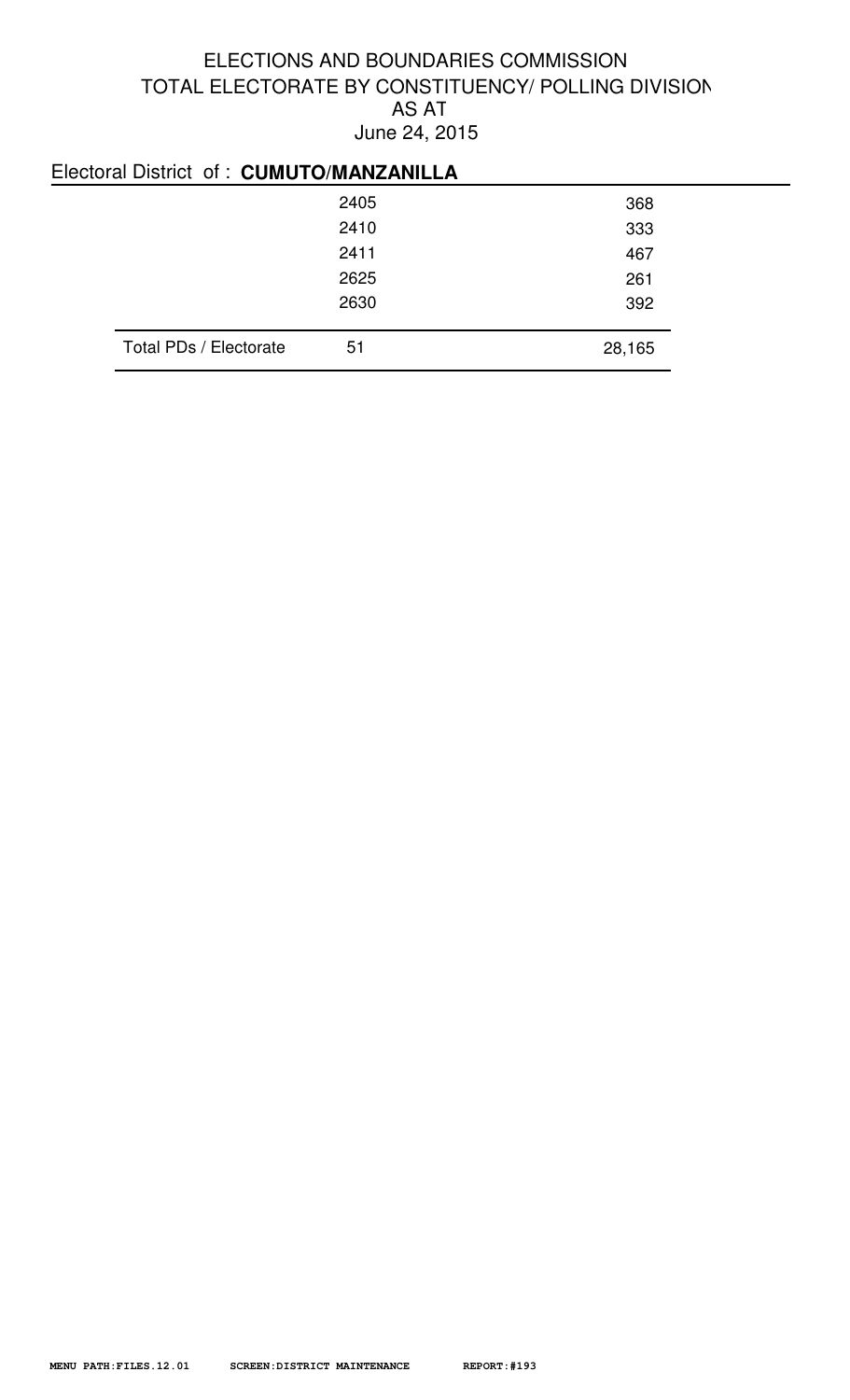| Electoral District of : D'ABADIE/O'MEARA |        |
|------------------------------------------|--------|
| 1806                                     | 2,248  |
| 1950                                     | 1,491  |
| 1954                                     | 279    |
| 1955                                     | 2,895  |
| 1957                                     | 525    |
| 1958                                     | 1,092  |
| 1959                                     | 450    |
| 1960                                     | 1,833  |
| 1961                                     | 1,086  |
| 1965                                     | 874    |
| 1966                                     | 951    |
| 1967                                     | 650    |
| 1968                                     | 570    |
| 1969                                     | 1,107  |
| 1970                                     | 1,128  |
| 1971                                     | 853    |
| 1972                                     | 418    |
| 1973                                     | 546    |
| 1975                                     | 515    |
| 1976                                     | 795    |
| 1977                                     | 814    |
| 1978                                     | 1,059  |
| 1979                                     | 922    |
| 1981                                     | 585    |
| 1982                                     | 653    |
| 1983                                     | 699    |
| 2045                                     | 736    |
| 2046                                     | 424    |
| 2047                                     | 739    |
| 2048                                     | 465    |
| 2049                                     | 632    |
| 2050                                     | 923    |
| Total PDs / Electorate<br>32             | 28,957 |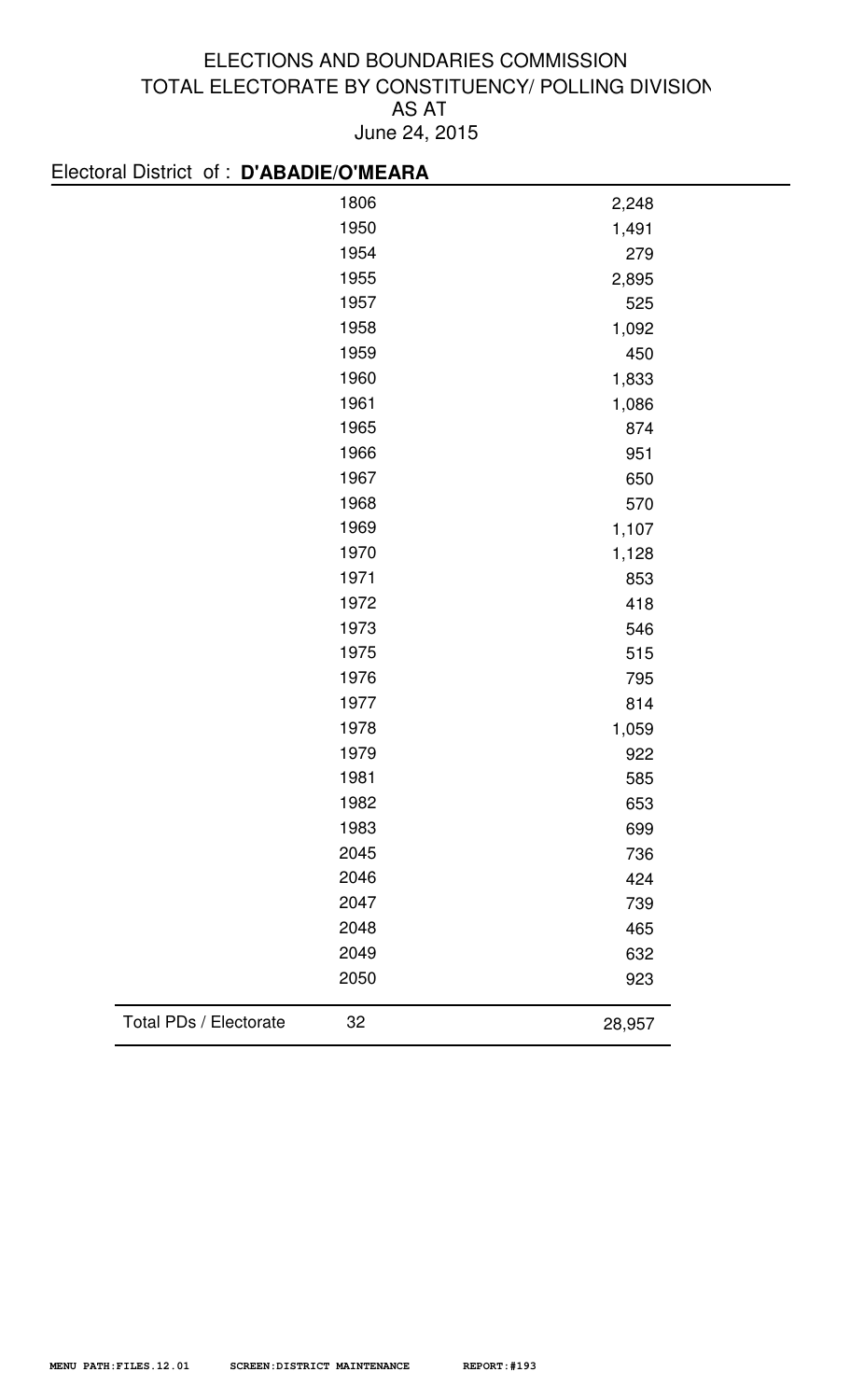# Electoral District of : **DIEGO MARTIN CENTRAL**

|                        | 0051 | 431    |
|------------------------|------|--------|
|                        | 0053 | 737    |
|                        | 0054 | 525    |
|                        | 0055 | 539    |
|                        | 0056 | 333    |
|                        | 0060 | 1,205  |
|                        | 0065 | 592    |
|                        | 0066 | 760    |
|                        | 0067 | 610    |
|                        | 0085 | 602    |
|                        | 0086 | 1,090  |
|                        | 0095 | 1,051  |
|                        | 0100 | 745    |
|                        | 0102 | 652    |
|                        | 0103 | 896    |
|                        | 0104 | 619    |
|                        | 0110 | 578    |
|                        | 0111 | 867    |
|                        | 0112 | 610    |
|                        | 0113 | 624    |
|                        | 0114 | 946    |
|                        | 0116 | 458    |
|                        | 0117 | 524    |
|                        | 0118 | 569    |
|                        | 0130 | 491    |
|                        | 0136 | 1,198  |
|                        | 0158 | 822    |
|                        | 0159 | 705    |
|                        | 0160 | 698    |
|                        | 0161 | 952    |
|                        | 0162 | 705    |
|                        | 0163 | 940    |
|                        | 0164 | 553    |
|                        | 0226 | 559    |
|                        | 0227 | 608    |
|                        | 0228 | 857    |
|                        | 0229 | 562    |
|                        | 0230 | 862    |
|                        | 0231 | 477    |
|                        | 0232 | 407    |
|                        | 0235 | 624    |
|                        | 0240 | 826    |
|                        |      |        |
| Total PDs / Electorate | 42   | 29,409 |
|                        |      |        |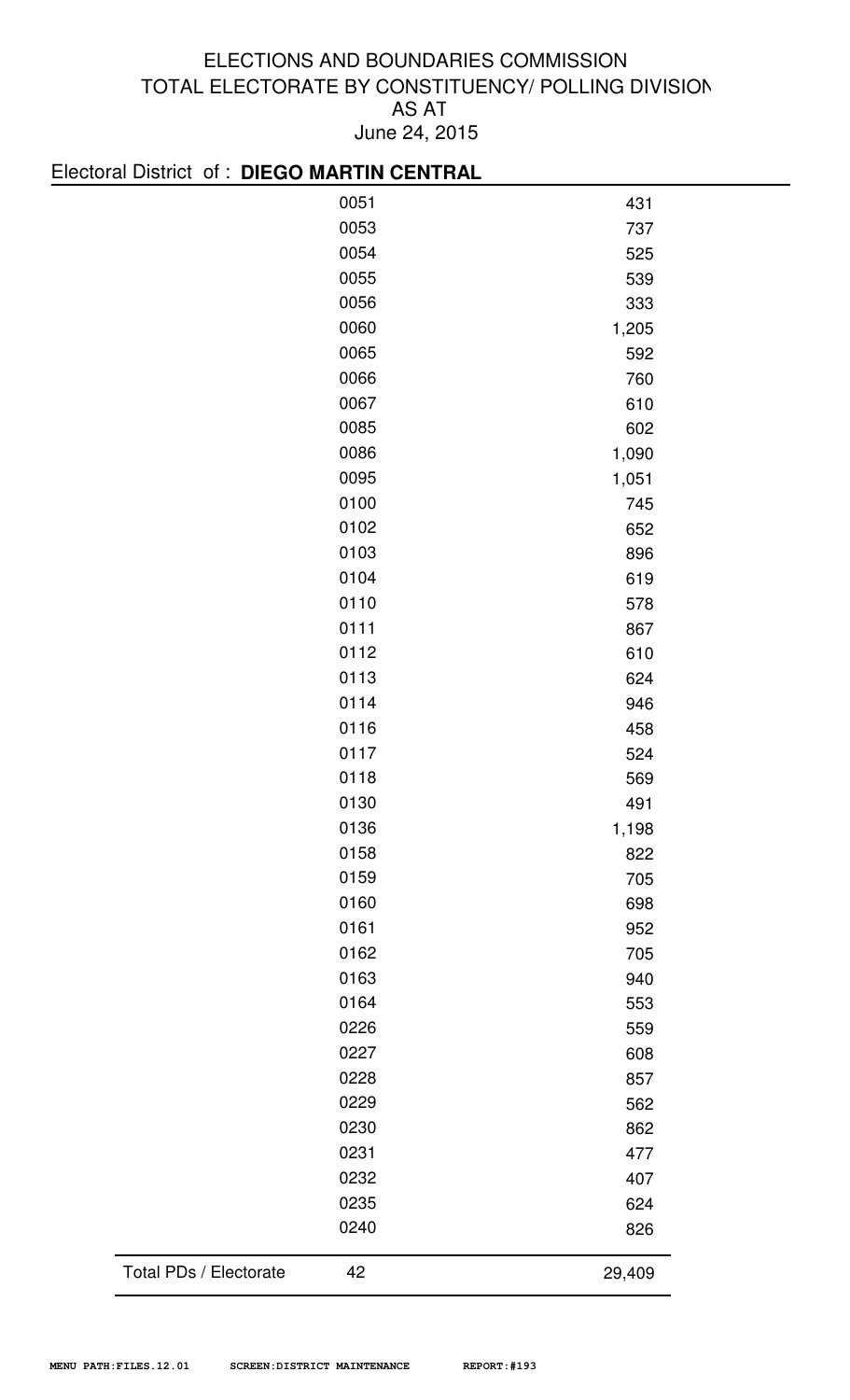| LICCIOLO DISTICTO I DILUO MAITIN NOTITI/LAO I |      |        |
|-----------------------------------------------|------|--------|
|                                               | 0090 | 699    |
|                                               | 0126 | 701    |
|                                               | 0127 | 557    |
|                                               | 0128 | 785    |
|                                               | 0129 | 564    |
|                                               | 0131 | 307    |
|                                               | 0132 | 1,572  |
|                                               | 0133 | 298    |
|                                               | 0134 | 1,287  |
|                                               | 0135 | 694    |
|                                               | 0137 | 723    |
|                                               | 0140 | 496    |
|                                               | 0141 | 665    |
|                                               | 0145 | 892    |
|                                               | 0146 | 516    |
|                                               | 0150 | 797    |
|                                               | 0151 | 969    |
|                                               | 0152 | 589    |
|                                               | 0153 | 494    |
|                                               | 0155 | 911    |
|                                               | 0156 | 653    |
|                                               | 0157 | 578    |
|                                               | 0165 | 672    |
|                                               | 0166 | 485    |
|                                               | 0167 | 466    |
|                                               | 0168 | 410    |
|                                               | 0170 | 755    |
|                                               | 0171 | 680    |
|                                               | 0175 | 378    |
|                                               | 0176 | 742    |
|                                               | 0180 | 919    |
|                                               | 0185 | 564    |
|                                               | 0205 | 354    |
|                                               | 0207 | 1,139  |
|                                               | 0210 | 781    |
|                                               | 0215 | 639    |
|                                               | 0216 | 514    |
|                                               | 0218 | 418    |
|                                               | 0219 | 812    |
|                                               | 0220 | 860    |
|                                               | 0223 | 267    |
|                                               | 0224 | 429    |
| Total PDs / Electorate                        | 42   | 28,031 |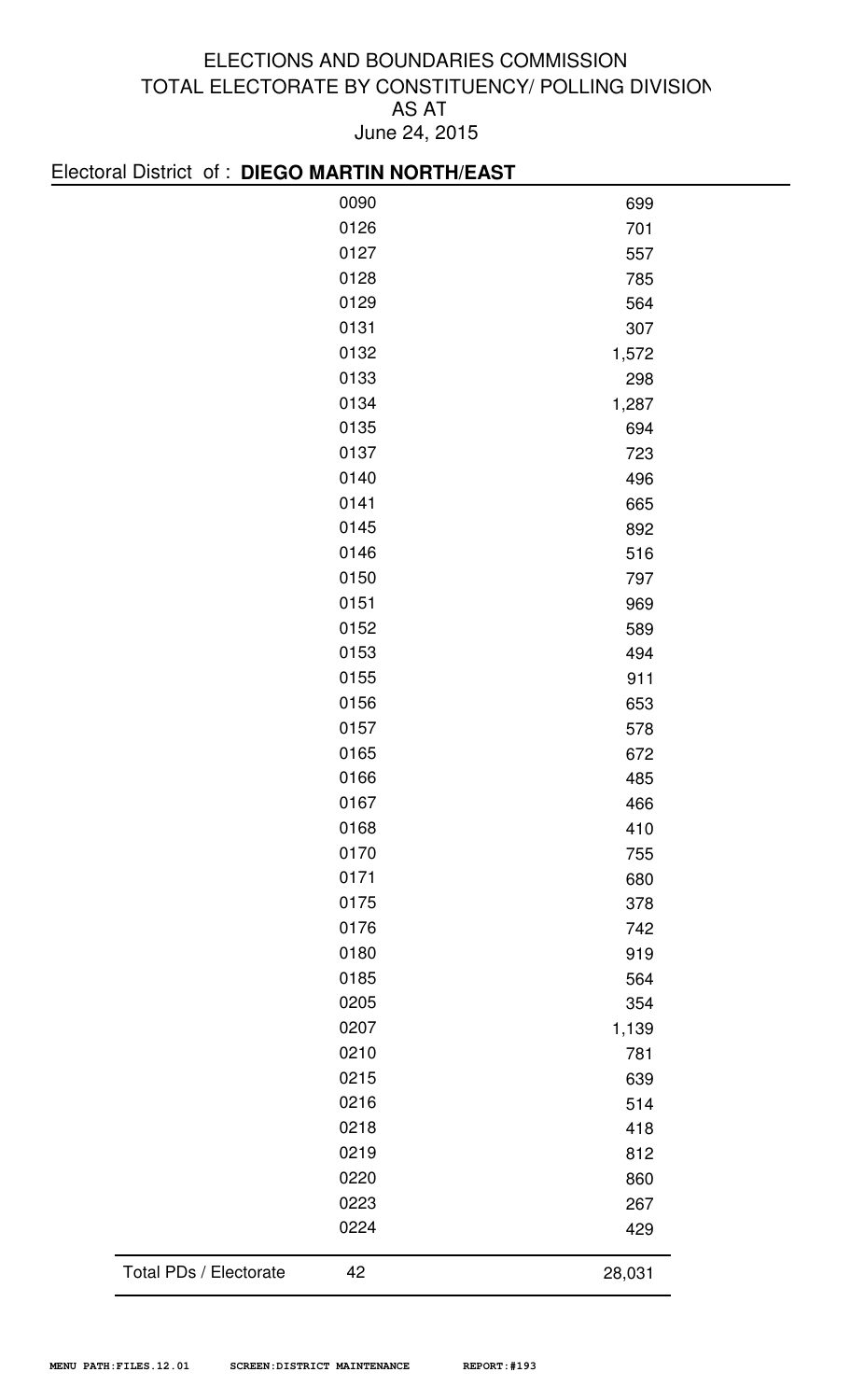| Electoral District of : DIEGO MARTIN WEST |       |
|-------------------------------------------|-------|
| 0005                                      | 124   |
| 0010                                      | 897   |
| 0011                                      | 182   |
| 0015                                      | 538   |
| 0020                                      | 377   |
| 0021                                      | 472   |
| 0022                                      | 1,042 |
| 0025                                      | 606   |
| 0026                                      | 729   |
| 0030                                      | 341   |
| 0031                                      | 589   |
| 0032                                      | 559   |
| 0033                                      | 315   |
| 0034                                      | 502   |
| 0035                                      | 990   |
| 0036                                      | 565   |
| 0040                                      | 417   |
| 0041                                      | 641   |
| 0042                                      | 453   |
| 0043                                      | 772   |
| 0045                                      | 573   |
| 0046                                      | 693   |
| 0047                                      | 699   |
| 0050                                      | 995   |
| 0052                                      | 505   |
| 0070                                      | 1,046 |
| 0071                                      | 816   |
| 0072                                      | 502   |
| 0075                                      | 835   |
| 0076                                      | 533   |
| 0077                                      | 428   |
| 0080                                      | 453   |
| 0081                                      | 715   |
| 0082                                      | 631   |
| 0083                                      | 602   |
| 0084                                      | 745   |
| 0105                                      | 818   |
| 0106                                      | 210   |
| 0107                                      | 755   |
| 0108                                      | 762   |
| 0109                                      | 510   |
| 0115                                      | 717   |
| 0120                                      | 640   |
| 0121                                      | 847   |
| 0122                                      | 567   |

606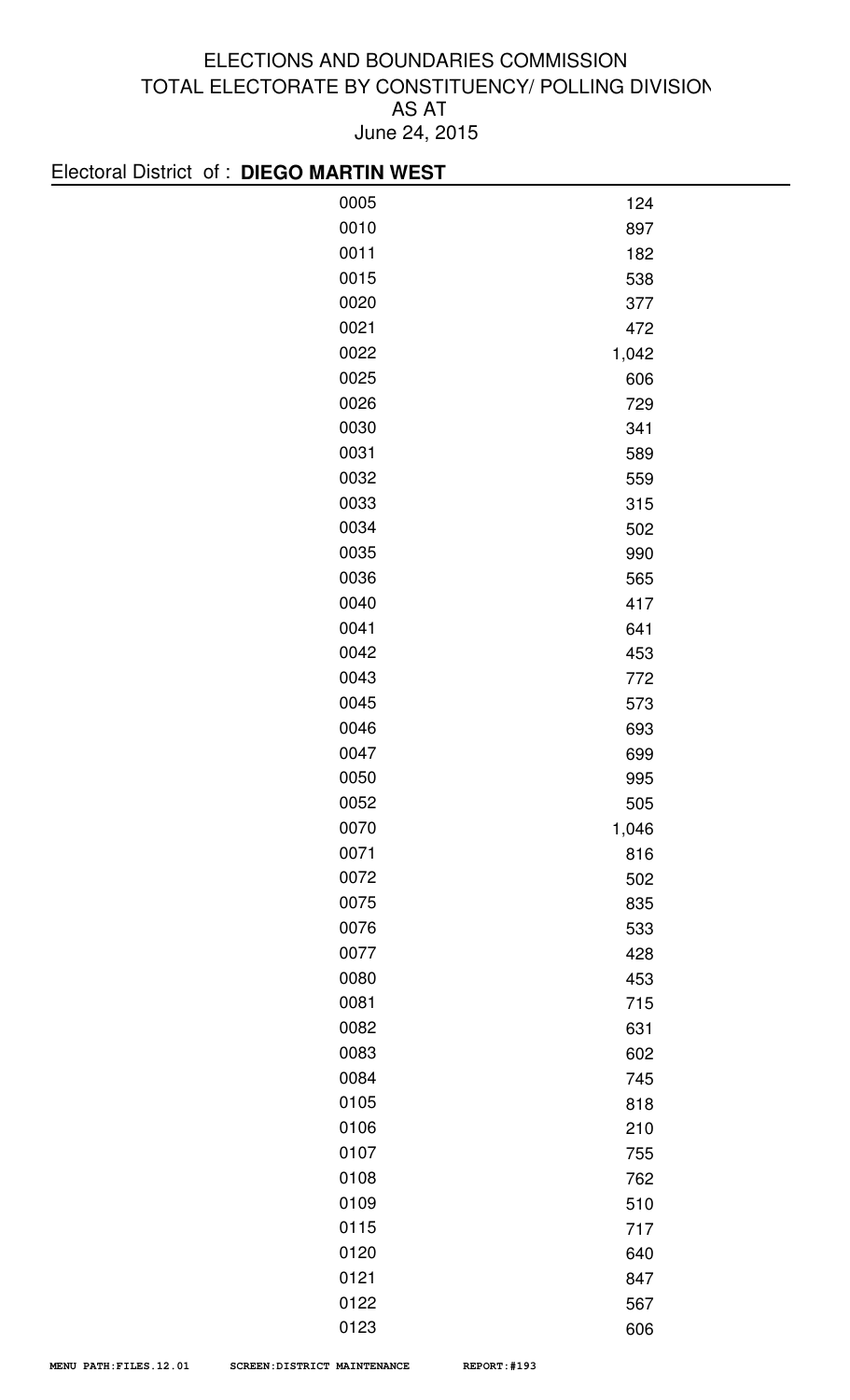| Electoral District of: DIEGO MARTIN WEST |      |        |
|------------------------------------------|------|--------|
|                                          | 0124 | 482    |
|                                          | 0125 | 612    |
| Total PDs / Electorate                   | 48   | 29,408 |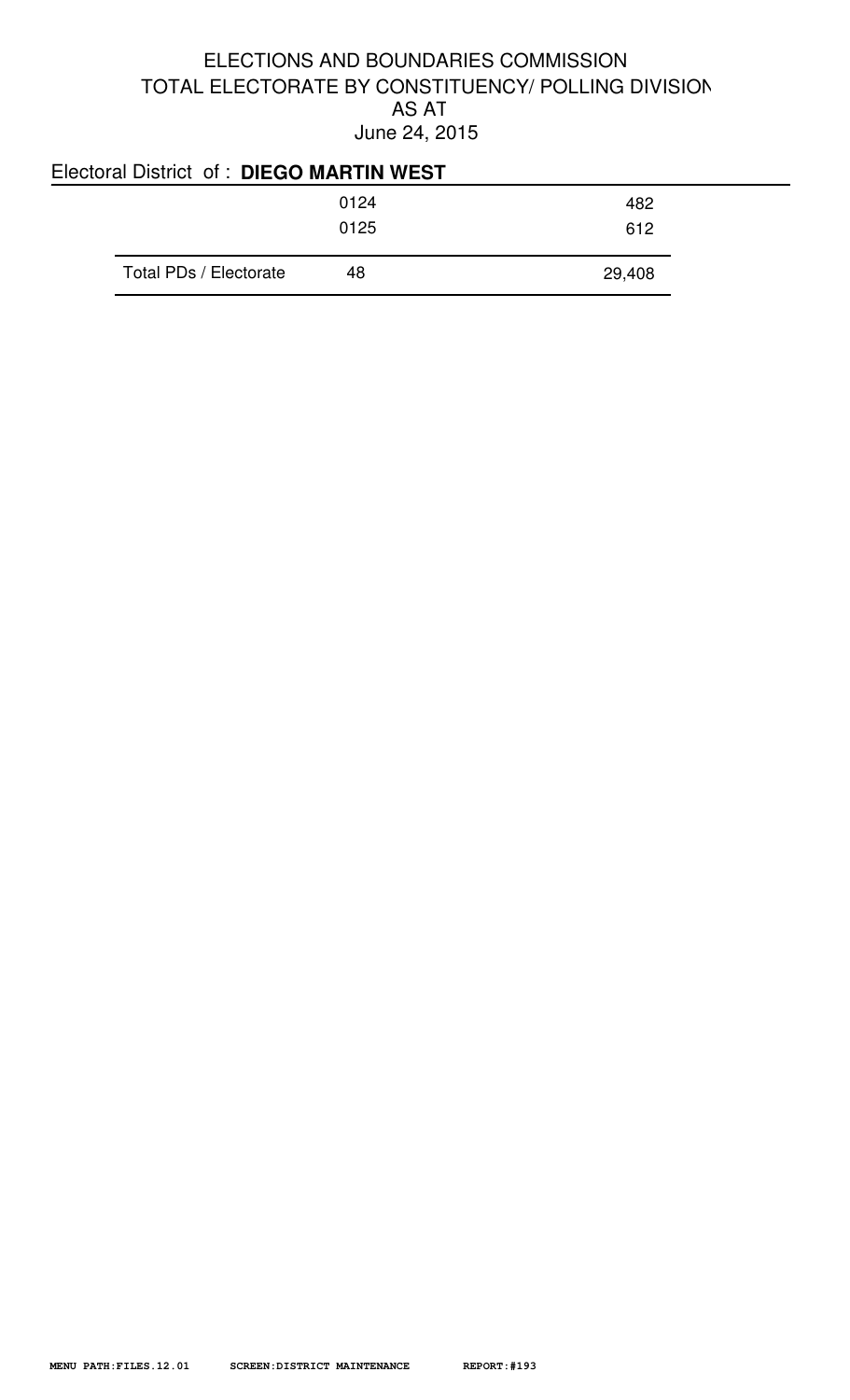| Electoral District of: FYZABAD |      |        |
|--------------------------------|------|--------|
|                                | 4200 | 652    |
|                                | 4201 | 440    |
|                                | 4375 | 642    |
|                                | 4376 | 238    |
|                                | 4380 | 613    |
|                                | 4385 | 296    |
|                                | 4386 | 339    |
|                                | 4387 | 385    |
|                                | 4388 | 520    |
|                                | 4390 | 437    |
|                                | 4391 | 448    |
|                                | 4395 | 1,390  |
|                                | 4400 | 1,790  |
|                                | 4405 | 3,480  |
|                                | 4410 | 869    |
|                                | 4415 | 519    |
|                                | 4420 | 605    |
|                                | 4425 | 1,021  |
|                                | 4430 | 558    |
|                                | 4435 | 885    |
|                                | 4440 | 1,319  |
|                                | 4445 | 507    |
|                                | 4446 | 353    |
|                                | 4447 | 691    |
|                                | 4450 | 843    |
|                                | 4475 | 611    |
|                                | 4480 | 658    |
|                                | 4481 | 537    |
|                                | 4485 | 618    |
|                                | 4490 | 196    |
|                                | 4495 | 808    |
|                                | 4500 | 693    |
|                                | 4505 | 607    |
|                                | 4506 | 561    |
|                                | 4510 | 835    |
|                                | 4511 | 412    |
|                                | 4515 | 322    |
|                                | 4520 | 75     |
|                                | 4525 | 285    |
| Total PDs / Electorate         | 39   | 27,058 |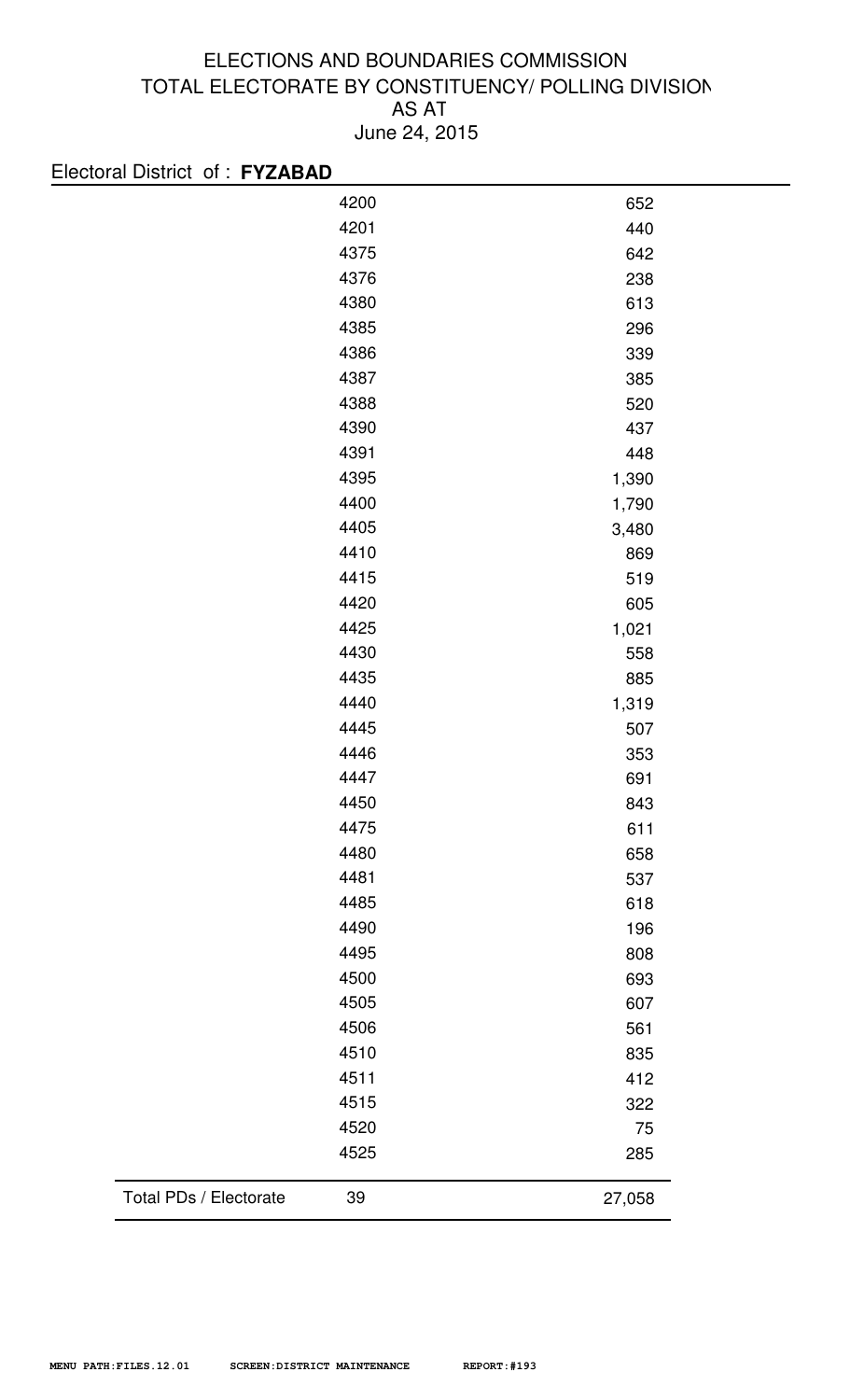| Electoral District of : LA BREA |      |        |
|---------------------------------|------|--------|
|                                 | 4471 | 532    |
|                                 | 4530 | 46     |
|                                 | 4535 | 1,033  |
|                                 | 4540 | 419    |
|                                 | 4541 | 535    |
|                                 | 4542 | 688    |
|                                 | 4550 | 729    |
|                                 | 4555 | 1,019  |
|                                 | 4560 | 579    |
|                                 | 4565 | 939    |
|                                 | 4570 | 765    |
|                                 | 4575 | 668    |
|                                 | 4576 | 601    |
|                                 | 4580 | 778    |
|                                 | 4595 | 1,373  |
|                                 | 4600 | 309    |
|                                 | 4605 | 854    |
|                                 | 4610 | 2,266  |
|                                 | 4615 | 969    |
|                                 | 4620 | 864    |
|                                 | 4625 | 799    |
|                                 | 4630 | 562    |
|                                 | 4631 | 1,403  |
|                                 | 4632 | 918    |
|                                 | 4635 | 164    |
|                                 | 4640 | 644    |
|                                 | 4645 | 303    |
|                                 | 4650 | 155    |
|                                 | 4655 | 519    |
|                                 | 4660 | 210    |
|                                 | 4665 | 965    |
|                                 | 4670 | 585    |
|                                 | 4675 | 43     |
|                                 | 4676 | 51     |
|                                 | 4677 | 119    |
|                                 | 4680 | 608    |
|                                 | 4685 | 816    |
|                                 | 4690 | 390    |
| Total PDs / Electorate          | 38   | 25,220 |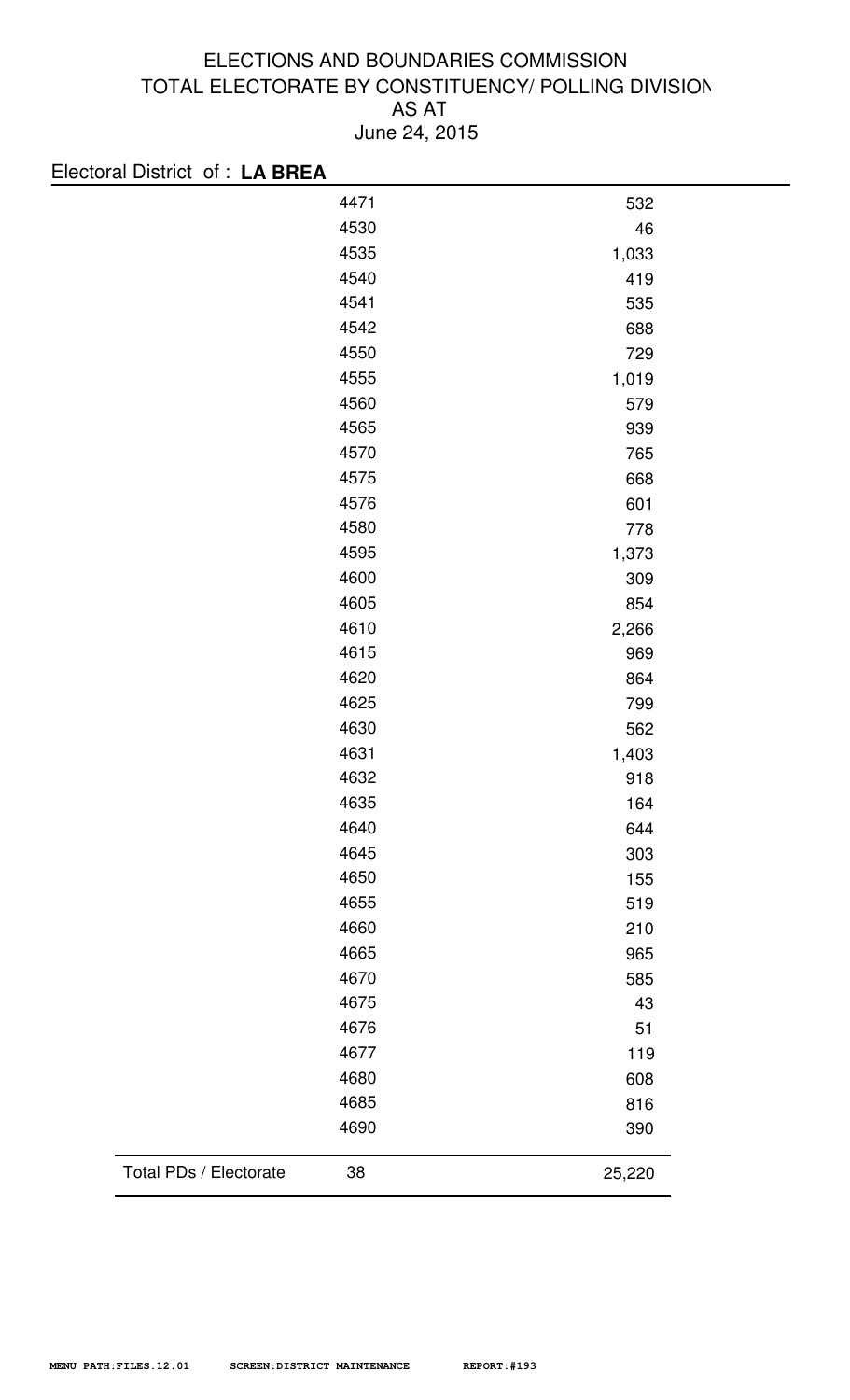# Electoral District of : **LA HORQUETTA/TALPARO**

|                        | 2051 | 901    |
|------------------------|------|--------|
|                        | 2052 | 562    |
|                        | 2053 | 872    |
|                        | 2054 | 1,251  |
|                        | 2055 | 1,678  |
|                        | 2056 | 1,124  |
|                        | 2057 | 931    |
|                        | 2058 | 952    |
|                        | 2059 | 1,181  |
|                        | 2060 | 579    |
|                        | 2061 | 926    |
|                        | 2062 | 856    |
|                        | 2063 | 892    |
|                        | 2064 | 962    |
|                        | 2065 | 864    |
|                        | 2066 | 775    |
|                        | 2070 | 180    |
|                        | 2075 | 159    |
|                        | 2080 | 1,372  |
|                        | 2085 | 2,765  |
|                        | 2660 | 713    |
|                        | 2665 | 827    |
|                        | 2670 | 1,339  |
|                        | 2671 | 217    |
|                        | 2675 | 672    |
|                        | 2680 | 740    |
|                        | 2681 | 406    |
|                        | 2682 | 448    |
|                        | 2683 | 777    |
| Total PDs / Electorate | 29   | 25,921 |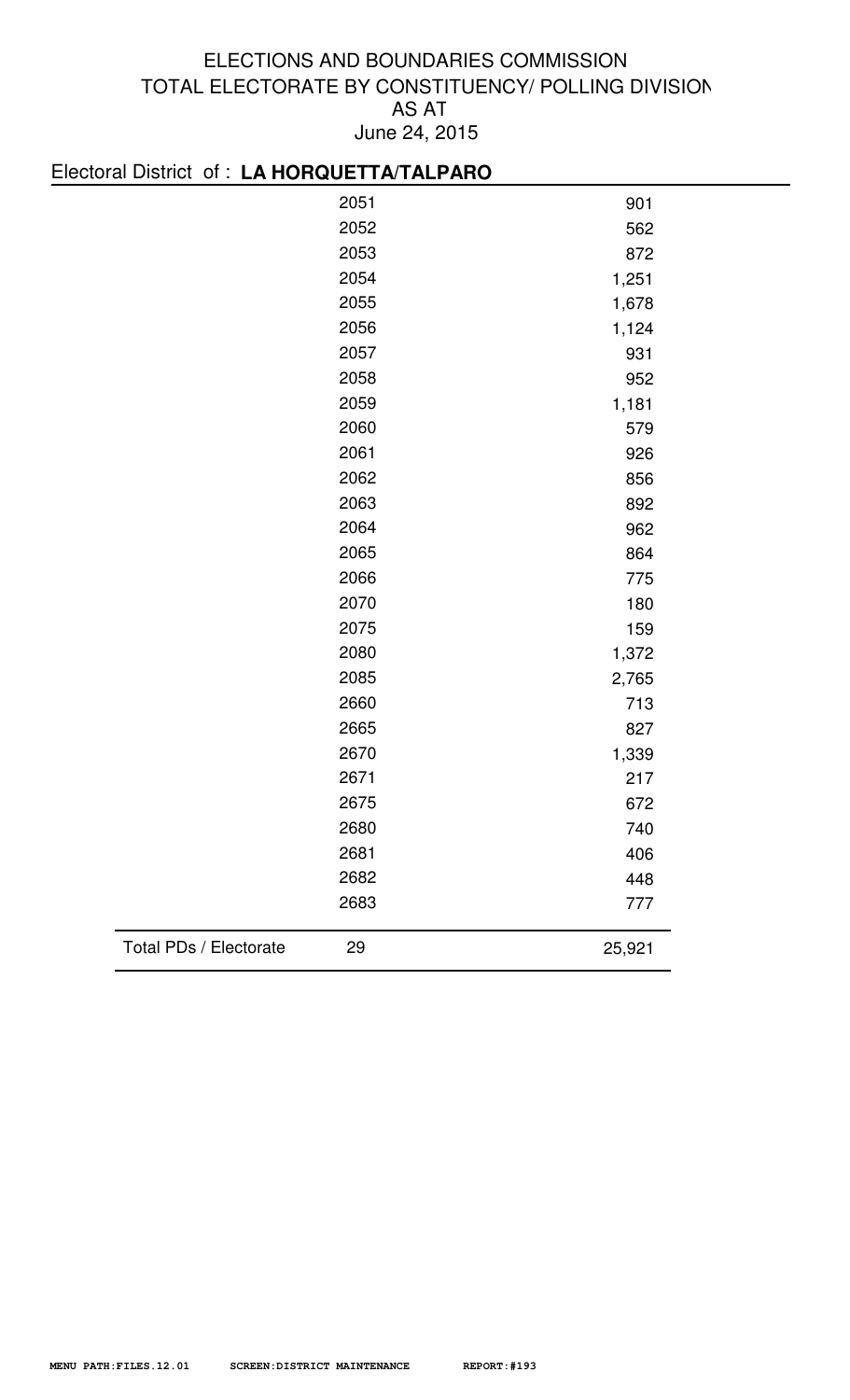# Electoral District of : **LAVENTILLE EAST/MORVANT**

| 0955 | 484   |
|------|-------|
| 0956 | 232   |
| 0957 | 633   |
| 0958 | 978   |
| 0995 | 546   |
| 1000 | 1,429 |
| 1005 | 1,901 |
| 1135 | 2,437 |
| 1145 | 743   |
| 1146 | 592   |
| 1147 | 656   |
| 1148 | 256   |
| 1149 | 489   |
| 1150 | 588   |
| 1151 | 618   |
| 1152 | 648   |
| 1153 | 313   |
| 1154 | 581   |
| 1155 | 1,515 |
| 1156 | 721   |
| 1160 | 1,369 |
| 1165 | 1,162 |
| 1170 | 473   |
| 1171 | 175   |
| 1175 | 921   |
| 1176 | 374   |
| 1180 | 460   |
| 1184 | 483   |
| 1185 | 736   |
| 1186 | 548   |
| 1190 | 605   |
| 1195 | 786   |
| 1196 | 709   |
| 1210 | 398   |
| 1294 | 1,331 |
| 1310 | 317   |
| 1315 | 790   |
|      |       |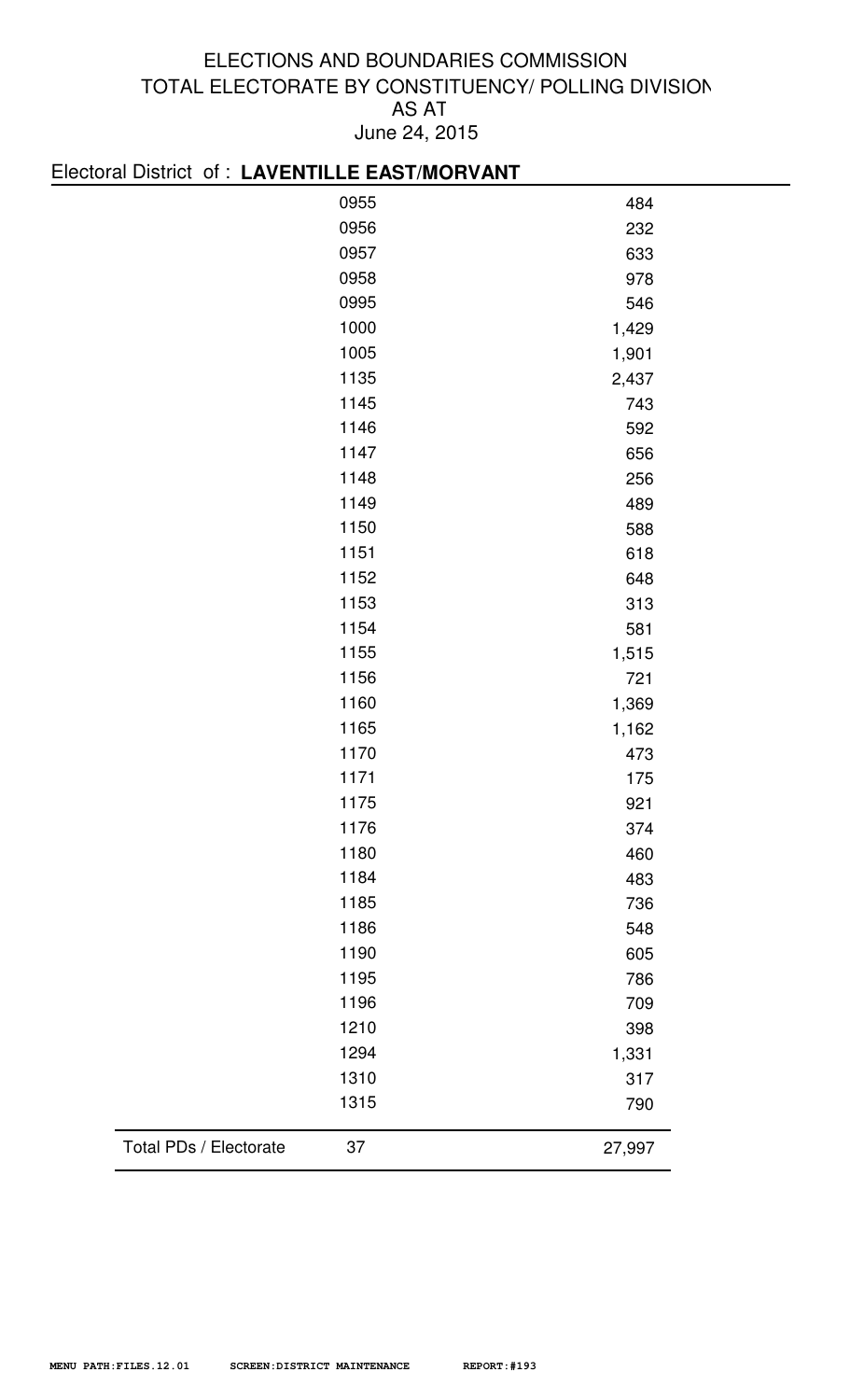| Electoral District of : LAVENTILLE WEST |        |
|-----------------------------------------|--------|
| 0700                                    | 1,118  |
| 0705                                    | 348    |
| 0750                                    | 786    |
| 0980                                    | 829    |
| 0985                                    | 1,214  |
| 0990                                    | 1,714  |
| 1200                                    | 1,004  |
| 1201                                    | 1,057  |
| 1205                                    | 930    |
| 1206                                    | 977    |
| 1215                                    | 496    |
| 1220                                    | 1,597  |
| 1225                                    | 323    |
| 1230                                    | 396    |
| 1235                                    | 1,272  |
| 1240                                    | 1,142  |
| 1241                                    | 1,022  |
| 1245                                    | 1,045  |
| 1250                                    | 1,355  |
| 1255                                    | 1,607  |
| 1260                                    | 732    |
| 1265                                    | 1,397  |
| 1270                                    | 1,792  |
| 1290                                    | 1,783  |
| 1295                                    | 195    |
| 1300                                    | 219    |
| 1305                                    | 326    |
| Total PDs / Electorate<br>27            | 26,676 |
|                                         |        |

#### **MENU PATH:FILES.12.01 SCREEN:DISTRICT MAINTENANCE REPORT:#193**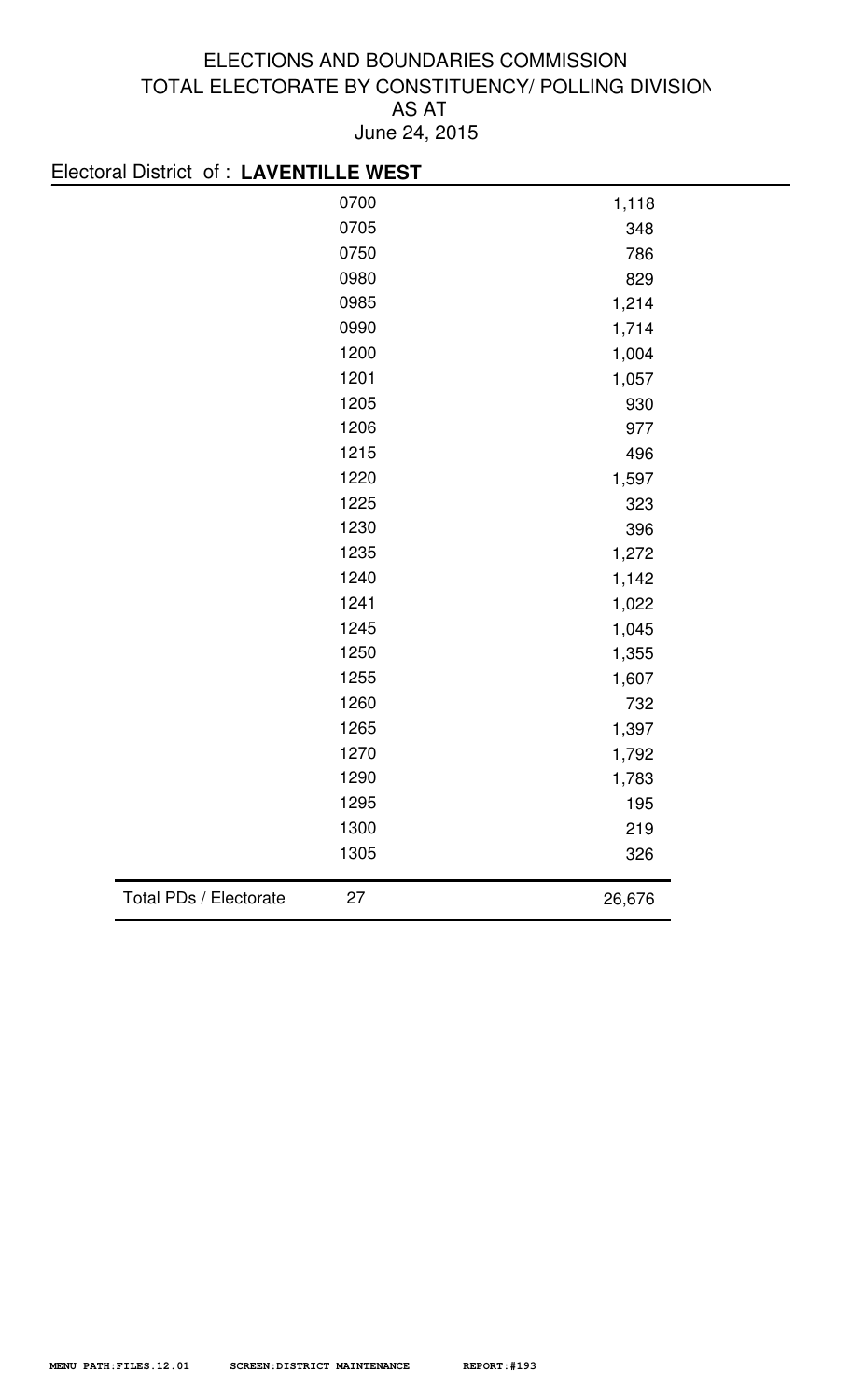| Electoral District of : LOPINOT/BON AIR WEST |        |  |
|----------------------------------------------|--------|--|
| 1765                                         | 1,039  |  |
| 1770                                         | 902    |  |
| 1775                                         | 763    |  |
| 1780                                         | 563    |  |
| 1781                                         | 467    |  |
| 1782                                         | 374    |  |
| 1783                                         | 320    |  |
| 1784                                         | 654    |  |
| 1810                                         | 778    |  |
| 1814                                         | 525    |  |
| 1835                                         | 421    |  |
| 1840                                         | 530    |  |
| 1845                                         | 837    |  |
| 1846                                         | 571    |  |
| 1847                                         | 460    |  |
| 1848                                         | 461    |  |
| 1850                                         | 466    |  |
| 1851                                         | 1,909  |  |
| 1855                                         | 2,338  |  |
| 1860                                         | 2,652  |  |
| 1865                                         | 780    |  |
| 1870                                         | 767    |  |
| 1940                                         | 974    |  |
| 1941                                         | 665    |  |
| 1942                                         | 818    |  |
| 1943                                         | 1,157  |  |
| 1945                                         | 3,201  |  |
| 1990                                         | 712    |  |
| 1991                                         | 428    |  |
| Total PDs / Electorate<br>29                 | 26,532 |  |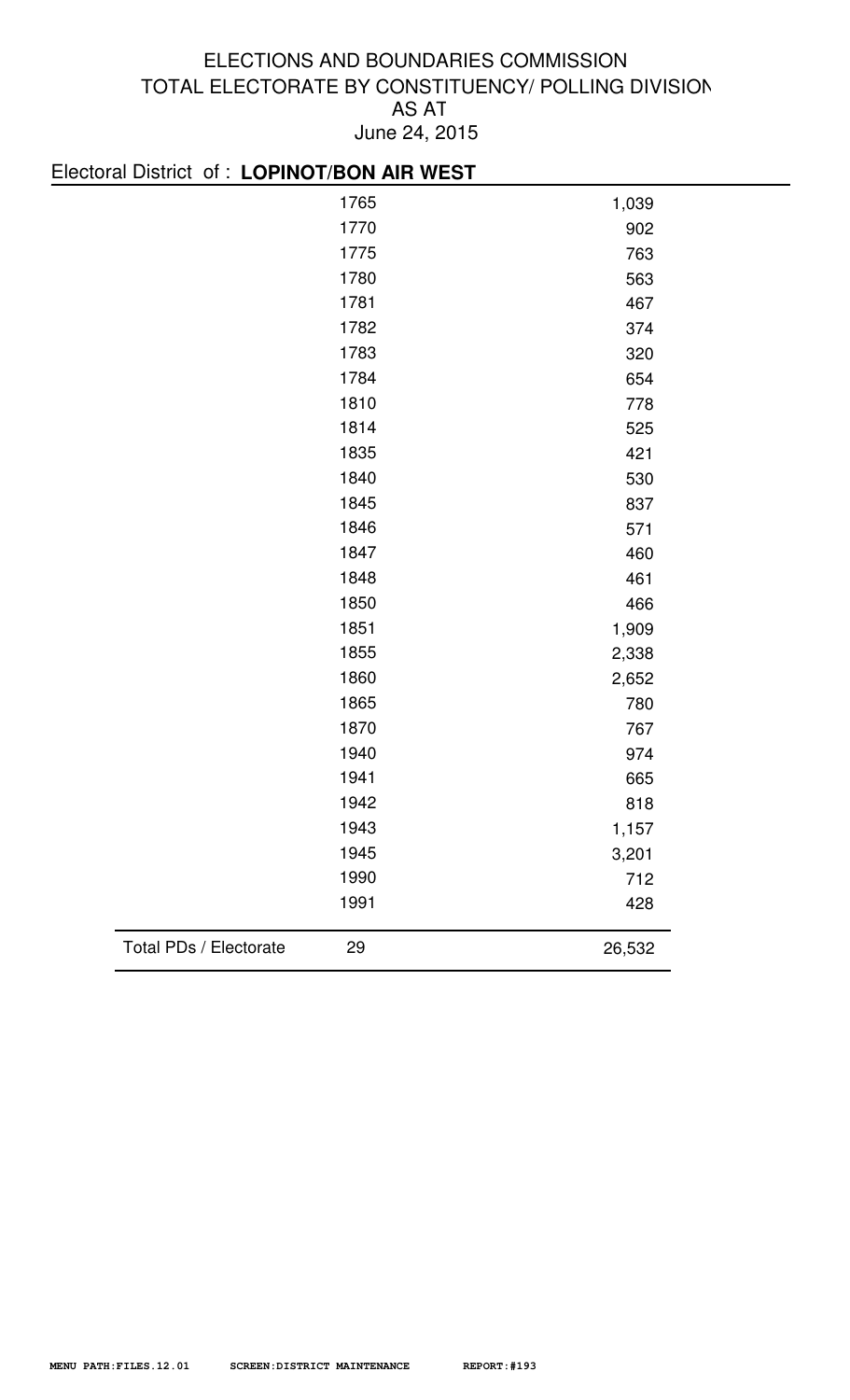| Electoral District of: MAYARO |      |       |
|-------------------------------|------|-------|
|                               | 2414 | 407   |
|                               | 2415 | 137   |
|                               | 2416 | 728   |
|                               | 2417 | 473   |
|                               | 2418 | 226   |
|                               | 2420 | 554   |
|                               | 2425 | 947   |
|                               | 2430 | 1,150 |
|                               | 2435 | 930   |
|                               | 2440 | 811   |
|                               | 2450 | 544   |
|                               | 2451 | 397   |
|                               | 2452 | 586   |
|                               | 2455 | 571   |
|                               | 2456 | 770   |
|                               | 2500 | 449   |
|                               | 2501 | 383   |
|                               | 2505 | 540   |
|                               | 2506 | 22    |
|                               | 2525 | 381   |
|                               | 2530 | 757   |
|                               | 2535 | 334   |
|                               | 2540 | 496   |
|                               | 2545 | 666   |
|                               | 2550 | 739   |
|                               | 2555 | 790   |
|                               | 2556 | 327   |
|                               | 2560 | 746   |
|                               | 2565 | 791   |
|                               | 2566 | 328   |
|                               | 2570 | 1,033 |
|                               | 2575 | 710   |
|                               | 2576 | 896   |
|                               | 2580 | 517   |
|                               | 2581 | 627   |
|                               | 2585 | 664   |
|                               | 2595 | 525   |
|                               | 2600 | 777   |
|                               | 2601 | 503   |
|                               | 2605 | 1,041 |
|                               | 2606 | 686   |
|                               | 2610 | 860   |
|                               | 2615 | 599   |
|                               | 2620 | 461   |
|                               | 2635 | 1,041 |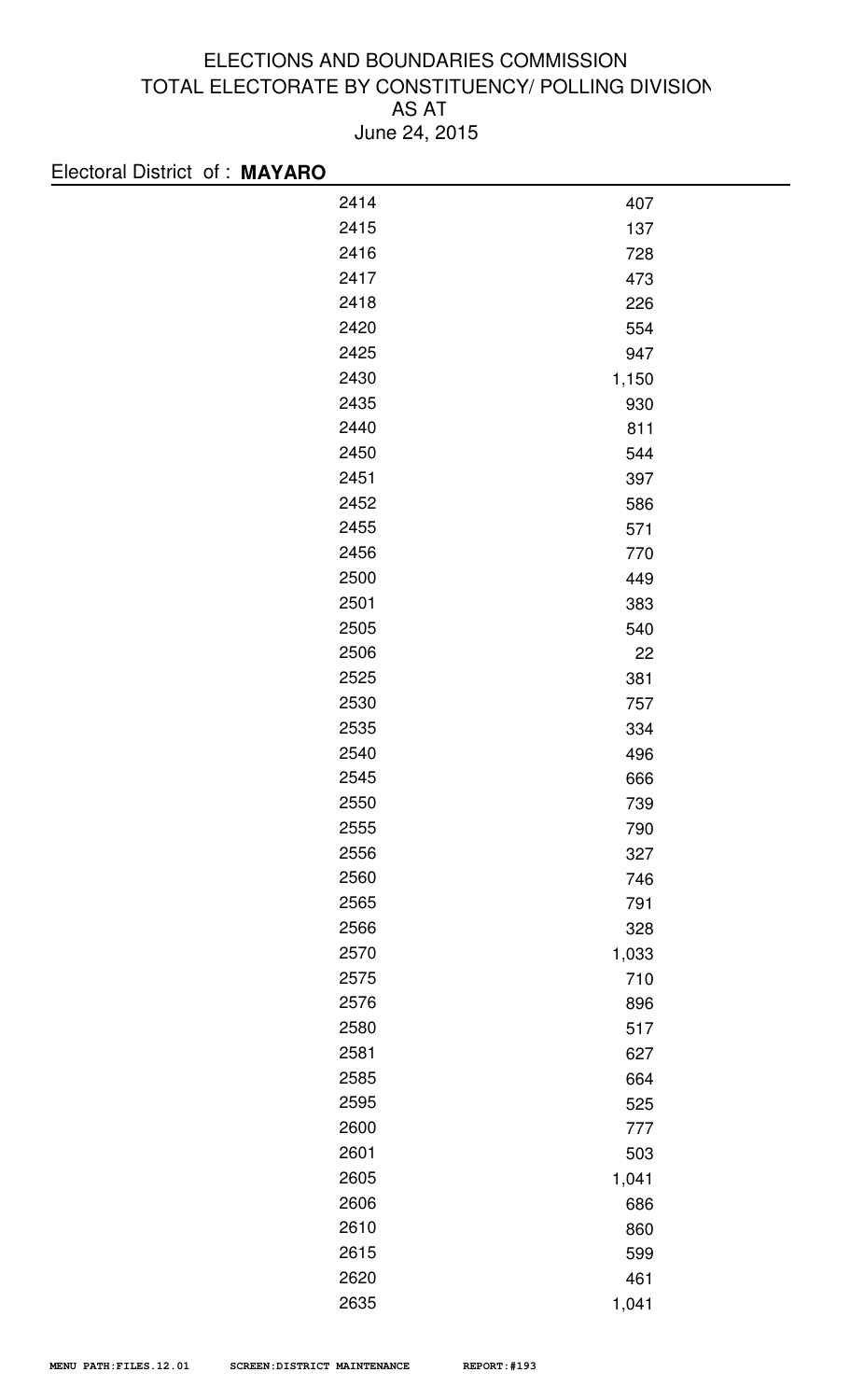<u> 1980 - Johann Barbara, martxa alemaniar a</u>

# Electoral District of : **MAYARO**

| Total PDs / Electorate | 45 | 27,920 |
|------------------------|----|--------|
|                        |    |        |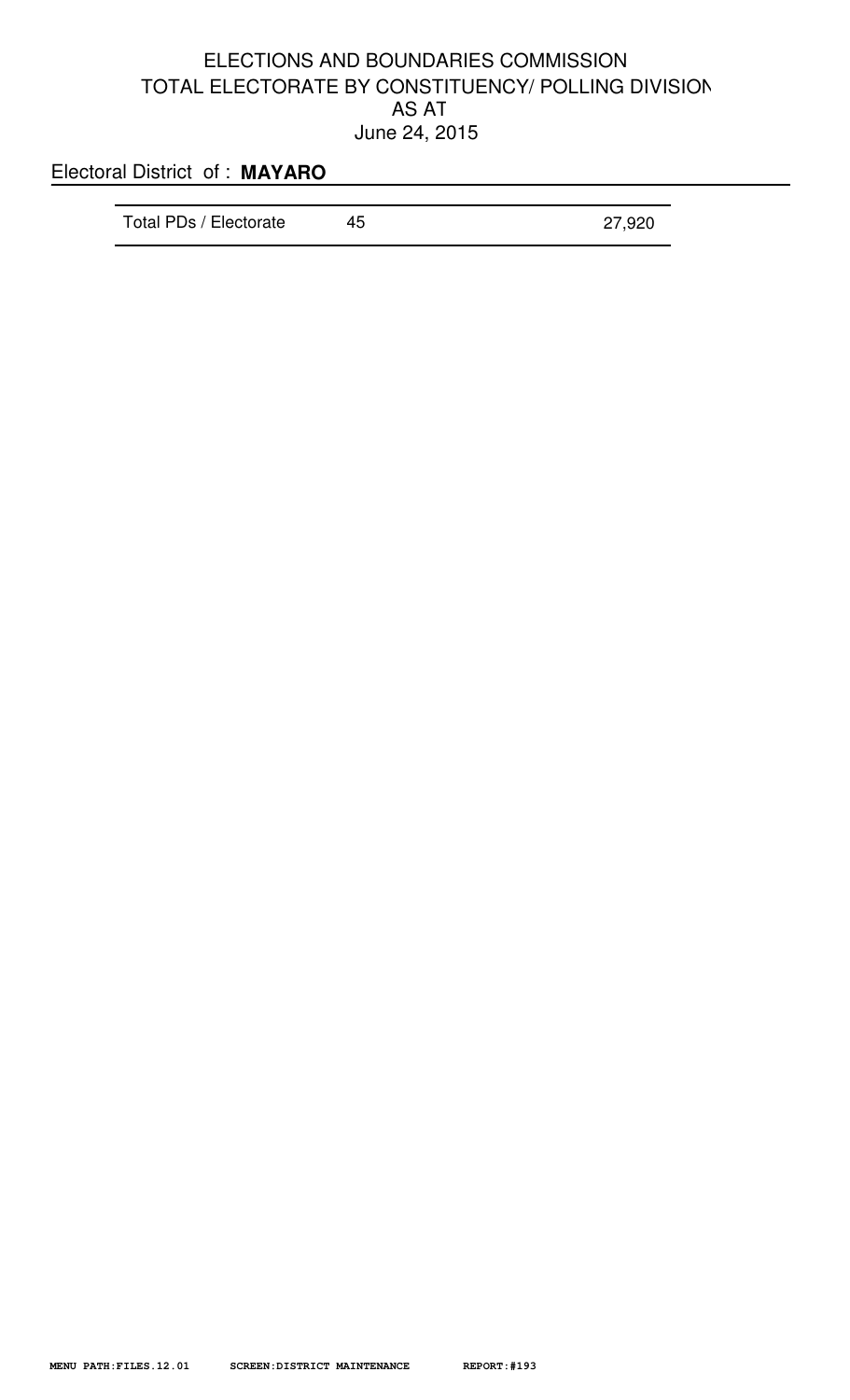| Electoral District of: MORUGA/TABLELAND |      |        |
|-----------------------------------------|------|--------|
|                                         | 2515 | 24     |
|                                         | 3425 | 405    |
|                                         | 3430 | 968    |
|                                         | 3435 | 650    |
|                                         | 3440 | 856    |
|                                         | 3445 | 410    |
|                                         | 3450 | 1,001  |
|                                         | 3455 | 543    |
|                                         | 3460 | 661    |
|                                         | 3465 | 429    |
|                                         | 3470 | 558    |
|                                         | 3475 | 346    |
|                                         | 3480 | 644    |
|                                         | 3481 | 483    |
|                                         | 3482 | 604    |
|                                         | 3485 | 815    |
|                                         | 3490 | 752    |
|                                         | 3495 | 1,017  |
|                                         | 3500 | 1,120  |
|                                         | 3505 | 724    |
|                                         | 3510 | 622    |
|                                         | 3515 | 1,105  |
|                                         | 3530 | 1,790  |
|                                         | 3535 | 1,605  |
|                                         | 3540 | 1,244  |
|                                         | 3545 | 1,452  |
|                                         | 3550 | 1,094  |
|                                         | 3555 | 989    |
|                                         | 3560 | 439    |
|                                         | 3561 | 550    |
|                                         | 3562 | 473    |
|                                         | 3580 | 845    |
|                                         | 3581 | 768    |
|                                         | 3585 | 636    |
|                                         | 3590 | 1,282  |
| Total PDs / Electorate                  | 35   | 27,904 |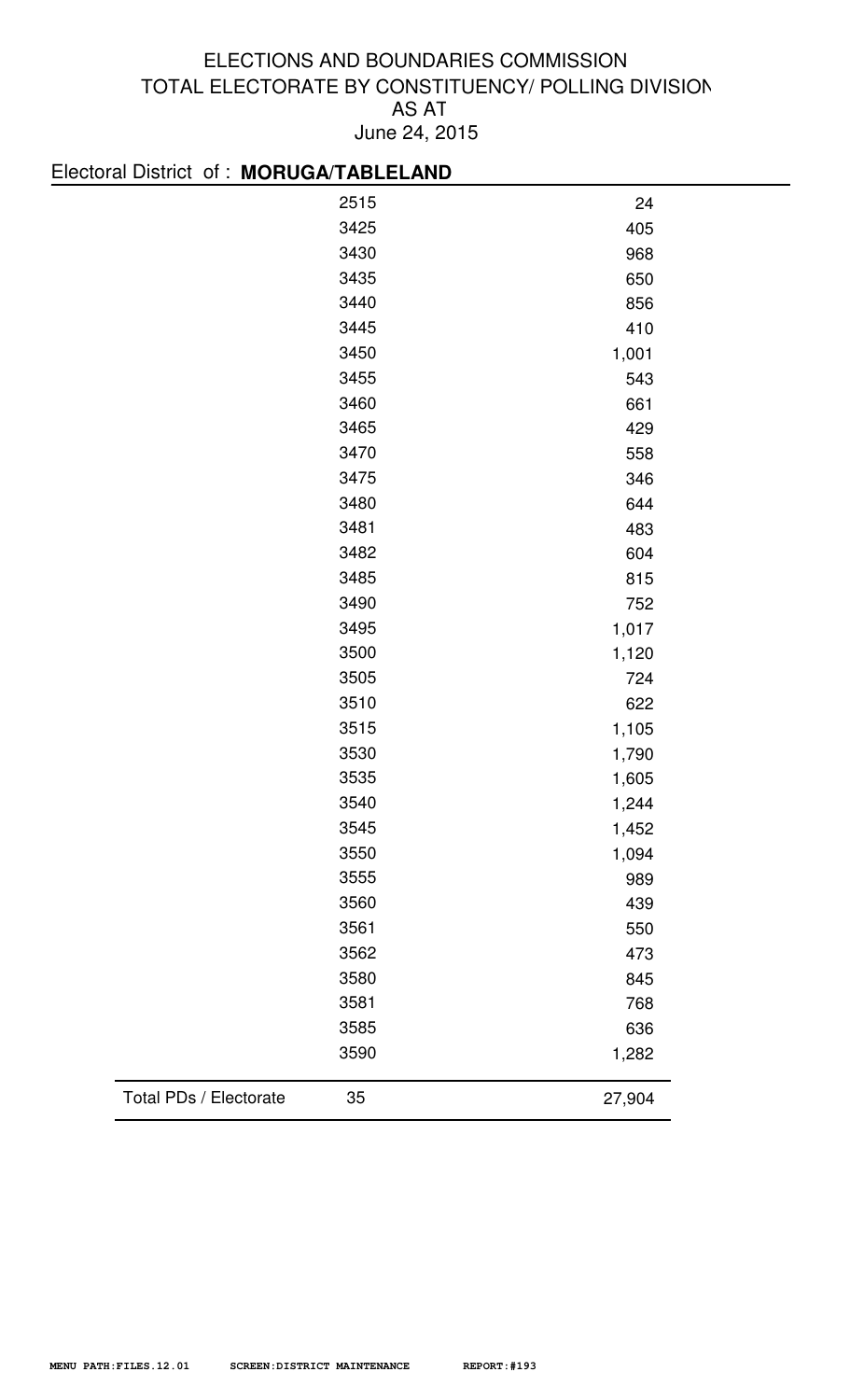| Electoral District of : NAPARIMA |      |       |
|----------------------------------|------|-------|
|                                  | 3345 | 669   |
|                                  | 3366 | 1,103 |
|                                  | 3367 | 295   |
|                                  | 3370 | 325   |
|                                  | 3374 | 551   |
|                                  | 3375 | 396   |
|                                  | 3376 | 731   |
|                                  | 3377 | 238   |
|                                  | 3380 | 707   |
|                                  | 3385 | 527   |
|                                  | 3386 | 746   |
|                                  | 3387 | 96    |
|                                  | 3388 | 426   |
|                                  | 3565 | 510   |
|                                  | 3566 | 329   |
|                                  | 3567 | 358   |
|                                  | 3570 | 560   |
|                                  | 3571 | 355   |
|                                  | 3572 | 446   |
|                                  | 3575 | 477   |
|                                  | 3625 | 952   |
|                                  | 3675 | 983   |
|                                  | 3676 | 555   |
|                                  | 3680 | 373   |
|                                  | 3681 | 857   |
|                                  | 3685 | 694   |
|                                  | 3690 | 1,007 |
|                                  | 3695 | 834   |
|                                  | 3700 | 790   |
|                                  | 3830 | 743   |
|                                  | 3840 | 1,192 |
|                                  | 3845 | 562   |
|                                  | 3850 | 641   |
|                                  | 3855 | 449   |
|                                  | 3915 | 359   |
|                                  | 3920 | 91    |
|                                  | 3925 | 711   |
|                                  | 3930 | 1,180 |
|                                  | 3935 | 909   |
|                                  | 3940 | 977   |
|                                  | 3945 | 1,182 |
|                                  | 3950 | 692   |
|                                  |      |       |

Total PDs / Electorate 42 26,578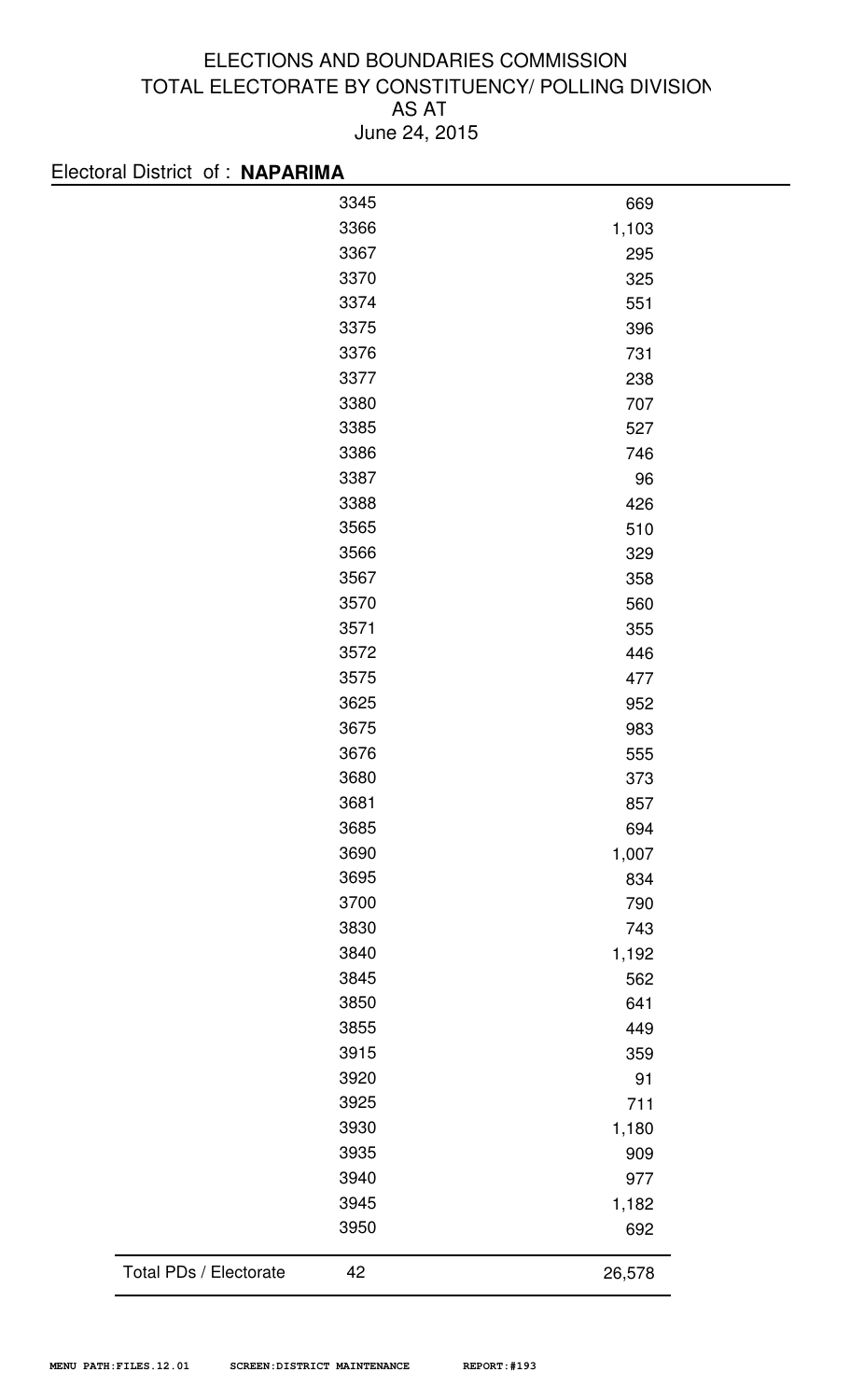| Electoral District of: OROPOUCHE EAST |        |
|---------------------------------------|--------|
| 3705                                  | 1,122  |
| 3710                                  | 1,410  |
| 3715                                  | 1,077  |
| 3720                                  | 1,140  |
| 3725                                  | 1,572  |
| 3730                                  | 810    |
| 3735                                  | 522    |
| 3736                                  | 1,159  |
| 3740                                  | 719    |
| 3795                                  | 3,123  |
| 3800                                  | 1,524  |
| 3805                                  | 1,296  |
| 3810                                  | 1,633  |
| 3815                                  | 907    |
| 3820                                  | 1,487  |
| 3825                                  | 2,141  |
| 3835                                  | 800    |
| 3870                                  | 223    |
| 3871                                  | 3,534  |
| 4230                                  | 1,056  |
| Total PDs / Electorate<br>20          | 27,255 |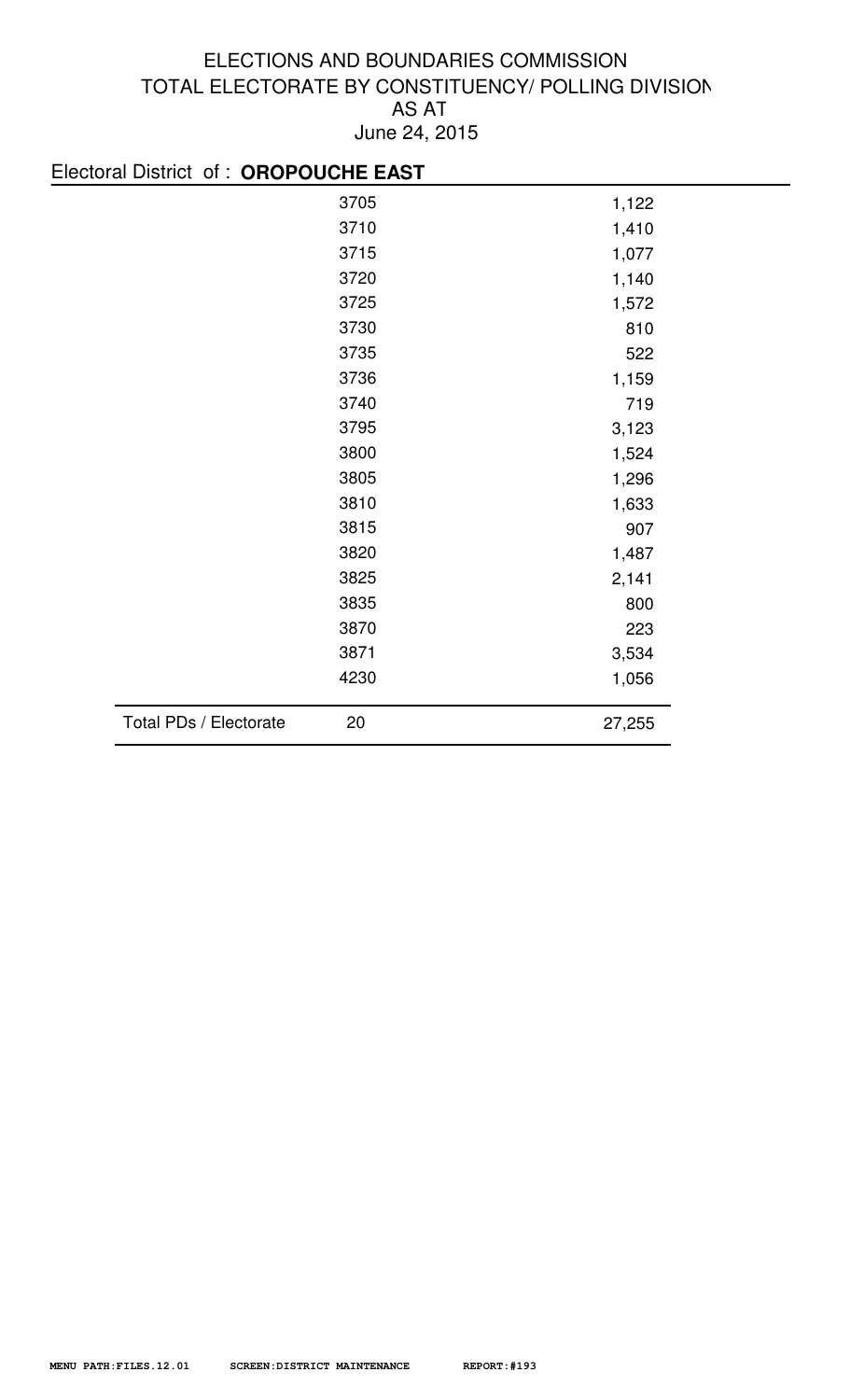| Electoral District of: OROPOUCHE WEST |      |        |
|---------------------------------------|------|--------|
|                                       | 3745 | 531    |
|                                       | 3750 | 779    |
|                                       | 3755 | 814    |
|                                       | 3760 | 501    |
|                                       | 3765 | 1,249  |
|                                       | 3770 | 1,777  |
|                                       | 3775 | 1,380  |
|                                       | 3776 | 965    |
|                                       | 3780 | 1,861  |
|                                       | 3781 | 934    |
|                                       | 3790 | 1,386  |
|                                       | 3791 | 631    |
|                                       | 4205 | 594    |
|                                       | 4210 | 688    |
|                                       | 4211 | 649    |
|                                       | 4215 | 1,214  |
|                                       | 4220 | 1,006  |
|                                       | 4225 | 1,001  |
|                                       | 4330 | 951    |
|                                       | 4335 | 593    |
|                                       | 4340 | 370    |
|                                       | 4341 | 477    |
|                                       | 4345 | 1,536  |
|                                       | 4346 | 344    |
|                                       | 4347 | 445    |
|                                       | 4365 | 693    |
|                                       | 4370 | 527    |
|                                       | 4371 | 538    |
| Total PDs / Electorate                | 28   | 24,434 |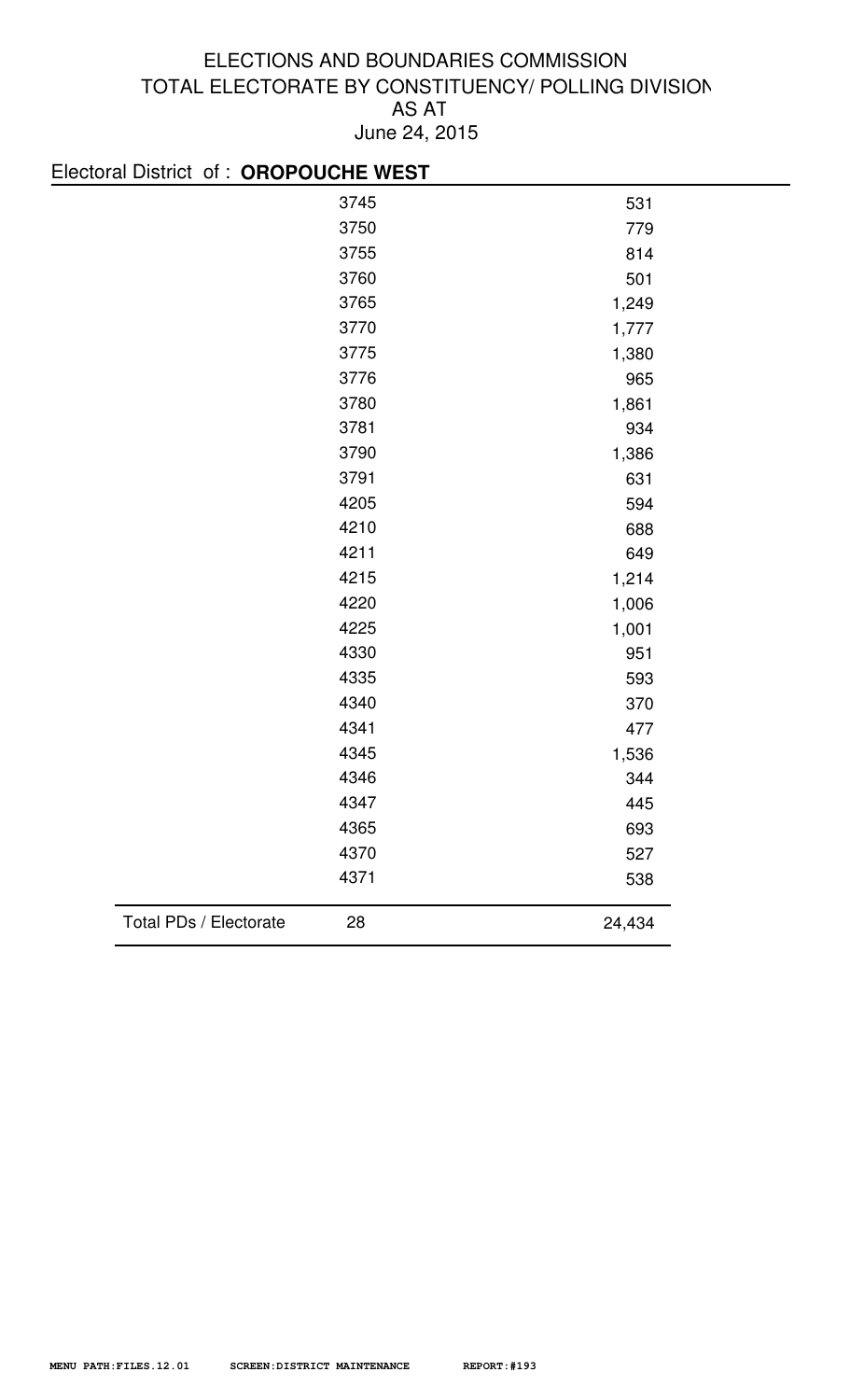| Electoral District of: POINT FORTIN |            |
|-------------------------------------|------------|
| 4585                                | 465        |
| 4590                                | 178        |
| 4591                                | 576        |
| 4592                                | 749        |
| 4593                                | 630        |
| 4695                                | 414        |
| 4696                                | 577        |
| 4697                                | 527        |
| 4700                                | 423        |
| 4705                                | 317        |
| 4706                                | 395        |
| 4707                                | 745        |
| 4710                                | 318        |
| 4715                                | 375        |
| 4720                                | 504        |
| 4725                                | 334        |
| 4730                                | 331        |
| 4735                                | 359        |
| 4740                                | 202        |
| 4745                                | 181        |
| 4750                                | 533        |
| 4755                                | 1,023      |
| 4756                                | 243        |
| 4757                                | 655        |
| 4760                                | 1,049      |
| 4765                                | 691        |
| 4766                                | 529        |
| 4767                                | 478        |
| 4768<br>4769                        | 418        |
| 4770                                | 438        |
| 4775                                | 453<br>588 |
| 4776                                | 364        |
| 4780                                | 346        |
| 4781                                | 298        |
| 4782                                | 613        |
| 4785                                | 592        |
| 4790                                | 1,662      |
| 4795                                | 414        |
| 4800                                | 572        |
| 4805                                | 648        |
| 4810                                | 1,077      |
| 4815                                | 851        |
| 4820                                | 318        |
| 4825                                | 614        |
| 4830                                | 573        |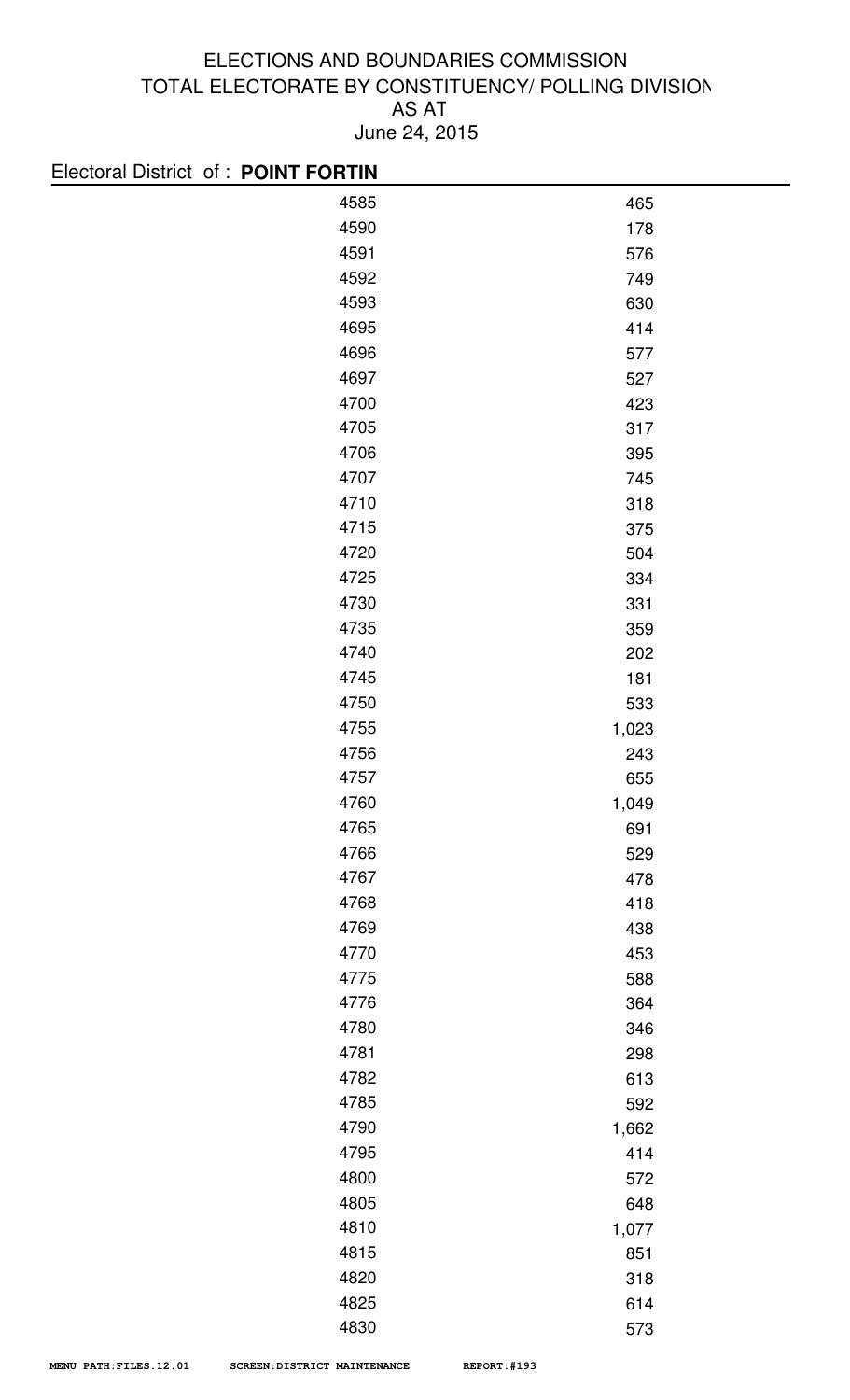| Electoral District of: POINT FORTIN |      |        |
|-------------------------------------|------|--------|
|                                     | 4835 | 204    |
|                                     | 4840 | 677    |
| Total PDs / Electorate              | 48   | 25,521 |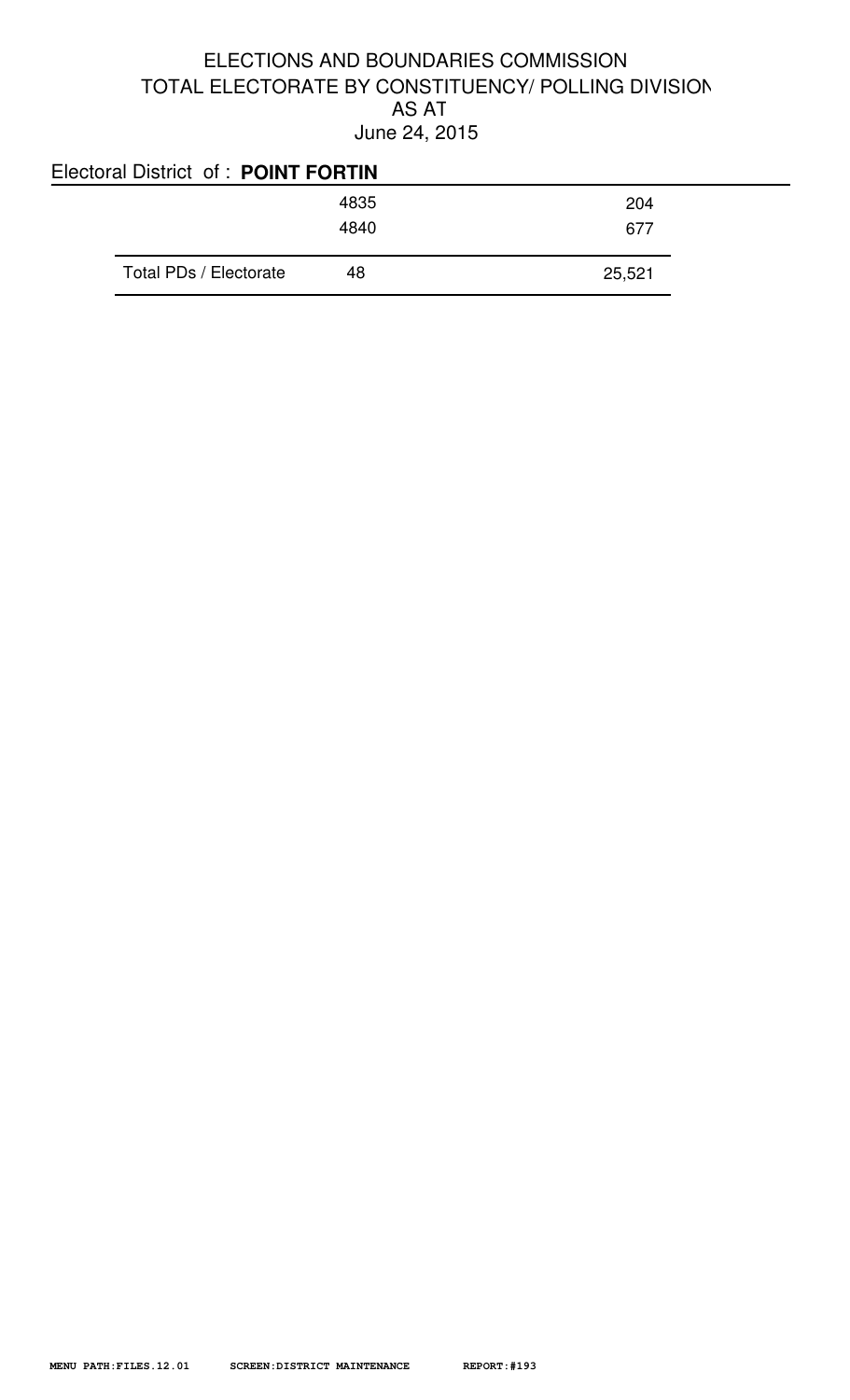| Electoral District of : POINTE-A-PIERRE |      |        |
|-----------------------------------------|------|--------|
|                                         | 3210 | 919    |
|                                         | 3215 | 321    |
|                                         | 3220 | 1,070  |
|                                         | 3225 | 2,066  |
|                                         | 3230 | 1,791  |
|                                         | 3235 | 1,121  |
|                                         | 3240 | 551    |
|                                         | 3295 | 871    |
|                                         | 3296 | 980    |
|                                         | 3300 | 1,078  |
|                                         | 3305 | 1,046  |
|                                         | 3310 | 1,402  |
|                                         | 3315 | 777    |
|                                         | 3320 | 37     |
|                                         | 3325 | 153    |
|                                         | 3330 | 173    |
|                                         | 3331 | 962    |
|                                         | 3955 | 564    |
|                                         | 3956 | 777    |
|                                         | 3957 | 911    |
|                                         | 3960 | 563    |
|                                         | 3961 | 572    |
|                                         | 3962 | 832    |
|                                         | 3963 | 599    |
|                                         | 3965 | 450    |
|                                         | 3980 | 367    |
|                                         | 3981 | 858    |
|                                         | 3985 | 431    |
|                                         | 3986 | 835    |
|                                         | 3987 | 1,080  |
|                                         | 3988 | 430    |
|                                         |      |        |
| Total PDs / Electorate                  | 31   | 24,587 |
|                                         |      |        |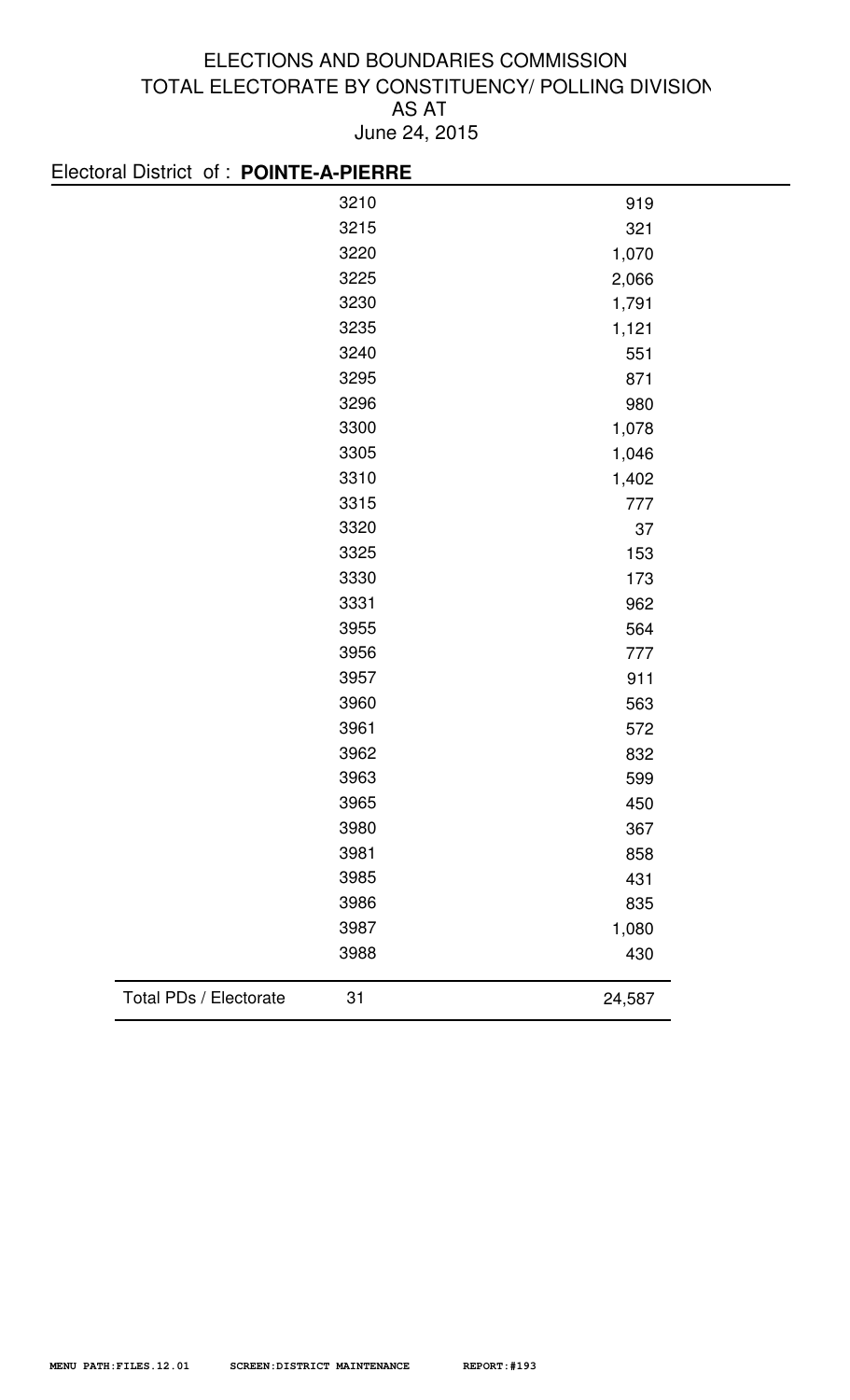| Electoral District of: PORT-OF-SPAIN NORTH/ST.ANNS WEST |     |  |  |
|---------------------------------------------------------|-----|--|--|
| 0190                                                    | 713 |  |  |
| 0195                                                    | 133 |  |  |
| 0200                                                    | 703 |  |  |
| 0385                                                    | 135 |  |  |
| 0390                                                    | 148 |  |  |
| 0395                                                    | 347 |  |  |
| 0400                                                    | 411 |  |  |
| 0450                                                    | 236 |  |  |
| 0500                                                    | 273 |  |  |
| 0505                                                    | 104 |  |  |
| 0675                                                    | 192 |  |  |
| 0685                                                    | 231 |  |  |
| 0690                                                    | 402 |  |  |
| 0695                                                    | 483 |  |  |
| 0710                                                    | 320 |  |  |
| 0715                                                    | 188 |  |  |
| 0720                                                    | 211 |  |  |
| 0725                                                    | 389 |  |  |
| 0730                                                    | 257 |  |  |
| 0735                                                    | 254 |  |  |
| 0740                                                    | 233 |  |  |
| 0745                                                    | 279 |  |  |
| 0755                                                    | 258 |  |  |
| 0760                                                    | 307 |  |  |
| 0765                                                    | 181 |  |  |
| 0770                                                    | 282 |  |  |
| 0775                                                    | 245 |  |  |
| 0780                                                    | 688 |  |  |
| 0785                                                    | 275 |  |  |
| 0790                                                    | 214 |  |  |
| 0795                                                    | 605 |  |  |
| 0800                                                    | 344 |  |  |
| 0805                                                    | 535 |  |  |
| 0810                                                    | 620 |  |  |
| 0820                                                    | 277 |  |  |
| 0823                                                    | 228 |  |  |
| 0825                                                    | 231 |  |  |
| 0830                                                    | 284 |  |  |
| 0835                                                    | 331 |  |  |
| 0840                                                    | 244 |  |  |
| 0845                                                    | 243 |  |  |
| 0850                                                    | 296 |  |  |
| 0855                                                    | 305 |  |  |
| 0860<br>0865                                            | 502 |  |  |
|                                                         | 345 |  |  |

782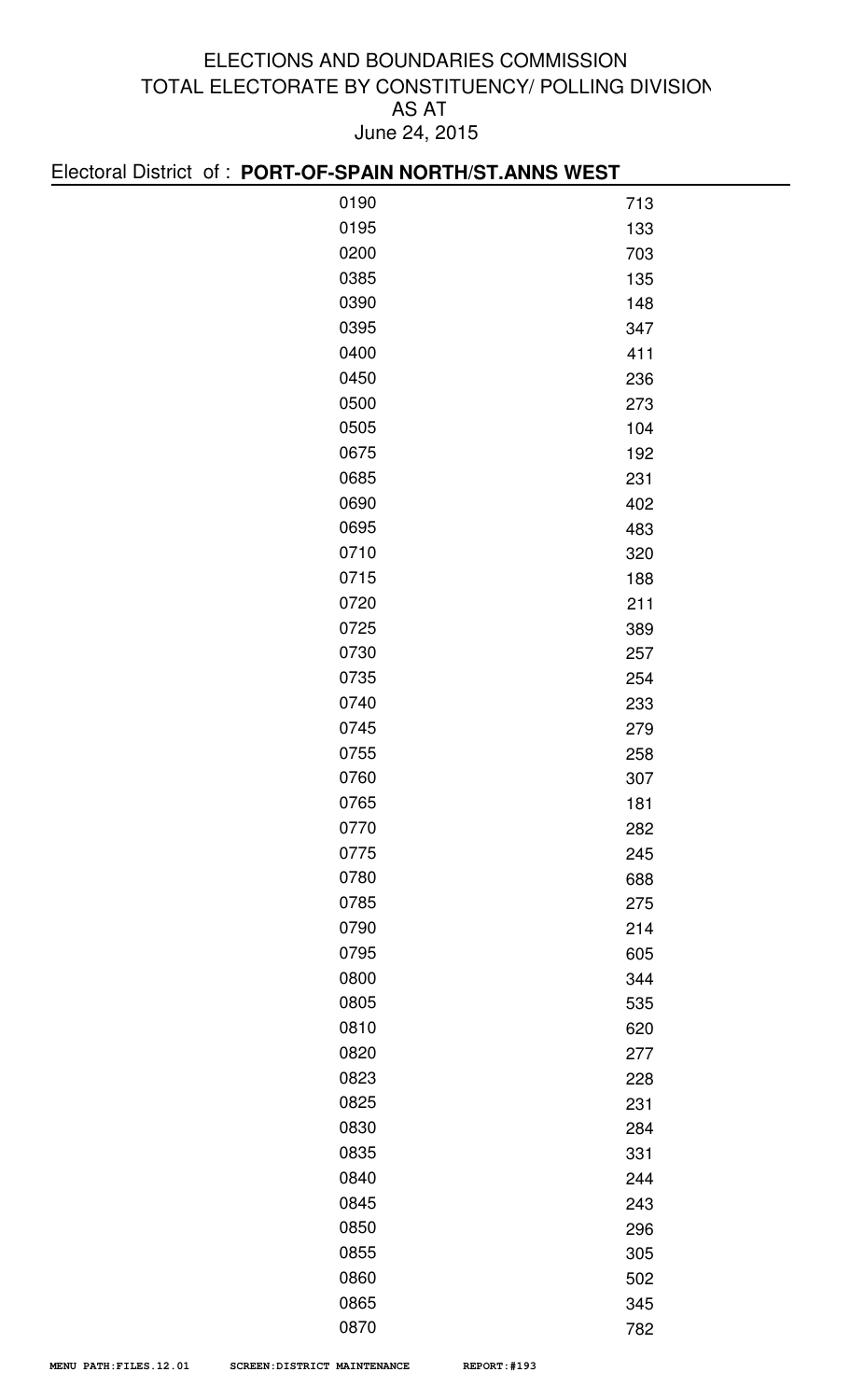|                        | EIGUUL DISTIUL UL. FUNT-UF-SFAIN NUNTHOLANNS WEST |        |  |  |
|------------------------|---------------------------------------------------|--------|--|--|
|                        | 0875<br>162                                       |        |  |  |
|                        | 0880                                              | 310    |  |  |
|                        | 0885                                              | 368    |  |  |
|                        | 0890                                              | 156    |  |  |
|                        | 0895                                              | 448    |  |  |
|                        | 0900                                              | 1,300  |  |  |
|                        | 0905                                              | 1,147  |  |  |
|                        | 0910                                              | 776    |  |  |
|                        | 0915                                              | 1,195  |  |  |
|                        | 0960                                              | 735    |  |  |
|                        | 0965                                              | 1,097  |  |  |
|                        | 0970                                              | 473    |  |  |
|                        | 0975                                              | 776    |  |  |
| Total PDs / Electorate | 59                                                | 24,207 |  |  |
|                        |                                                   |        |  |  |

#### Electoral District of : **PORT-OF-SPAIN NORTH/ST.ANNS WEST**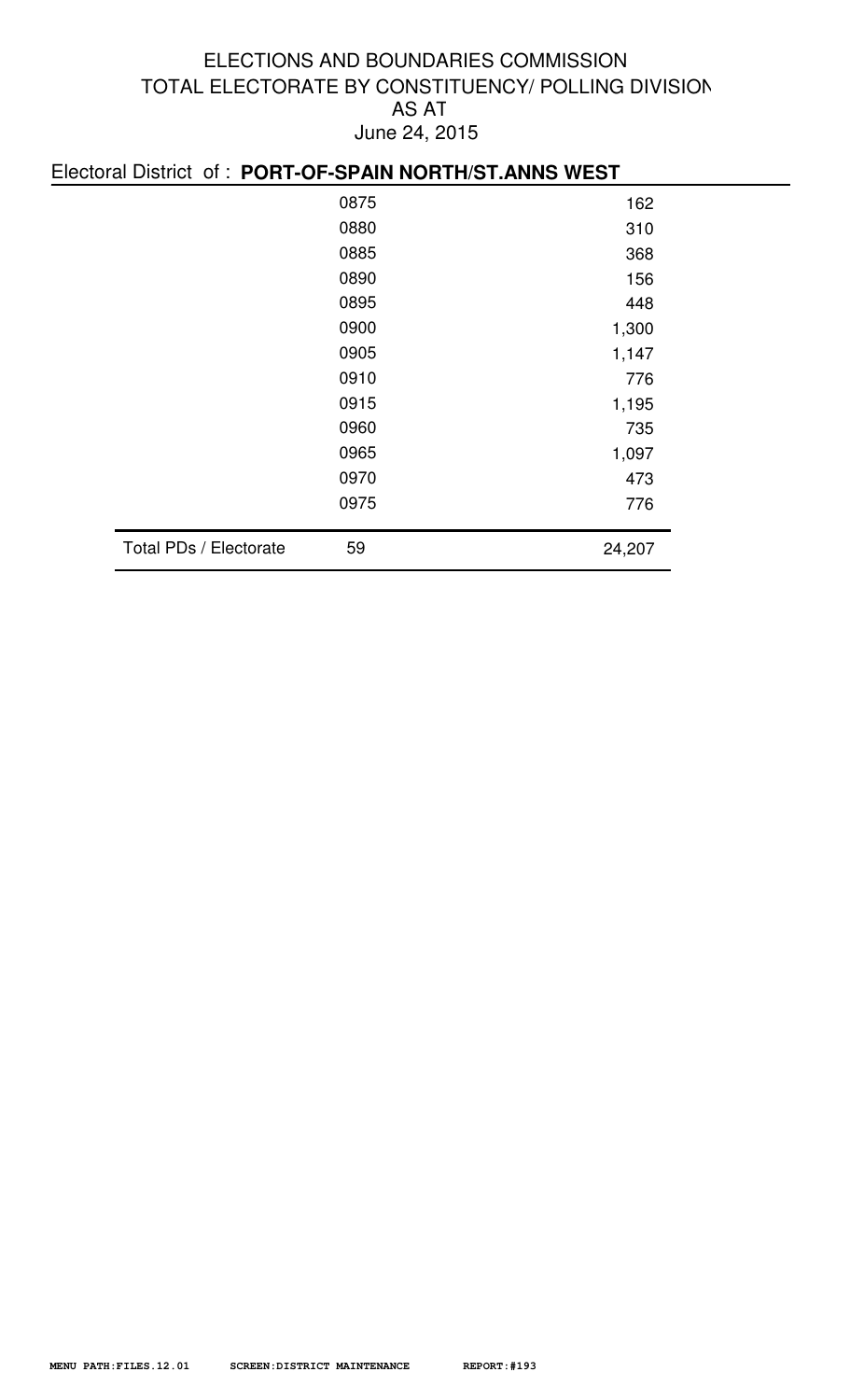#### Electoral District of : **PORT-OF-SPAIN SOUTH**

| <b>LICOLORUM DISTRICT OF LIGHT OF THE MINUSCHIP</b> |       |
|-----------------------------------------------------|-------|
| 0225                                                | 1,166 |
| 0245                                                | 808   |
| 0250                                                | 33    |
| 0255                                                | 235   |
| 0260                                                | 360   |
| 0265                                                | 484   |
| 0270                                                | 194   |
| 0275                                                | 288   |
| 0280                                                | 399   |
| 0285                                                | 273   |
| 0290                                                | 362   |
| 0295                                                | 294   |
| 0300                                                | 280   |
| 0305                                                | 353   |
| 0310                                                | 278   |
| 0315                                                | 258   |
| 0320                                                | 170   |
| 0321                                                | 289   |
| 0325                                                | 302   |
| 0330                                                | 269   |
| 0335                                                | 336   |
| 0340                                                | 364   |
| 0345                                                | 333   |
| 0350                                                | 222   |
| 0355                                                | 281   |
| 0360                                                | 162   |
| 0365                                                | 264   |
| 0370                                                | 334   |
| 0375                                                | 178   |
| 0380                                                | 206   |
| 0415                                                | 229   |
| 0420                                                | 216   |
| 0425                                                | 315   |
| 0480                                                | 258   |
| 0530                                                | 626   |
| 0535                                                | 301   |
| 0540                                                | 243   |
| 0550                                                | 312   |
| 0560                                                | 458   |
| 0570                                                | 1,565 |
| 0575                                                | 425   |
| 0580                                                | 563   |
| 0585                                                | 401   |
| 0590                                                | 143   |
| 0595                                                | 468   |
| 0600                                                | 442   |
|                                                     |       |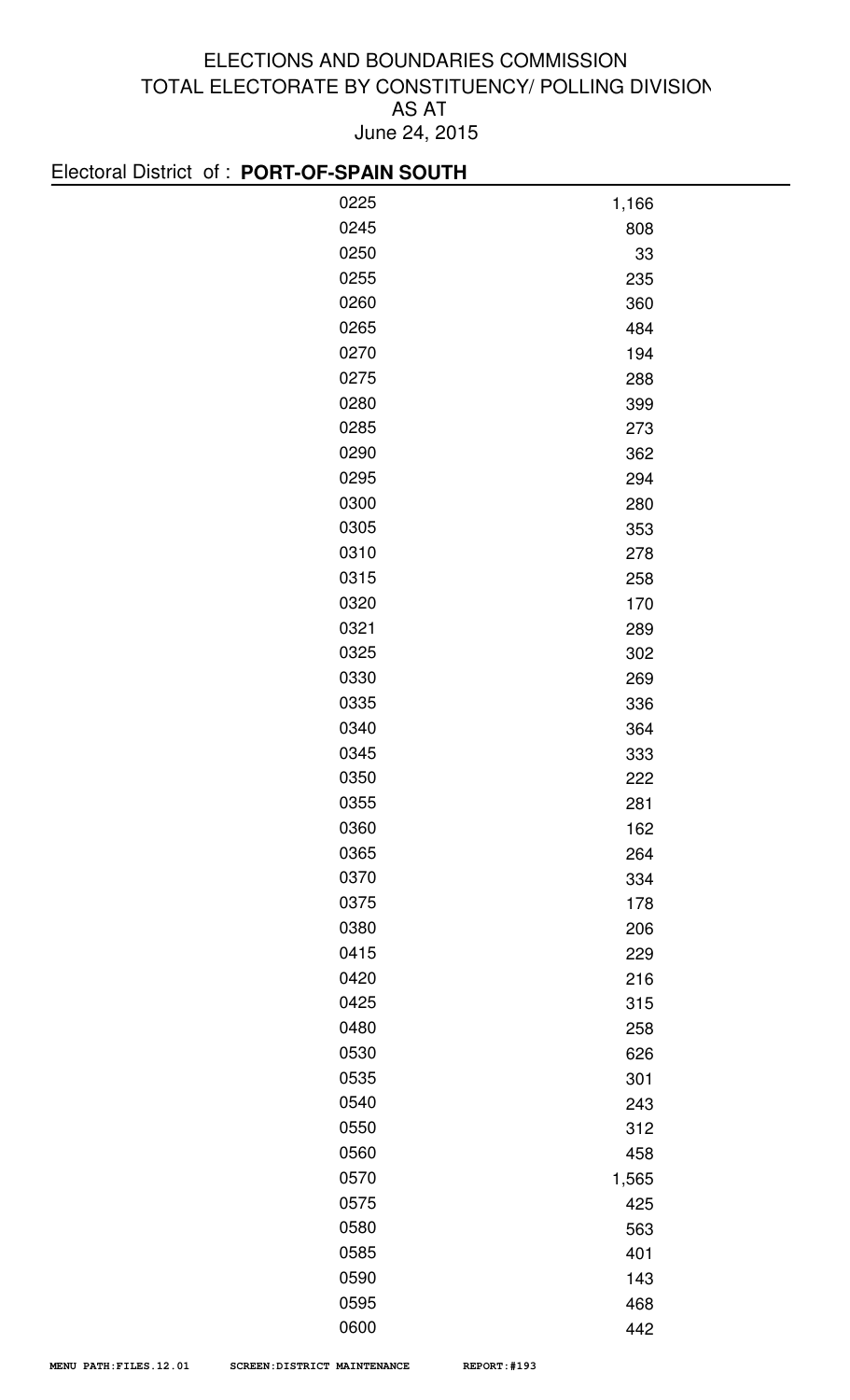#### Electoral District of : **PORT-OF-SPAIN SOUTH**

|                        | 0605 | 305    |
|------------------------|------|--------|
|                        | 0610 | 356    |
|                        | 0615 | 239    |
|                        | 0620 | 175    |
|                        | 0625 | 115    |
|                        | 0630 | 179    |
|                        | 0635 | 465    |
|                        | 0640 | 226    |
|                        | 0645 | 228    |
|                        | 0650 | 414    |
|                        | 0655 | 321    |
|                        | 0660 | 305    |
|                        | 0665 | 240    |
|                        | 0670 | 193    |
|                        | 0680 | 213    |
|                        | 1275 | 1,180  |
|                        | 1280 | 1,252  |
|                        | 1285 | 769    |
| Total PDs / Electorate | 64   | 23,915 |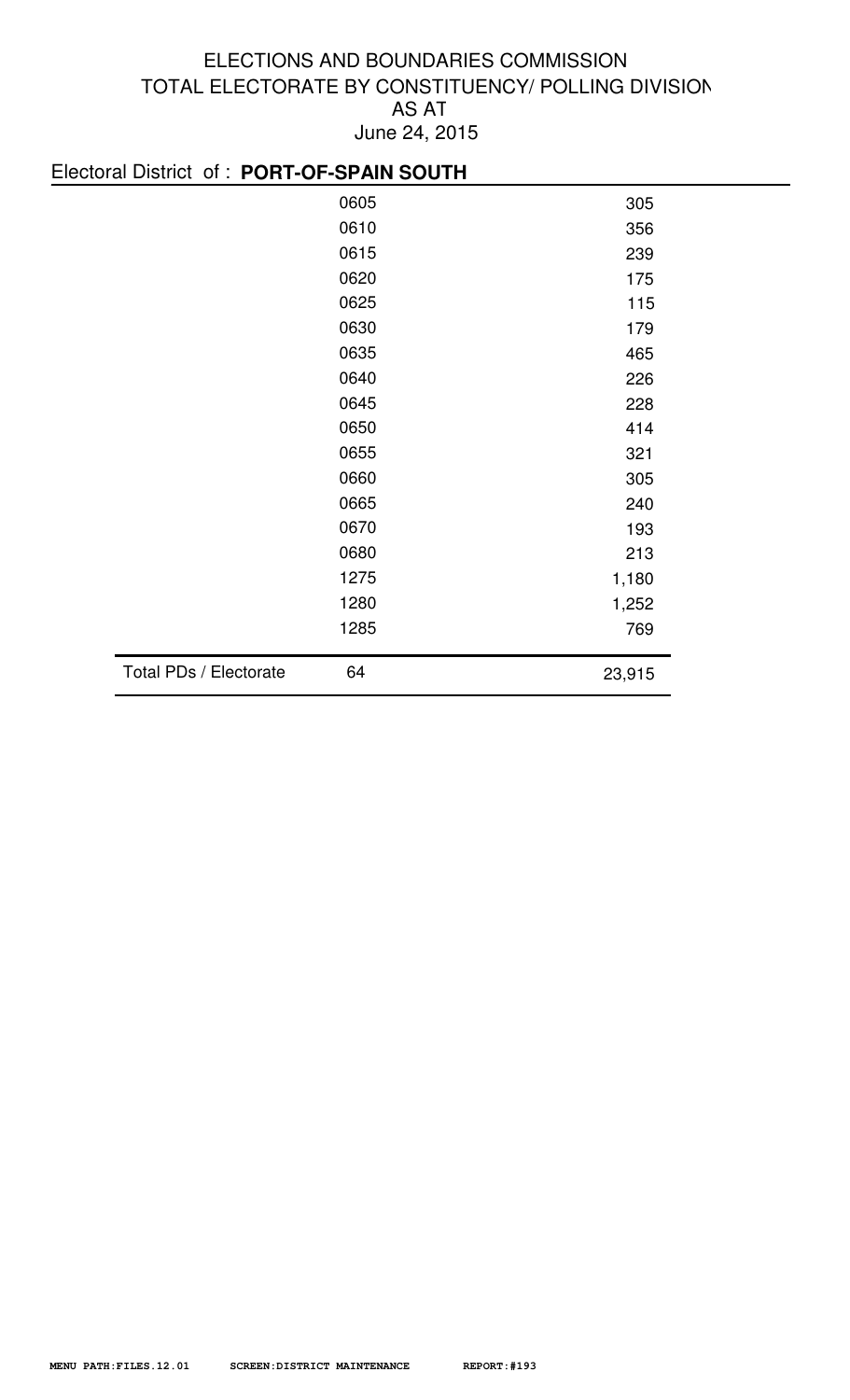| Electoral District of: PRINCES TOWN |      |        |
|-------------------------------------|------|--------|
|                                     | 2590 | 355    |
|                                     | 2636 | 413    |
|                                     | 3260 | 627    |
|                                     | 3261 | 762    |
|                                     | 3390 | 426    |
|                                     | 3391 | 665    |
|                                     | 3395 | 736    |
|                                     | 3396 | 491    |
|                                     | 3400 | 793    |
|                                     | 3405 | 719    |
|                                     | 3410 | 1,184  |
|                                     | 3415 | 616    |
|                                     | 3420 | 1,046  |
|                                     | 3520 | 727    |
|                                     | 3525 | 1,265  |
|                                     | 3526 | 272    |
|                                     | 3595 | 1,165  |
|                                     | 3600 | 867    |
|                                     | 3605 | 1,042  |
|                                     | 3606 | 1,044  |
|                                     | 3610 | 796    |
|                                     | 3615 | 606    |
|                                     | 3620 | 2,352  |
|                                     | 3630 | 829    |
|                                     | 3635 | 650    |
|                                     | 3640 | 690    |
|                                     | 3645 | 665    |
|                                     | 3650 | 443    |
|                                     | 3655 | 1,652  |
|                                     | 3660 | 505    |
|                                     | 3661 | 456    |
|                                     | 3662 | 446    |
|                                     | 3665 | 555    |
|                                     | 3670 | 601    |
| Total PDs / Electorate              | 34   | 26,461 |
|                                     |      |        |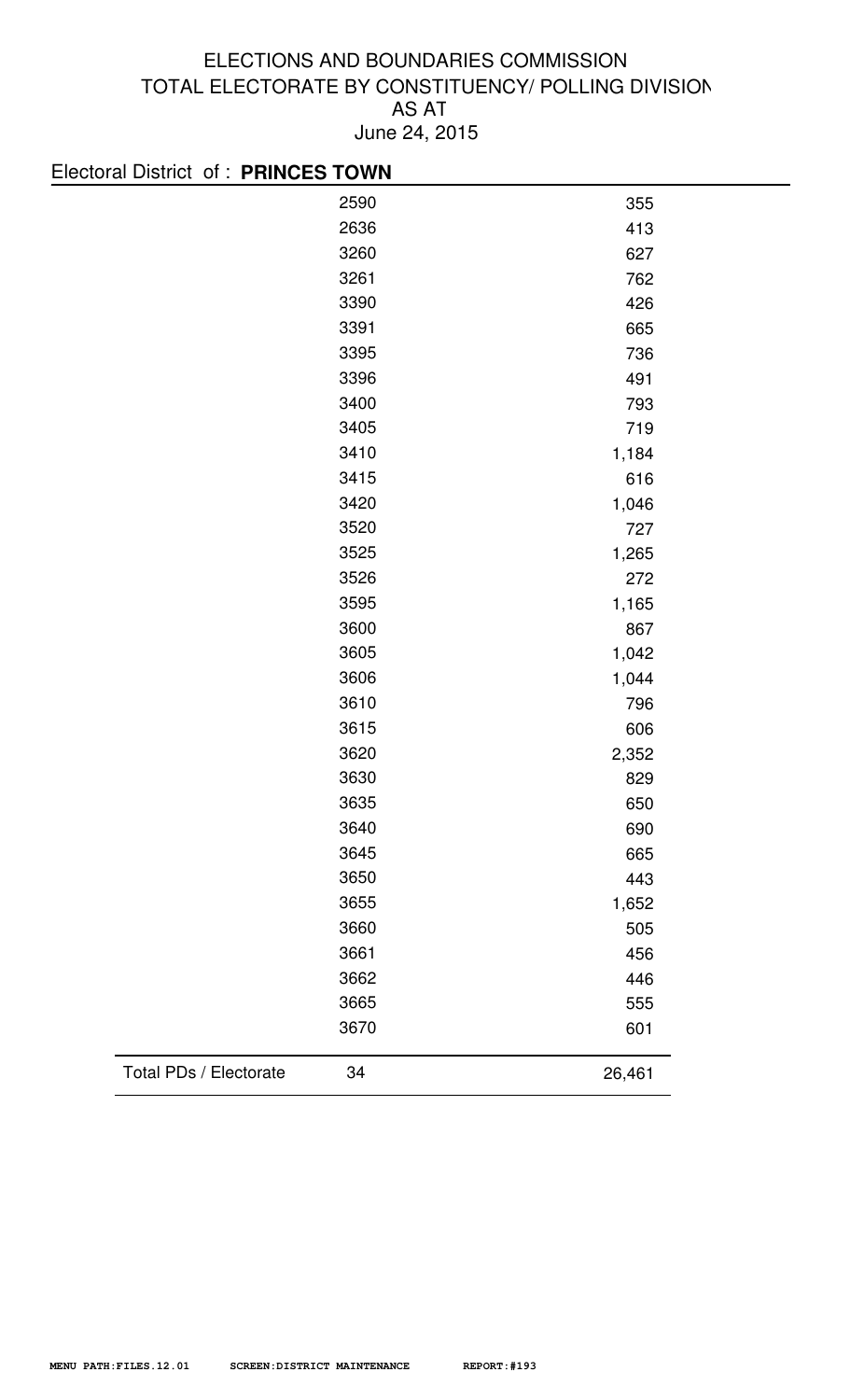# Electoral District of : **SAN FERNANDO EAST**

| $\sim$<br>$\sim$ $\sim$ $\sim$ $\sim$ $\sim$ $\sim$ $\sim$ $\sim$<br>$\sim$ case $\sim$ |       |
|-----------------------------------------------------------------------------------------|-------|
| 3860                                                                                    | 1,217 |
| 3872                                                                                    | 61    |
| 3885                                                                                    | 140   |
| 3886                                                                                    | 369   |
| 3887                                                                                    | 415   |
| 3888                                                                                    | 610   |
| 3889                                                                                    | 972   |
| 3890                                                                                    | 248   |
| 3891                                                                                    | 629   |
| 3892                                                                                    | 806   |
| 3895                                                                                    | 688   |
| 3900                                                                                    | 769   |
| 3905                                                                                    | 624   |
| 3910                                                                                    | 1,094 |
| 3911                                                                                    | 99    |
| 4005                                                                                    | 480   |
| 4006                                                                                    | 503   |
| 4010                                                                                    | 563   |
| 4011                                                                                    | 1,058 |
| 4012                                                                                    | 670   |
| 4013                                                                                    | 196   |
| 4015                                                                                    | 527   |
| 4016                                                                                    | $71$  |
| 4020                                                                                    | 606   |
| 4025                                                                                    | 967   |
| 4031                                                                                    | 806   |
| 4036                                                                                    | 672   |
| 4040                                                                                    | 377   |
| 4041                                                                                    | 412   |
| 4045                                                                                    | 374   |
| 4046                                                                                    | 148   |
| 4049                                                                                    | 366   |
| 4050                                                                                    | 686   |
| 4051                                                                                    | 750   |
| 4052                                                                                    | 794   |
| 4053                                                                                    | 654   |
| 4054                                                                                    | 333   |
| 4056                                                                                    | 643   |
| 4057                                                                                    | 784   |
| 4058                                                                                    | 696   |
| 4059                                                                                    | 727   |
| 4062                                                                                    | 266   |
| 4190                                                                                    | 356   |
| 4191                                                                                    | 481   |
| 4195                                                                                    | 201   |
|                                                                                         |       |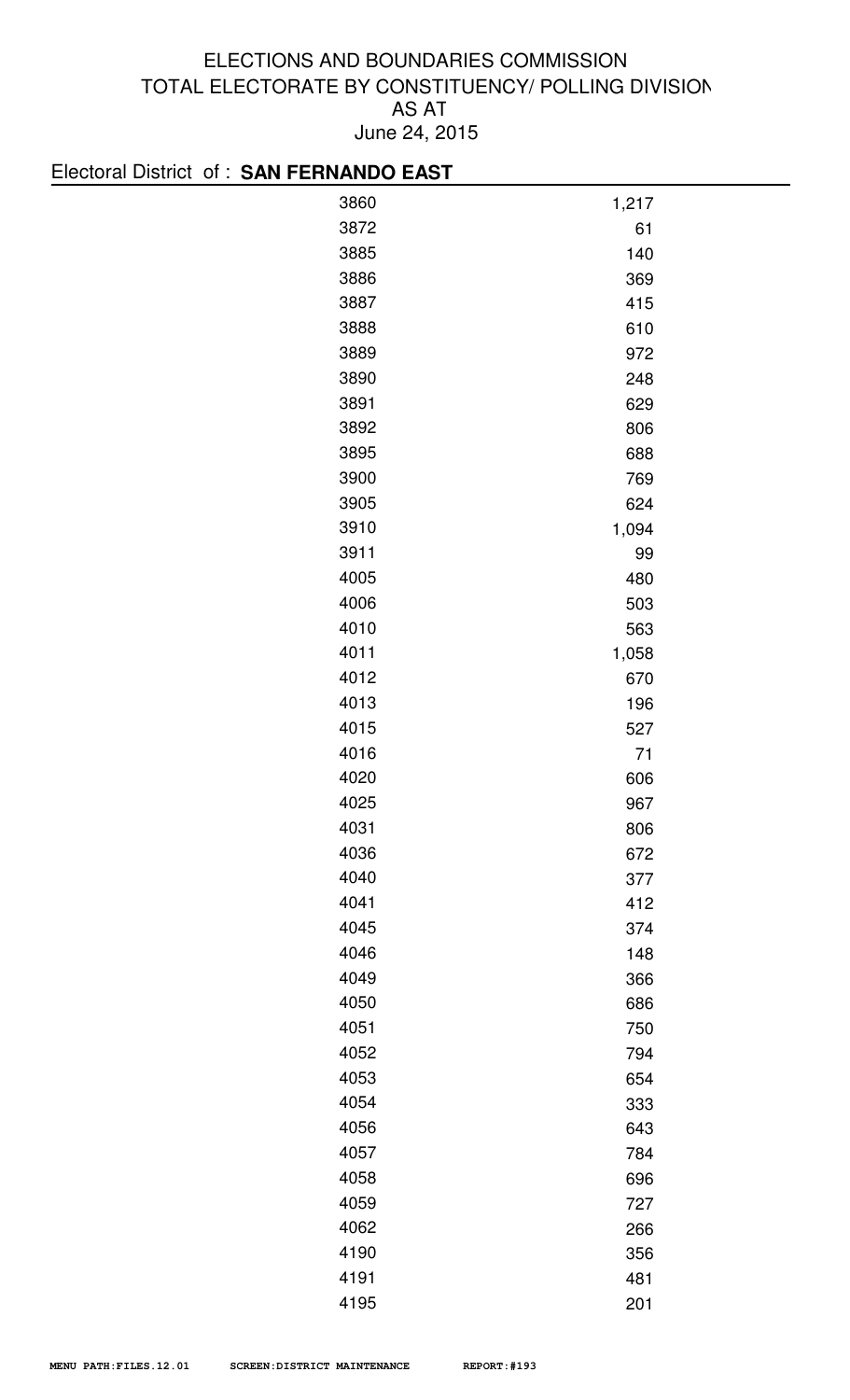# Electoral District of : **SAN FERNANDO EAST**

| Total PDs / Electorate<br>45<br>24,908 |  |
|----------------------------------------|--|
|----------------------------------------|--|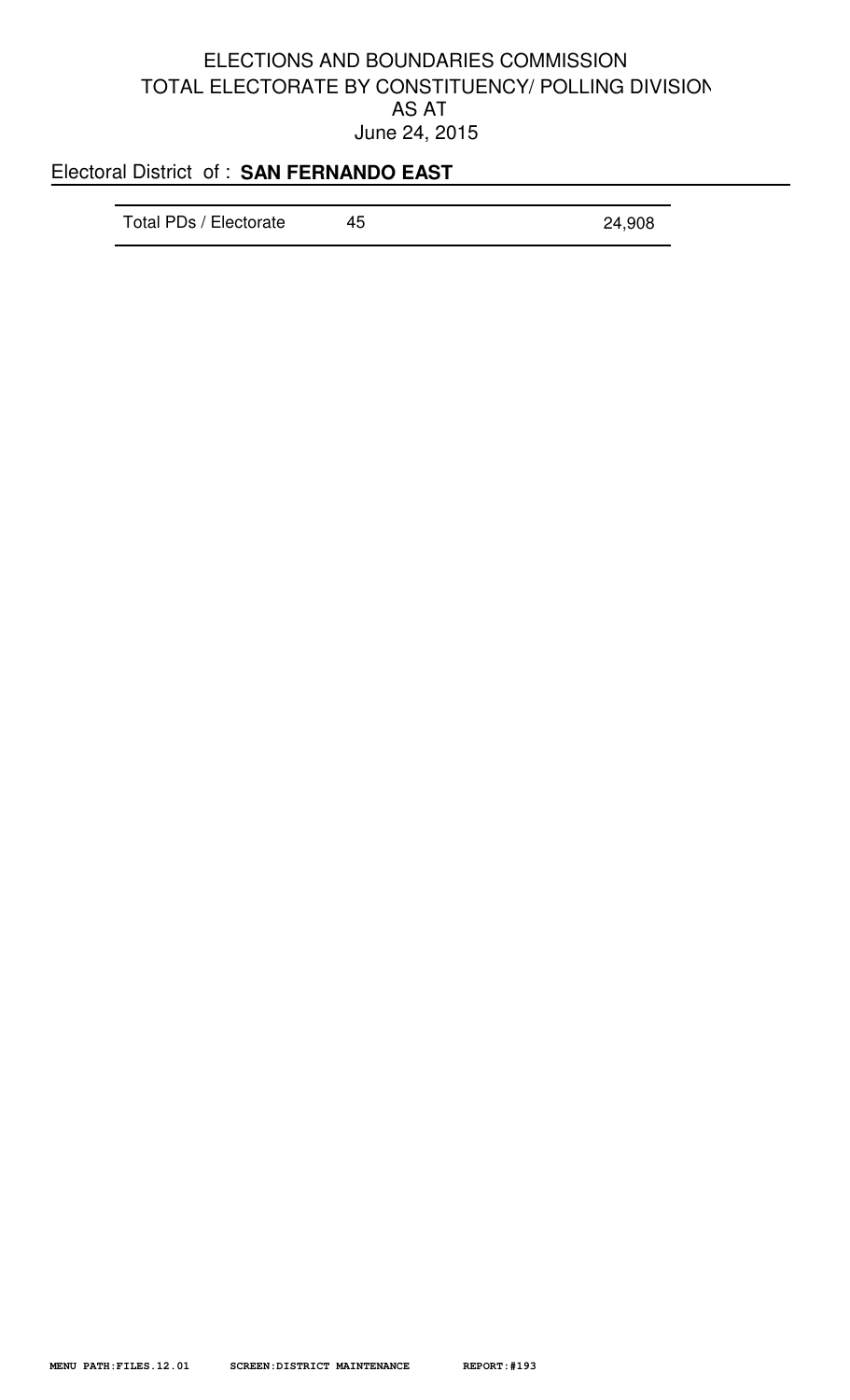| Electoral District of: SAN FERNANDO WEST |     |
|------------------------------------------|-----|
| 3766                                     | 310 |
| 3785                                     | 471 |
| 3786                                     | 828 |
| 3787                                     | 469 |
| 3875                                     | 568 |
| 3876                                     | 495 |
| 3877                                     | 616 |
| 3878                                     | 449 |
| 3879                                     | 536 |
| 3880                                     | 616 |
| 3881                                     | 583 |
| 3970                                     | 658 |
| 3971                                     | 530 |
| 3972                                     | 889 |
| 3975                                     | 552 |
| 3990                                     | 614 |
| 3991                                     | 591 |
| 3992                                     | 354 |
| 3993                                     | 445 |
| 3995                                     | 710 |
| 4000                                     | 337 |
| 4030                                     | 394 |
| 4035                                     | 388 |
| 4055                                     | 503 |
| 4060                                     | 223 |
| 4061                                     | 263 |
| 4065                                     | 380 |
| 4070                                     | 276 |
| 4075                                     | 418 |
| 4080                                     | 166 |
| 4085                                     | 267 |
| 4090                                     | 345 |
| 4100                                     | 217 |
| 4101                                     | 388 |
| 4105                                     | 434 |
| 4110                                     | 624 |
| 4115                                     | 547 |
| 4120                                     | 599 |
| 4125                                     | 618 |
| 4130                                     | 209 |
| 4135                                     | 295 |
| 4140                                     | 167 |
| 4145                                     | 45  |
| 4150                                     | 97  |
| 4151                                     | 883 |

595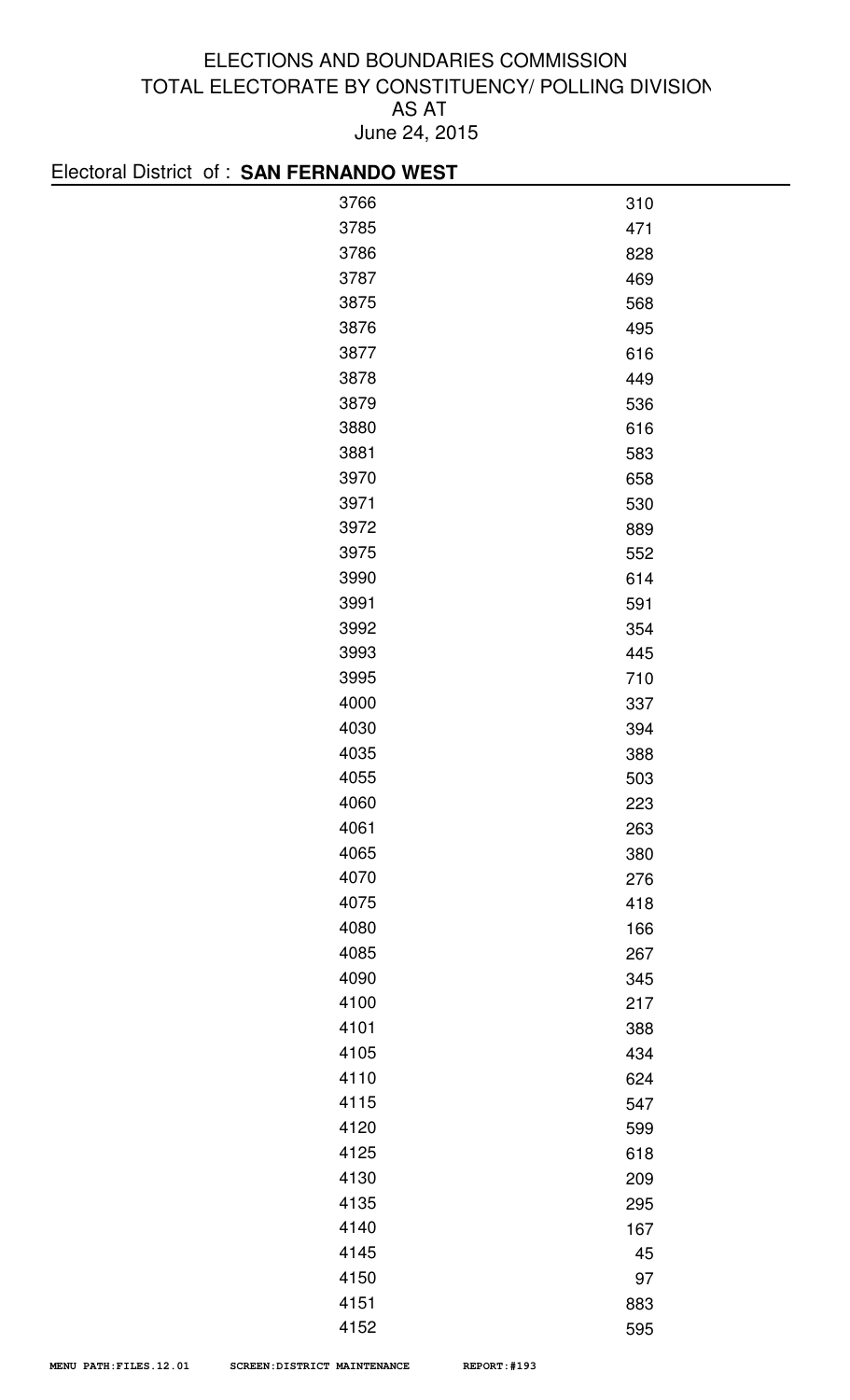|                        | Electoral District of: SAN FERNANDO WEST |        |  |
|------------------------|------------------------------------------|--------|--|
|                        | 4153                                     | 366    |  |
|                        | 4155                                     | 273    |  |
|                        | 4160                                     | 325    |  |
|                        | 4165                                     | 188    |  |
|                        | 4170                                     | 341    |  |
|                        | 4175                                     | 316    |  |
|                        | 4180                                     | 178    |  |
|                        | 4181                                     | 722    |  |
|                        | 4182                                     | 314    |  |
|                        | 4185                                     | 272    |  |
|                        | 4186                                     | 277    |  |
| Total PDs / Electorate | 57                                       | 24,534 |  |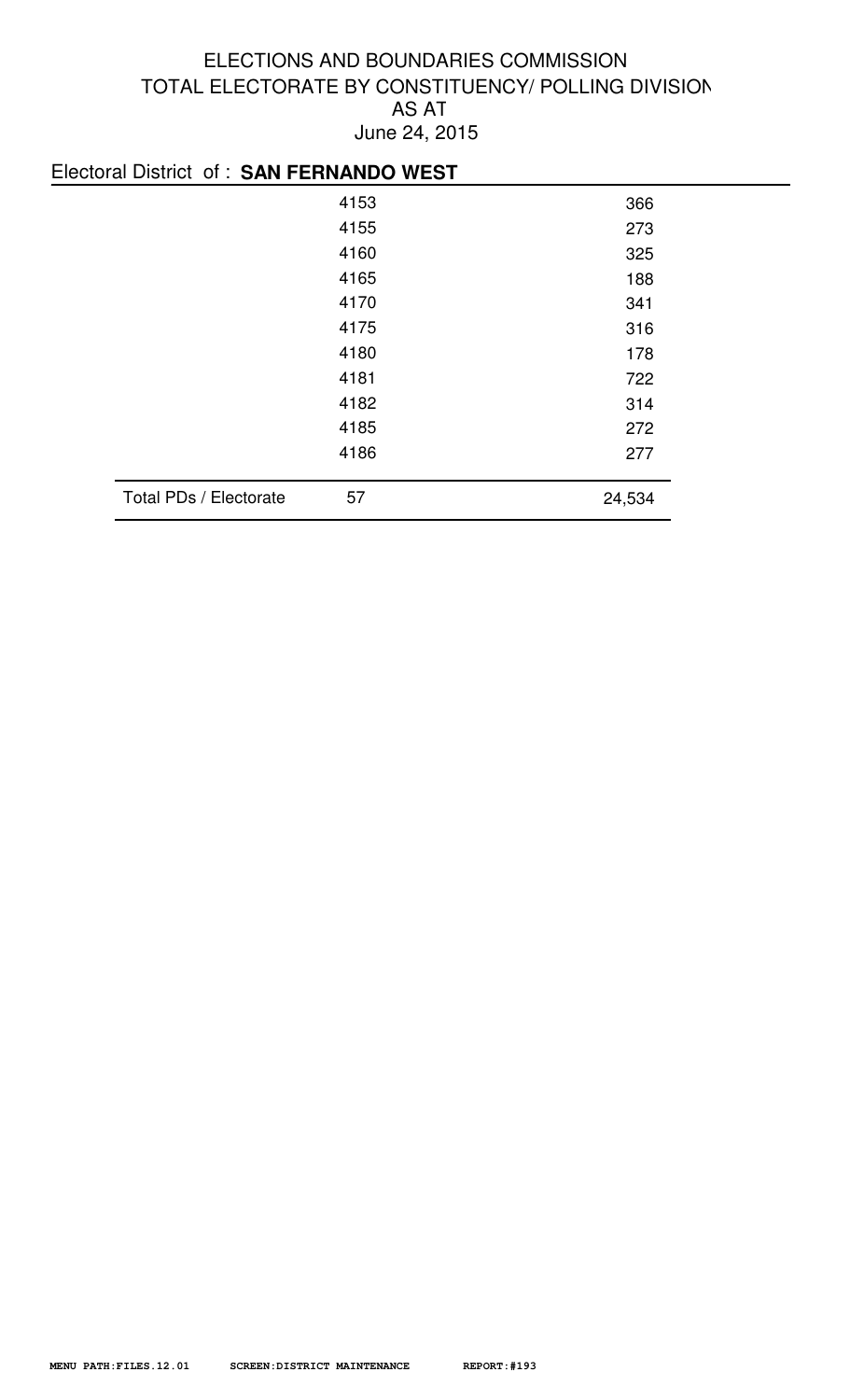|                        | 4235<br>4240<br>4245<br>4250<br>4255<br>4260<br>4265 | 1,816<br>1,498<br>1,749<br>1,819<br>1,492<br>817 |
|------------------------|------------------------------------------------------|--------------------------------------------------|
|                        |                                                      |                                                  |
|                        |                                                      |                                                  |
|                        |                                                      |                                                  |
|                        |                                                      |                                                  |
|                        |                                                      |                                                  |
|                        |                                                      |                                                  |
|                        |                                                      | 1,161                                            |
|                        | 4270                                                 | 1,262                                            |
|                        | 4275                                                 | 837                                              |
|                        | 4280                                                 | 823                                              |
|                        | 4285                                                 | 934                                              |
|                        | 4290                                                 | 975                                              |
|                        | 4295                                                 | 962                                              |
|                        | 4300                                                 | 1,061                                            |
|                        | 4305                                                 | 549                                              |
|                        | 4310                                                 | 750                                              |
|                        | 4315                                                 | 1,142                                            |
|                        | 4320                                                 | 1,144                                            |
|                        | 4325                                                 | 622                                              |
|                        | 4350                                                 | 676                                              |
|                        | 4351                                                 | 718                                              |
|                        | 4355                                                 | 1,052                                            |
|                        | 4360                                                 | 1,416                                            |
|                        | 4455                                                 | 288                                              |
|                        | 4460                                                 | 278                                              |
|                        | 4465                                                 | 1,206                                            |
|                        | 4470                                                 | 914                                              |
| Total PDs / Electorate | 27                                                   | 27,961                                           |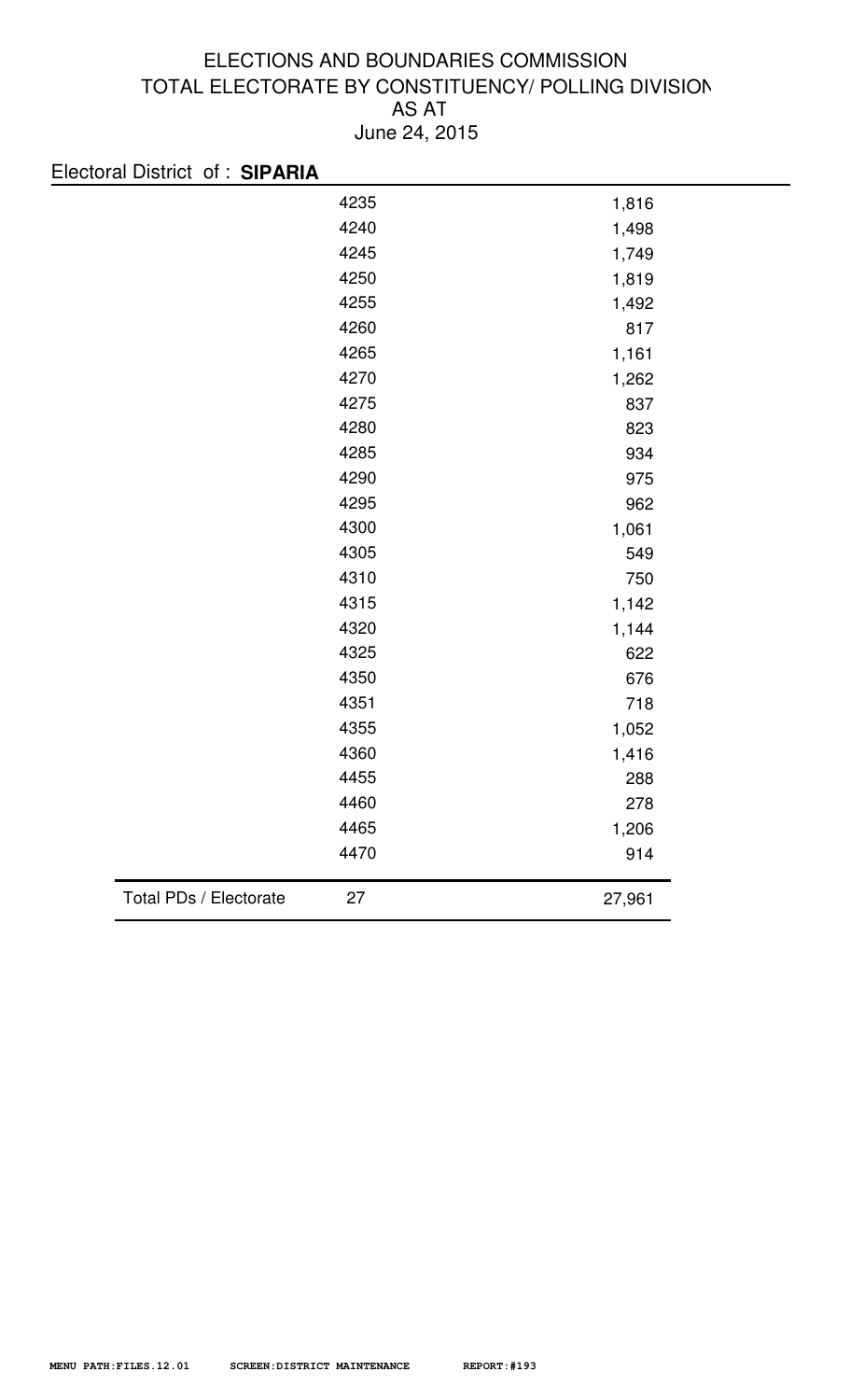| Electoral District of : ST ANNS EAST |      |        |
|--------------------------------------|------|--------|
|                                      | 0920 | 682    |
|                                      | 0921 | 795    |
|                                      | 0922 | 355    |
|                                      | 0923 | 377    |
|                                      | 0925 | 1,917  |
|                                      | 0930 | 485    |
|                                      | 0935 | 1,300  |
|                                      | 0940 | 994    |
|                                      | 0945 | 2,094  |
|                                      | 0950 | 460    |
|                                      | 0951 | 729    |
|                                      | 0952 | 894    |
|                                      | 0953 | 791    |
|                                      | 1010 | 2,427  |
|                                      | 1015 | 2,985  |
|                                      | 1020 | 1,582  |
|                                      | 1025 | 745    |
|                                      | 1026 | 708    |
|                                      | 1065 | 871    |
|                                      | 1090 | 725    |
|                                      | 1140 | 813    |
|                                      | 1141 | 571    |
|                                      | 1142 | 269    |
|                                      | 1885 | 1,807  |
|                                      | 1890 | 1,120  |
|                                      | 1895 | 1,315  |
|                                      | 1905 | 644    |
| Total PDs / Electorate               | 27   | 28,455 |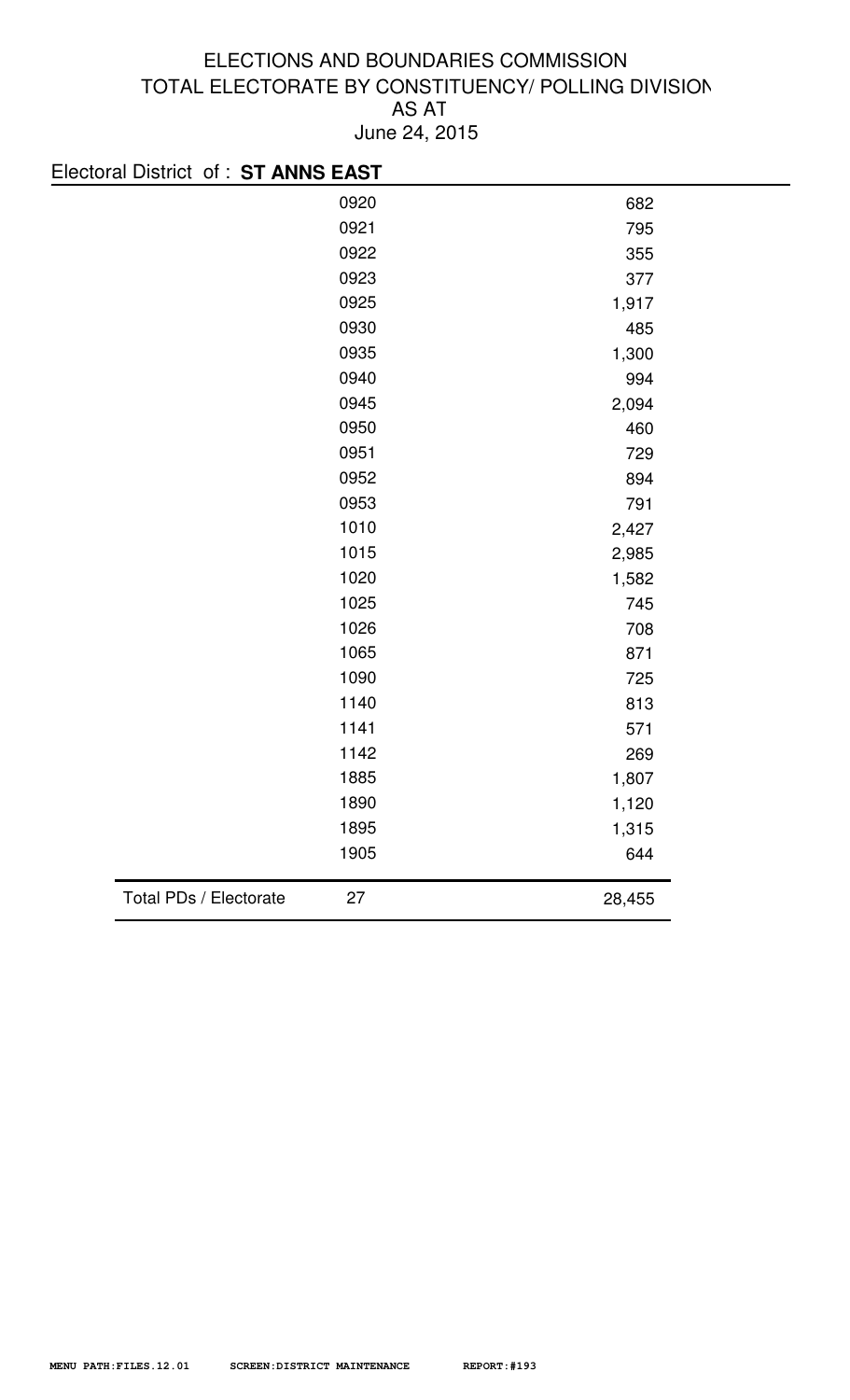| Electoral District of: ST.AUGUSTINE |       |
|-------------------------------------|-------|
| 1501                                | 1,088 |
| 1505                                | 331   |
| 1509                                | 399   |
| 1511                                | 742   |
| 1512                                | 679   |
| 1513                                | 728   |
| 1545                                | 389   |
| 1550                                | 375   |
| 1555                                | 642   |
| 1560                                | 535   |
| 1565                                | 577   |
| 1566                                | 468   |
| 1570                                | 841   |
| 1575                                | 569   |
| 1576                                | 576   |
| 1580                                | 889   |
| 1585                                | 965   |
| 1590                                | 433   |
| 1591                                | 867   |
| 1592                                | 466   |
| 1600                                | 1,016 |
| 1601                                | 714   |
| 1602                                | 617   |
| 1605                                | 380   |
| 1650                                | 572   |
| 1655                                | 478   |
| 1660                                | 914   |
| 1665                                | 813   |
| 1720                                | 395   |
| 1725                                | 964   |
| 1730                                | 451   |
| 1731                                | 704   |
| 1735                                | 598   |
| 1740                                | 749   |
| 1741                                | 638   |
| 1742                                | 329   |
| 1743                                | 671   |
| 1745                                | 761   |
| 1746                                | 511   |
| 1795                                | 2,229 |
|                                     |       |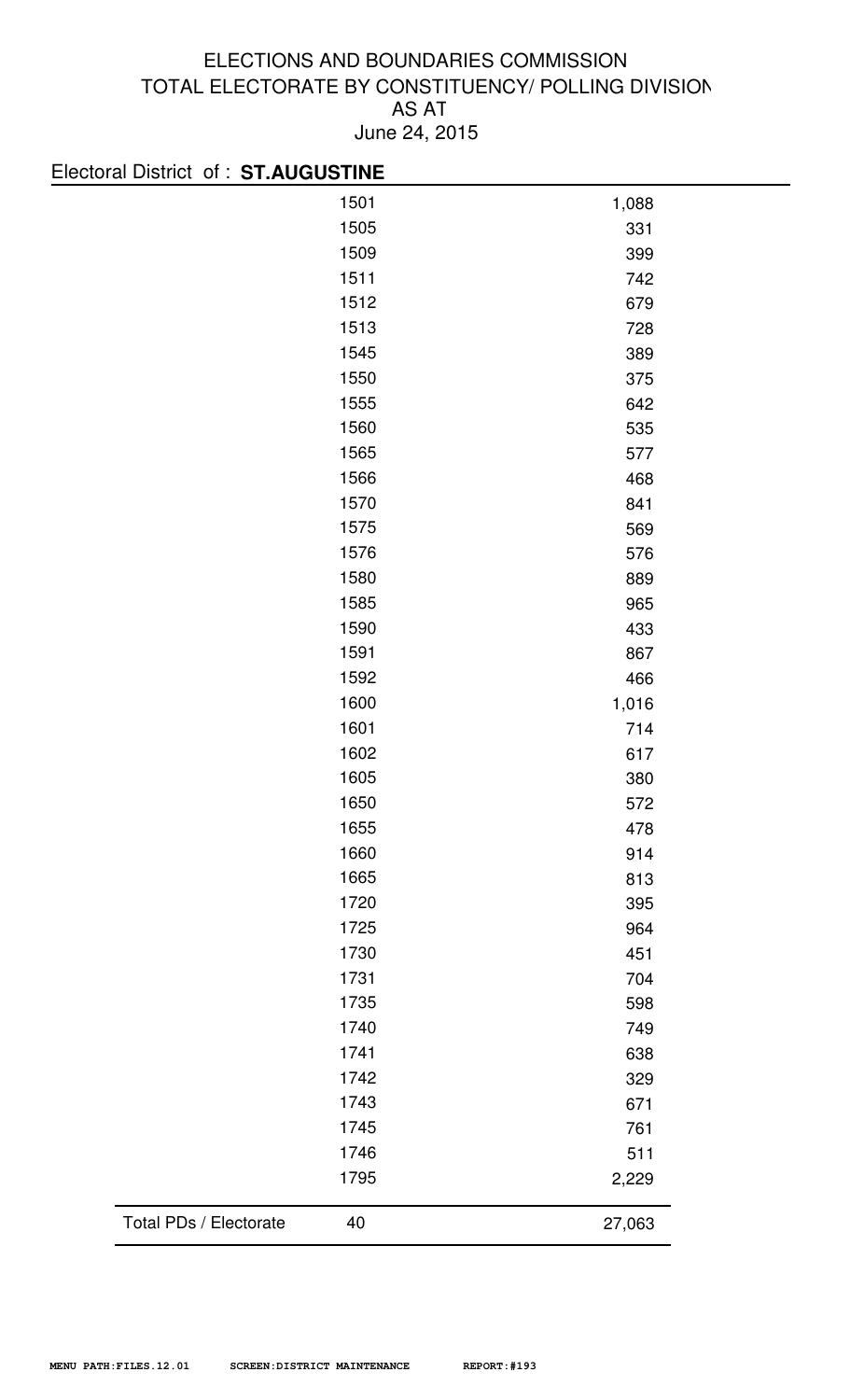| Electoral District of: ST.JOSEPH |              |              |
|----------------------------------|--------------|--------------|
|                                  | 1030         | 673          |
|                                  | 1031         | 795          |
|                                  | 1032         | 437          |
|                                  | 1035         | 461          |
|                                  | 1036         | 648          |
|                                  | 1037         | 446          |
|                                  | 1040         | 986          |
|                                  | 1041         | 1,028        |
|                                  | 1042         | 653          |
|                                  | 1045         | 700          |
|                                  | 1046         | 671          |
|                                  | 1047         | 545          |
|                                  | 1050         | 326          |
|                                  | 1055         | 638          |
|                                  | 1060         | 1,053        |
|                                  | 1070         | 661          |
|                                  | 1075         | 377          |
|                                  | 1080         | 476          |
|                                  | 1085         | 554          |
|                                  | 1450         | 644          |
|                                  | 1455         | 284          |
|                                  | 1460         | 545          |
|                                  | 1461         | 550          |
|                                  | 1465         | 683          |
|                                  | 1466         | 606          |
|                                  | 1467         | 679          |
|                                  | 1470         |              |
|                                  | 1475         | 1,064<br>440 |
|                                  | 1480         | 543          |
|                                  | 1485         | 763          |
|                                  | 1490         | 433          |
|                                  | 1495         | 611          |
|                                  | 1496         |              |
|                                  |              | 454          |
|                                  | 1500<br>1506 | 759          |
|                                  |              | 533          |
|                                  | 1507         | 1,012        |
|                                  | 1508         | 866          |
|                                  | 1510         | 1,154        |
|                                  | 1514         | 292          |
|                                  | 1515         | 932          |
|                                  | 1520         | 656          |
|                                  | 1525         | 415          |
|                                  | 1530         | 450          |
| Total PDs / Electorate           | 43           | 27,496       |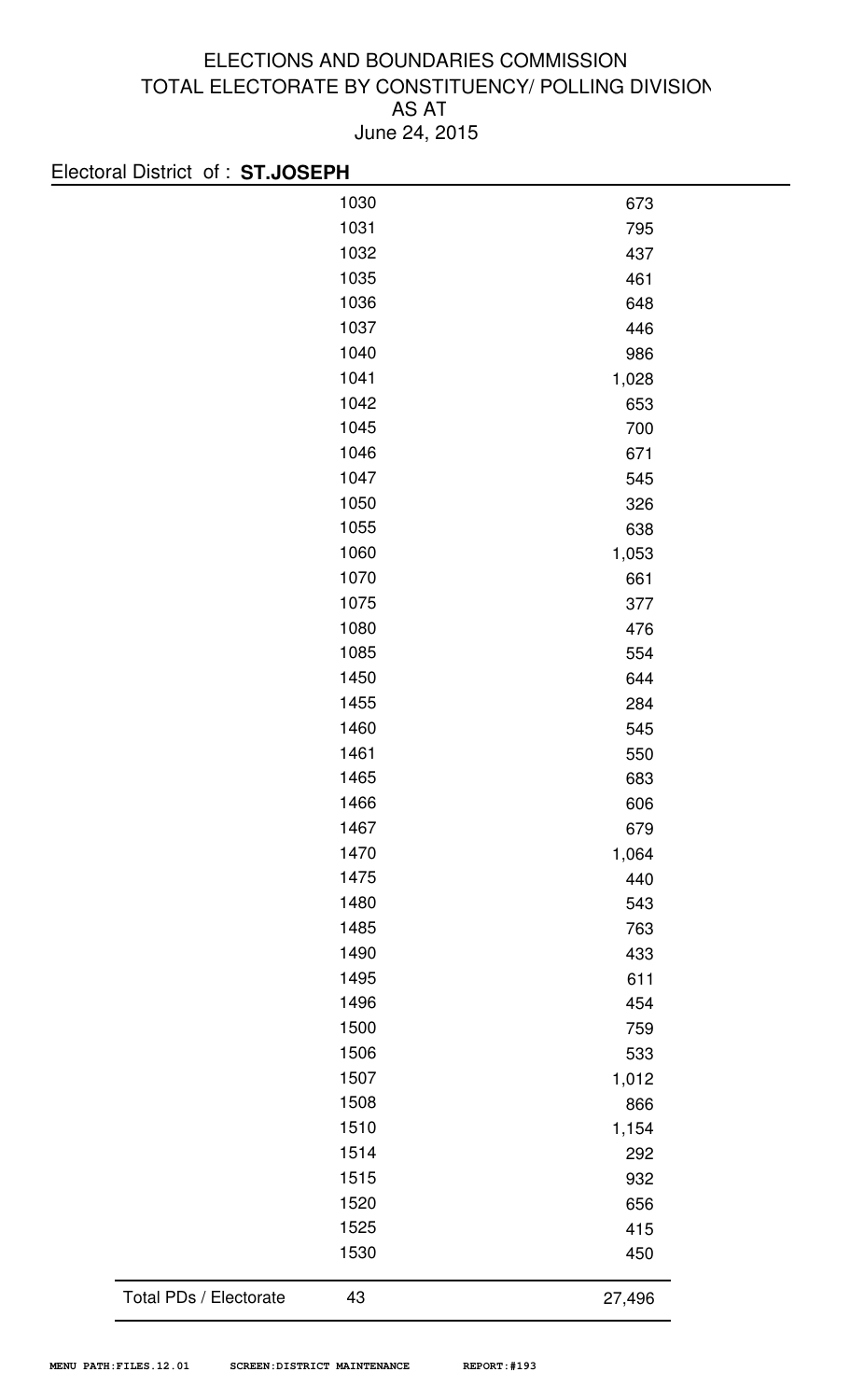| 2640 | 700   |
|------|-------|
| 2641 | 802   |
| 2645 | 954   |
| 2650 | 487   |
| 2655 | 611   |
| 3025 | 1,020 |
| 3030 | 333   |
| 3075 | 393   |
| 3080 | 664   |
| 3206 | 871   |
| 3245 | 1,049 |
| 3250 | 1,111 |
| 3255 | 525   |
| 3265 | 998   |
| 3266 | 570   |
| 3270 | 483   |
| 3271 | 506   |
| 3272 | 430   |
| 3275 | 767   |
| 3276 | 445   |
| 3280 | 910   |
| 3281 | 607   |
| 3282 | 242   |
| 3285 | 572   |
| 3286 | 259   |
| 3287 | 180   |
| 3290 | 891   |
| 3335 | 1,373 |
| 3340 | 575   |
| 3341 | 693   |
| 3350 | 905   |
| 3351 | 806   |
| 3352 | 774   |
| 3353 | 1,234 |
| 3355 | 712   |
| 3356 | 551   |
| 3360 | 1,465 |
| 3365 | 1,805 |
|      |       |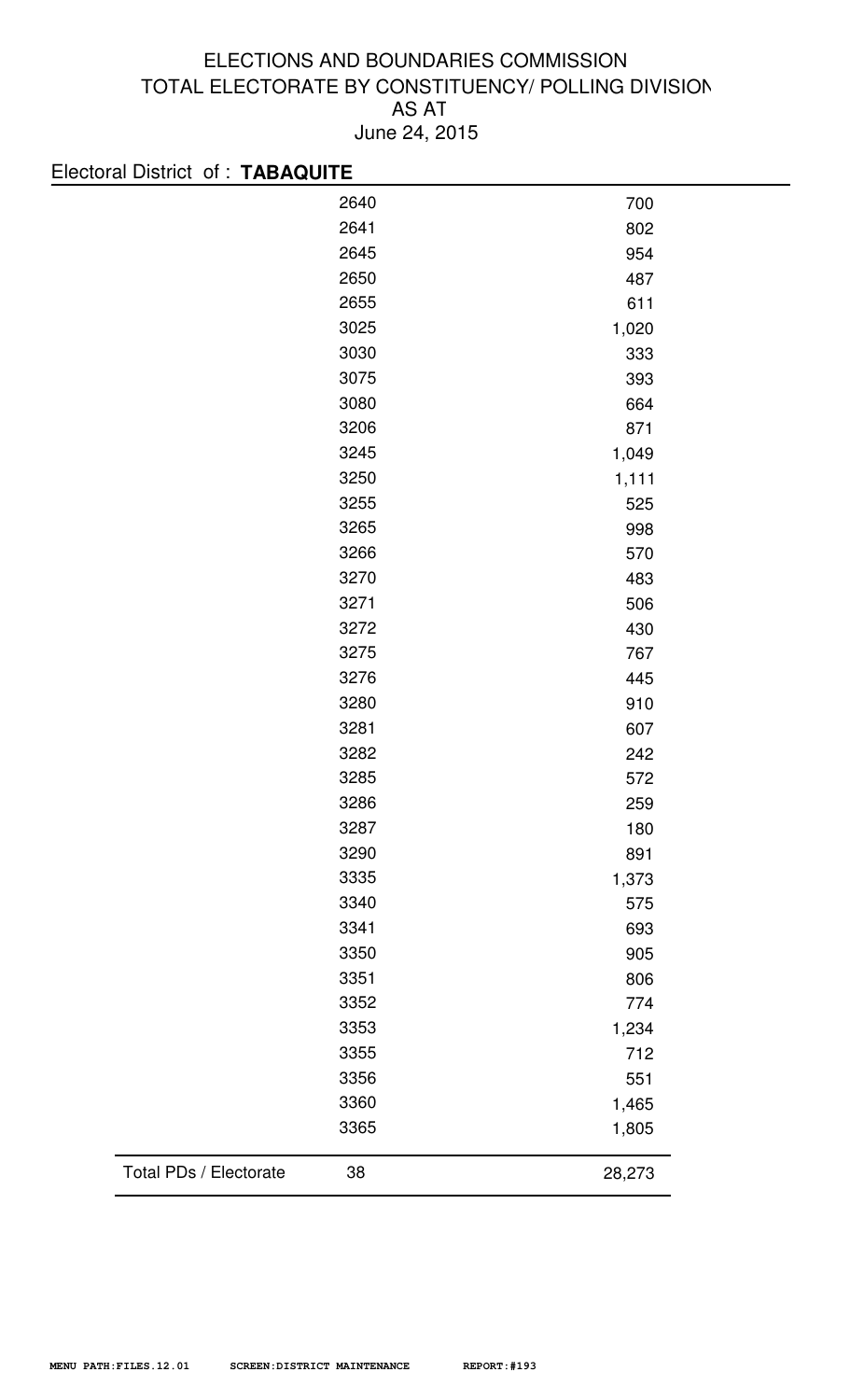|        | Electoral District of: TOBAGO EAST |
|--------|------------------------------------|
| 814    | 4905                               |
| 572    | 4906                               |
| 1,071  | 4910                               |
| 338    | 4915                               |
| 1,092  | 4920                               |
| 305    | 4921                               |
| 694    | 4925                               |
| 698    | 4930                               |
| 845    | 4935                               |
| 1,137  | 4940                               |
| 891    | 4945                               |
| 962    | 4946                               |
| 350    | 4947                               |
| 795    | 4975                               |
| 297    | 4976                               |
| 425    | 4980                               |
| 520    | 4985                               |
| 278    | 4990                               |
| 359    | 4995                               |
| 372    | 5000                               |
| 694    | 5005                               |
| 954    | 5010                               |
| 415    | 5020                               |
| 297    | 5025                               |
| 611    | 5030                               |
| 1,106  | 5035                               |
| 988    | 5040                               |
| 701    | 5045                               |
| 824    | 5050                               |
| 577    | 5055                               |
| 910    | 5060                               |
| 1,068  | 5065                               |
| 21,960 | Total PDs / Electorate<br>32       |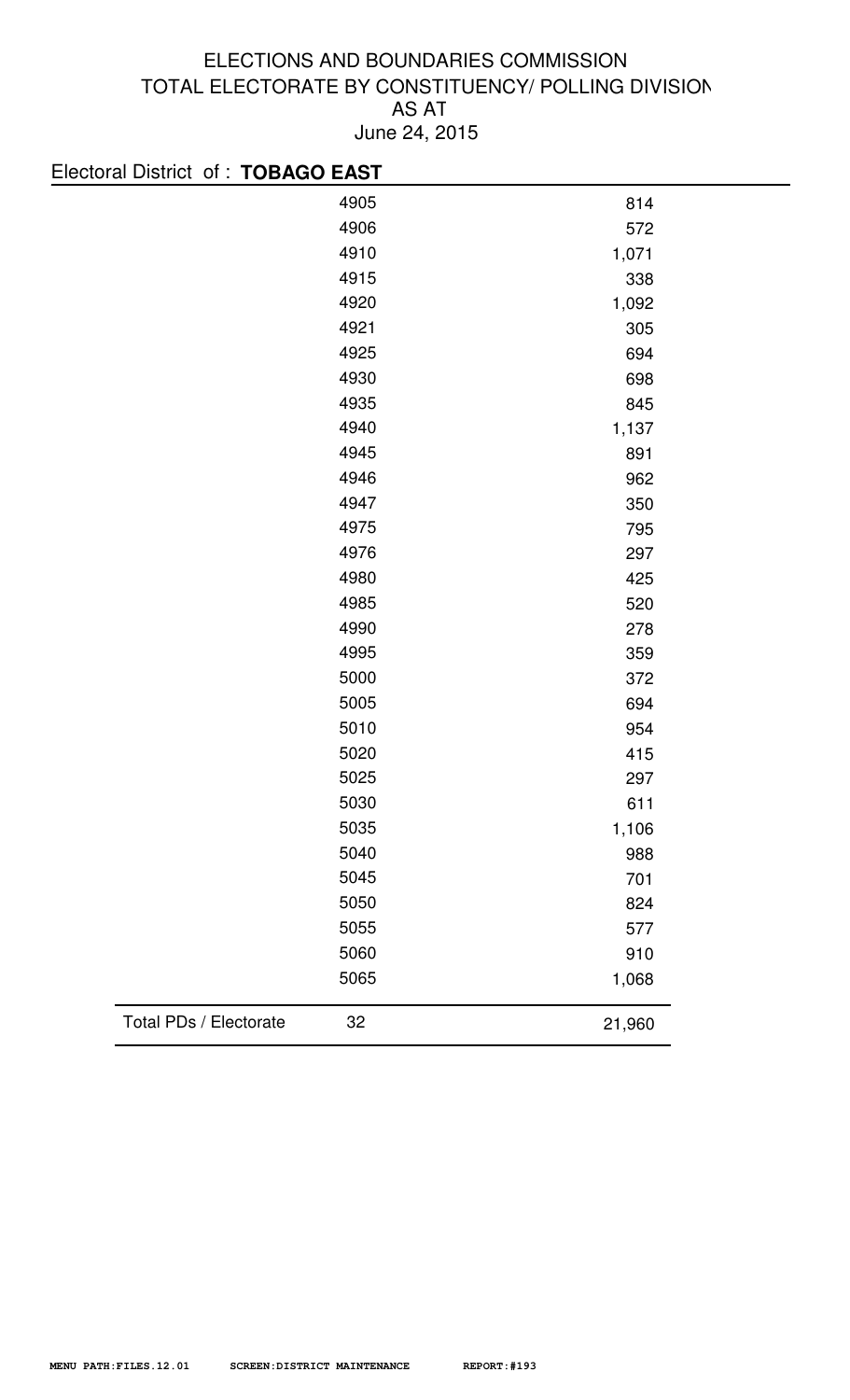| Electoral District of : TOBAGO WEST |        |
|-------------------------------------|--------|
| 4845                                | 860    |
| 4846                                | 1,028  |
| 4847                                | 1,047  |
| 4850                                | 231    |
| 4851                                | 747    |
| 4852                                | 750    |
| 4855                                | 608    |
| 4856                                | 914    |
| 4857                                | 484    |
| 4858                                | 969    |
| 4860                                | 511    |
| 4865                                | 233    |
| 4866                                | 920    |
| 4870                                | 561    |
| 4871                                | 861    |
| 4875                                | 1,507  |
| 4876                                | 1,038  |
| 4880                                | 903    |
| 4881                                | 1,140  |
| 4885                                | 464    |
| 4886                                | 515    |
| 4887                                | 738    |
| 4890                                | 530    |
| 4891                                | 495    |
| 4892                                | 428    |
| 4895                                | 671    |
| 4896                                | 859    |
| 4900                                | 719    |
| 4901                                | 532    |
| 4950                                | 711    |
| 4951                                | 381    |
| 4955                                | 996    |
| 4960                                | 1,073  |
| 4965                                | 573    |
| 4970                                | 1,161  |
| Total PDs / Electorate<br>35        | 26,158 |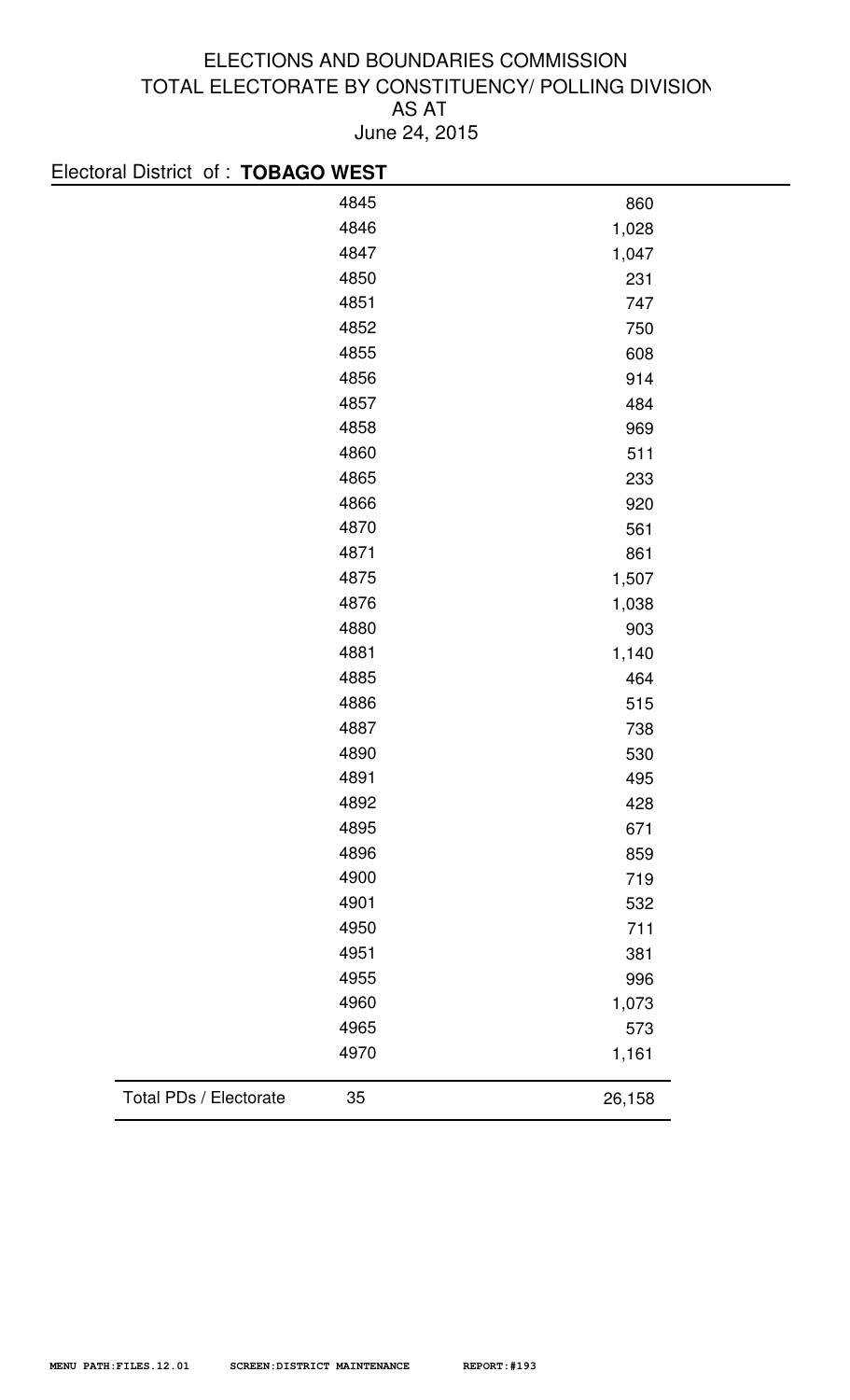| Electoral District of : TOCO/SANGRE GRANDE |      |        |
|--------------------------------------------|------|--------|
|                                            | 2100 | 1,845  |
|                                            | 2101 | 1,774  |
|                                            | 2105 | 66     |
|                                            | 2110 | 369    |
|                                            | 2115 | 278    |
|                                            | 2120 | 97     |
|                                            | 2125 | 573    |
|                                            | 2130 | 523    |
|                                            | 2135 | 363    |
|                                            | 2140 | 648    |
|                                            | 2145 | 713    |
|                                            | 2150 | 365    |
|                                            | 2155 | 434    |
|                                            | 2160 | 221    |
|                                            | 2165 | 525    |
|                                            | 2170 | 671    |
|                                            | 2175 | 1,574  |
|                                            | 2180 | 2,100  |
|                                            | 2185 | 4,303  |
|                                            | 2205 | 517    |
|                                            | 2206 | 521    |
|                                            | 2207 | 696    |
|                                            | 2208 | 630    |
|                                            | 2210 | 380    |
|                                            | 2211 | 412    |
|                                            | 2212 | 509    |
|                                            | 2214 | 909    |
|                                            | 2215 | 454    |
|                                            | 2216 | 571    |
|                                            | 2220 | 542    |
|                                            | 2225 | 499    |
|                                            | 2230 | 237    |
|                                            | 2235 | 639    |
|                                            | 2240 | 574    |
|                                            | 2241 | 515    |
|                                            | 2242 | 979    |
|                                            | 2243 | 1,007  |
|                                            | 2244 | 531    |
|                                            | 2245 | 567    |
|                                            | 2246 | 393    |
|                                            | 2252 | 514    |
| Total PDs / Electorate                     | 41   | 30,038 |
|                                            |      |        |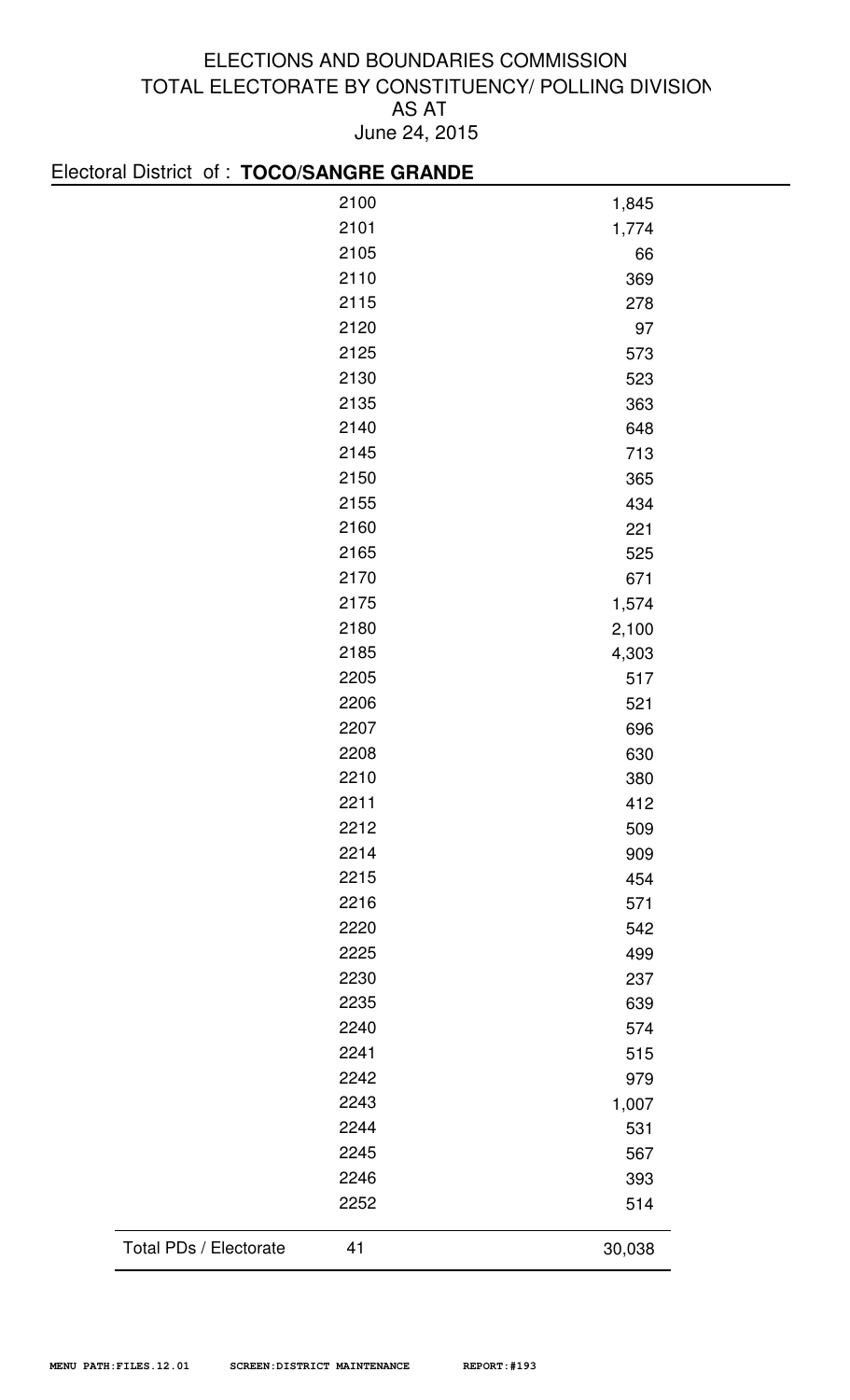| Electoral District of: TUNAPUNA |        |
|---------------------------------|--------|
| 1535                            | 394    |
| 1536                            | 289    |
| 1537                            | 826    |
| 1540                            | 2,034  |
| 1610                            | 451    |
| 1615                            | 618    |
| 1620                            | 1,440  |
| 1625                            | 1,869  |
| 1630                            | 279    |
| 1631                            | 496    |
| 1632                            | 414    |
| 1633                            | 291    |
| 1634                            | 747    |
| 1635                            | 581    |
| 1636                            | 283    |
| 1640                            | 639    |
| 1645                            | 391    |
| 1670                            | 578    |
| 1675                            | 361    |
| 1680                            | 587    |
| 1685                            | 532    |
| 1690                            | 671    |
| 1695                            | 797    |
| 1700                            | 594    |
| 1701                            | 543    |
| 1705                            | 503    |
| 1706                            | 454    |
| 1707                            | 557    |
| 1708                            | 460    |
| 1710                            | 772    |
| 1715                            | 498    |
| 1750                            | 1,893  |
| 1755                            | 1,123  |
| 1760                            | 1,620  |
| 1875                            | 225    |
| 1880                            | 1,708  |
| Total PDs / Electorate<br>36    | 26,518 |